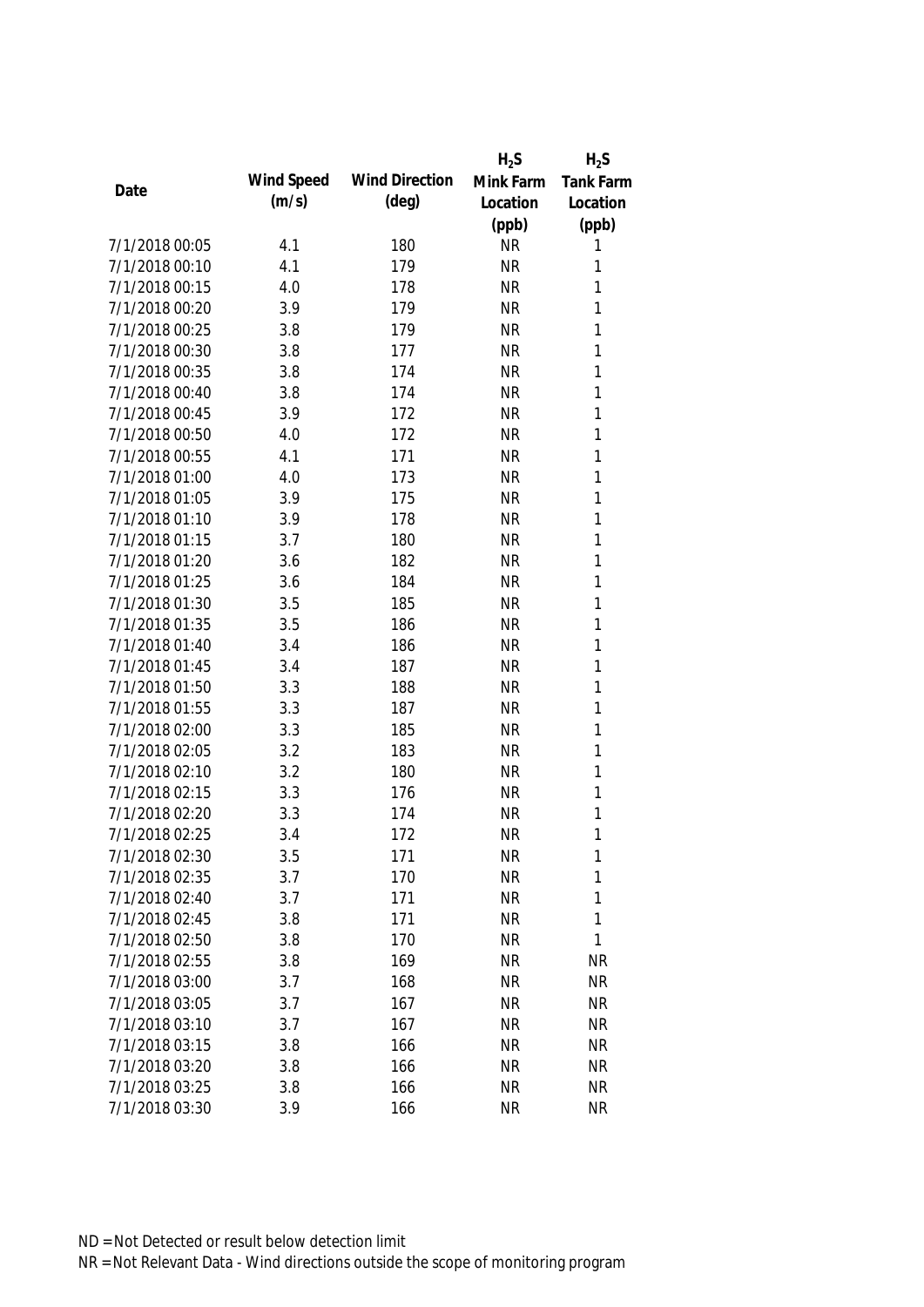|                |            |                       | $H_2S$    | $H_2S$           |
|----------------|------------|-----------------------|-----------|------------------|
| Date           | Wind Speed | <b>Wind Direction</b> | Mink Farm | <b>Tank Farm</b> |
|                | (m/s)      | $(\text{deg})$        | Location  | Location         |
|                |            |                       | (ppb)     | (ppb)            |
| 7/1/2018 03:35 | 3.9        | 166                   | <b>NR</b> | <b>NR</b>        |
| 7/1/2018 03:40 | 3.9        | 167                   | <b>NR</b> | <b>NR</b>        |
| 7/1/2018 03:45 | 3.9        | 168                   | <b>NR</b> | <b>NR</b>        |
| 7/1/2018 03:50 | 3.9        | 170                   | <b>NR</b> | $\mathbf{1}$     |
| 7/1/2018 03:55 | 4.0        | 171                   | <b>NR</b> | 1                |
| 7/1/2018 04:00 | 3.9        | 172                   | <b>NR</b> | $\mathbf{1}$     |
| 7/1/2018 04:05 | 3.8        | 172                   | <b>NR</b> | $\mathbf{1}$     |
| 7/1/2018 04:10 | 3.7        | 173                   | <b>NR</b> | $\mathbf{1}$     |
| 7/1/2018 04:15 | 3.6        | 173                   | <b>NR</b> | $\mathbf{1}$     |
| 7/1/2018 04:20 | 3.4        | 174                   | <b>NR</b> | $\mathbf{1}$     |
| 7/1/2018 04:25 | 3.3        | 175                   | <b>NR</b> | $\mathbf{1}$     |
| 7/1/2018 04:30 | 3.2        | 175                   | <b>NR</b> | $\mathbf{1}$     |
| 7/1/2018 04:35 | 3.3        | 175                   | <b>NR</b> | $\mathbf{1}$     |
| 7/1/2018 04:40 | 3.4        | 174                   | <b>NR</b> | $\mathbf{1}$     |
| 7/1/2018 04:45 | 3.5        | 172                   | <b>NR</b> | $\overline{2}$   |
| 7/1/2018 04:50 | 3.7        | 170                   | <b>NR</b> | $\overline{2}$   |
| 7/1/2018 04:55 | 3.8        | 169                   | <b>NR</b> | <b>NR</b>        |
| 7/1/2018 05:00 | 4.1        | 167                   | <b>NR</b> | <b>NR</b>        |
| 7/1/2018 05:05 | 4.3        | 165                   | <b>NR</b> | <b>NR</b>        |
| 7/1/2018 05:10 | 4.5        | 165                   | <b>NR</b> | <b>NR</b>        |
| 7/1/2018 05:15 | 4.6        | 165                   | <b>NR</b> | <b>NR</b>        |
| 7/1/2018 05:20 | 4.6        | 165                   | <b>NR</b> | <b>NR</b>        |
| 7/1/2018 05:25 | 4.7        | 166                   | <b>NR</b> | <b>NR</b>        |
| 7/1/2018 05:30 | 4.7        | 167                   | <b>NR</b> | <b>NR</b>        |
| 7/1/2018 05:35 | 4.6        | 168                   | <b>NR</b> | <b>NR</b>        |
| 7/1/2018 05:40 | 4.6        | 168                   | <b>NR</b> | <b>NR</b>        |
| 7/1/2018 05:45 | 4.5        | 167                   | <b>NR</b> | <b>NR</b>        |
| 7/1/2018 05:50 | 4.5        | 168                   | <b>NR</b> | <b>NR</b>        |
| 7/1/2018 05:55 | 4.3        | 167                   | <b>NR</b> | <b>NR</b>        |
| 7/1/2018 06:00 | 4.2        | 167                   | <b>NR</b> | <b>NR</b>        |
| 7/1/2018 06:05 | 4.2        | 167                   | <b>NR</b> | <b>NR</b>        |
| 7/1/2018 06:10 | 4.0        | 167                   | <b>NR</b> | <b>NR</b>        |
| 7/1/2018 06:15 | 4.0        | 168                   | <b>NR</b> | <b>NR</b>        |
| 7/1/2018 06:20 | 3.9        | 168                   | <b>NR</b> | <b>NR</b>        |
| 7/1/2018 06:25 | 4.0        | 169                   | <b>NR</b> | <b>NR</b>        |
| 7/1/2018 06:30 | 4.1        | 170                   | <b>NR</b> | $\mathbf 1$      |
| 7/1/2018 06:35 | 4.2        | 171                   | <b>NR</b> | 1                |
| 7/1/2018 06:40 | 4.1        | 171                   | <b>NR</b> | 1                |
| 7/1/2018 06:45 | 4.2        | 172                   | <b>NR</b> | 1                |
| 7/1/2018 06:50 | 4.4        | 172                   | <b>NR</b> | 1                |
| 7/1/2018 06:55 | 4.4        | 171                   | <b>NR</b> | 1                |
| 7/1/2018 07:00 | 4.4        | 172                   | <b>NR</b> | 1                |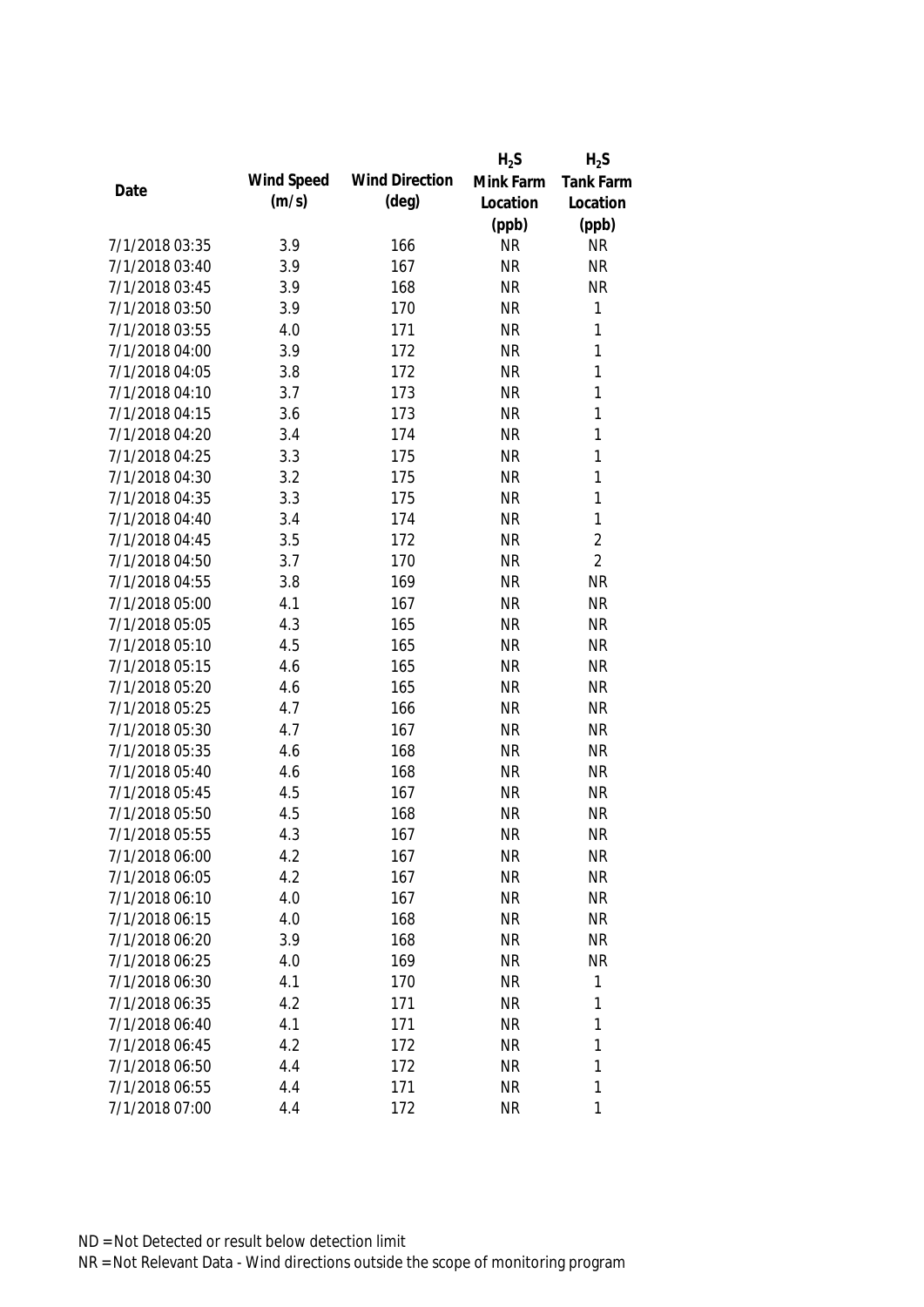|                |            |                       | $H_2S$    | $H_2S$           |
|----------------|------------|-----------------------|-----------|------------------|
| Date           | Wind Speed | <b>Wind Direction</b> | Mink Farm | <b>Tank Farm</b> |
|                | (m/s)      | $(\text{deg})$        | Location  | Location         |
|                |            |                       | (ppb)     | (ppb)            |
| 7/1/2018 07:05 | 4.4        | 171                   | <b>NR</b> | 1                |
| 7/1/2018 07:10 | 4.5        | 171                   | <b>NR</b> | 1                |
| 7/1/2018 07:15 | 4.6        | 171                   | <b>NR</b> | 1                |
| 7/1/2018 07:20 | 4.6        | 171                   | <b>NR</b> | 1                |
| 7/1/2018 07:25 | 4.7        | 172                   | <b>NR</b> | $\mathbf{1}$     |
| 7/1/2018 07:30 | 4.9        | 171                   | <b>NR</b> | $\overline{2}$   |
| 7/1/2018 07:35 | 5.2        | 170                   | <b>NR</b> | $\mathbf{1}$     |
| 7/1/2018 07:40 | 5.3        | 169                   | <b>NR</b> | <b>NR</b>        |
| 7/1/2018 07:45 | 5.3        | 171                   | <b>NR</b> | 1                |
| 7/1/2018 07:50 | 5.3        | 170                   | <b>NR</b> | 1                |
| 7/1/2018 07:55 | 5.2        | 171                   | <b>NR</b> | 1                |
| 7/1/2018 08:00 | 5.0        | 172                   | <b>NR</b> | 1                |
| 7/1/2018 08:05 | 4.8        | 173                   | <b>NR</b> | 1                |
| 7/1/2018 08:10 | 4.9        | 174                   | <b>NR</b> | 1                |
| 7/1/2018 08:15 | 5.0        | 173                   | <b>NR</b> | $\mathbf{1}$     |
| 7/1/2018 08:20 | 5.1        | 173                   | <b>NR</b> | $\mathbf{1}$     |
| 7/1/2018 08:25 | 5.1        | 172                   | <b>NR</b> | 1                |
| 7/1/2018 08:30 | 5.4        | 171                   | <b>NR</b> | 1                |
| 7/1/2018 08:35 | 5.4        | 171                   | <b>NR</b> | 1                |
| 7/1/2018 08:40 | 5.6        | 169                   | <b>NR</b> | <b>NR</b>        |
| 7/1/2018 08:45 | 5.7        | 170                   | <b>NR</b> | 1                |
| 7/1/2018 08:50 | 5.6        | 170                   | <b>NR</b> | 1                |
| 7/1/2018 08:55 | 5.8        | 171                   | <b>NR</b> | 1                |
| 7/1/2018 09:00 | 5.8        | 171                   | <b>NR</b> | $\mathbf{1}$     |
| 7/1/2018 09:05 | 5.8        | 172                   | <b>NR</b> | 1                |
| 7/1/2018 09:10 | 5.5        | 173                   | <b>NR</b> | 1                |
| 7/1/2018 09:15 | 5.5        | 172                   | <b>NR</b> | 1                |
| 7/1/2018 09:20 | 5.4        | 174                   | <b>NR</b> | 1                |
| 7/1/2018 09:25 | 5.4        | 174                   | <b>NR</b> | 1                |
| 7/1/2018 09:30 | 5.1        | 176                   | <b>NR</b> | 1                |
| 7/1/2018 09:35 | 5.1        | 177                   | <b>NR</b> | $\mathbf{1}$     |
| 7/1/2018 09:40 | 5.1        | 180                   | <b>NR</b> | 1                |
| 7/1/2018 09:45 | 5.0        | 183                   | <b>NR</b> | 1                |
| 7/1/2018 09:50 | 4.9        | 182                   | <b>NR</b> | 1                |
| 7/1/2018 09:55 | 4.7        | 182                   | <b>NR</b> | 1                |
| 7/1/2018 10:00 | 4.7        | 180                   | <b>NR</b> | 1                |
| 7/1/2018 10:05 | 4.9        | 180                   | <b>NR</b> | 1                |
| 7/1/2018 10:10 | 5.1        | 178                   | <b>NR</b> | 1                |
| 7/1/2018 10:15 | 5.3        | 174                   | <b>NR</b> | 1                |
| 7/1/2018 10:20 | 5.4        | 173                   | <b>NR</b> | 1                |
| 7/1/2018 10:25 | 5.6        | 173                   | <b>NR</b> | 1                |
| 7/1/2018 10:30 | 5.8        | 172                   | <b>NR</b> | 1                |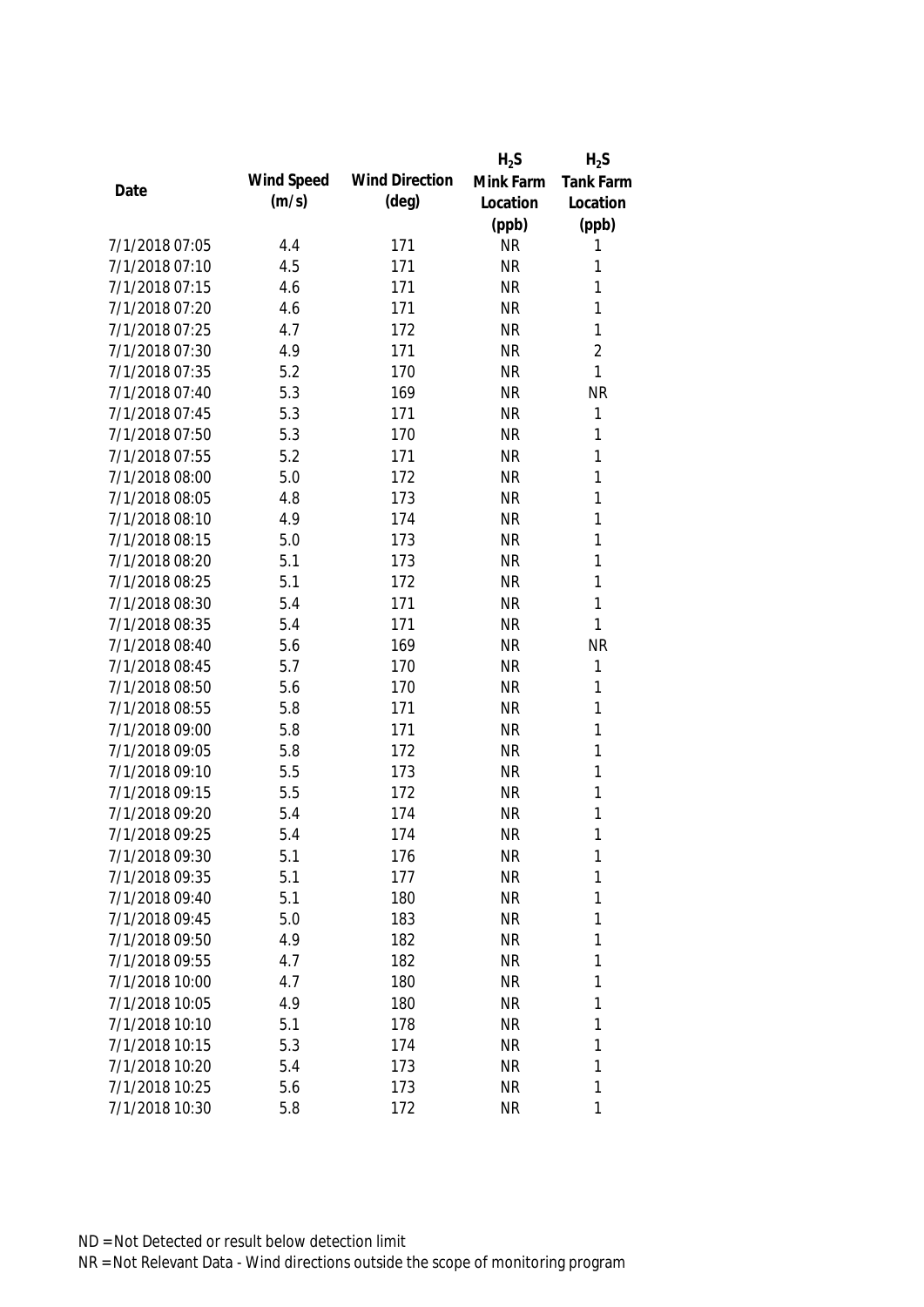|                |            |                       | $H_2S$    | $H_2S$           |
|----------------|------------|-----------------------|-----------|------------------|
| Date           | Wind Speed | <b>Wind Direction</b> | Mink Farm | <b>Tank Farm</b> |
|                | (m/s)      | $(\text{deg})$        | Location  | Location         |
|                |            |                       | (ppb)     | (ppb)            |
| 7/1/2018 10:35 | 5.7        | 174                   | <b>NR</b> | 1                |
| 7/1/2018 10:40 | 5.7        | 174                   | <b>NR</b> | 1                |
| 7/1/2018 10:45 | 5.8        | 179                   | <b>NR</b> | 1                |
| 7/1/2018 10:50 | 5.8        | 185                   | <b>NR</b> | 1                |
| 7/1/2018 10:55 | 5.8        | 190                   | <b>NR</b> | 1                |
| 7/1/2018 11:00 | 5.8        | 196                   | <b>NR</b> | 1                |
| 7/1/2018 11:05 | 6.0        | 194                   | <b>NR</b> | $\mathbf{1}$     |
| 7/1/2018 11:10 | 6.0        | 195                   | <b>NR</b> | $\mathbf{1}$     |
| 7/1/2018 11:15 | 6.1        | 195                   | <b>NR</b> | $\mathbf{1}$     |
| 7/1/2018 11:20 | 6.2        | 191                   | <b>NR</b> | 1                |
| 7/1/2018 11:25 | 6.2        | 189                   | <b>NR</b> | $\mathbf{1}$     |
| 7/1/2018 11:30 | 6.5        | 185                   | <b>NR</b> | 1                |
| 7/1/2018 11:35 | 6.4        | 189                   | <b>NR</b> | 1                |
| 7/1/2018 11:40 | 6.5        | 191                   | <b>NR</b> | $\mathbf{1}$     |
| 7/1/2018 11:45 | 6.5        | 189                   | <b>NR</b> | $\mathbf{1}$     |
| 7/1/2018 11:50 | 6.6        | 191                   | <b>NR</b> | $\mathbf{1}$     |
| 7/1/2018 11:55 | 6.6        | 192                   | <b>NR</b> | 1                |
| 7/1/2018 12:00 | 6.5        | 194                   | <b>NR</b> | $\mathbf{1}$     |
| 7/1/2018 12:05 | 6.7        | 193                   | <b>NR</b> | $\mathbf{1}$     |
| 7/1/2018 12:10 | 6.5        | 193                   | <b>NR</b> | $\mathbf{1}$     |
| 7/1/2018 12:15 | 6.4        | 193                   | <b>NR</b> | 1                |
| 7/1/2018 12:20 | 6.4        | 192                   | <b>NR</b> | $\mathbf{1}$     |
| 7/1/2018 12:25 | 6.6        | 191                   | <b>NR</b> | $\mathbf{1}$     |
| 7/1/2018 12:30 | 6.6        | 192                   | <b>NR</b> | 1                |
| 7/1/2018 12:35 | 6.3        | 194                   | <b>NR</b> | $\mathbf{1}$     |
| 7/1/2018 12:40 | 6.5        | 194                   | <b>NR</b> | 1                |
| 7/1/2018 12:45 | 6.5        | 197                   | <b>NR</b> | 1                |
| 7/1/2018 12:50 | 6.5        | 196                   | <b>NR</b> | 1                |
| 7/1/2018 12:55 | 6.3        | 195                   | <b>NR</b> | 1                |
| 7/1/2018 13:00 | 6.4        | 191                   | <b>NR</b> | 1                |
| 7/1/2018 13:05 | 6.5        | 189                   | <b>NR</b> | 1                |
| 7/1/2018 13:10 | 6.6        | 188                   | <b>NR</b> | 1                |
| 7/1/2018 13:15 | 6.8        | 184                   | <b>NR</b> | 1                |
| 7/1/2018 13:20 | 6.7        | 186                   | <b>NR</b> | 1                |
| 7/1/2018 13:25 | 6.7        | 185                   | <b>NR</b> | 1                |
| 7/1/2018 13:30 | 6.6        | 186                   | <b>NR</b> | 1                |
| 7/1/2018 13:35 | 6.8        | 186                   | <b>NR</b> | 1                |
| 7/1/2018 13:40 | 6.8        | 184                   | <b>NR</b> | 1                |
| 7/1/2018 13:45 | 6.6        | 186                   | <b>NR</b> | 1                |
| 7/1/2018 13:50 | 6.5        | 184                   | <b>NR</b> | 1                |
| 7/1/2018 13:55 | 6.6        | 186                   | <b>NR</b> | 1                |
| 7/1/2018 14:00 | 6.6        | 188                   | <b>NR</b> | 1                |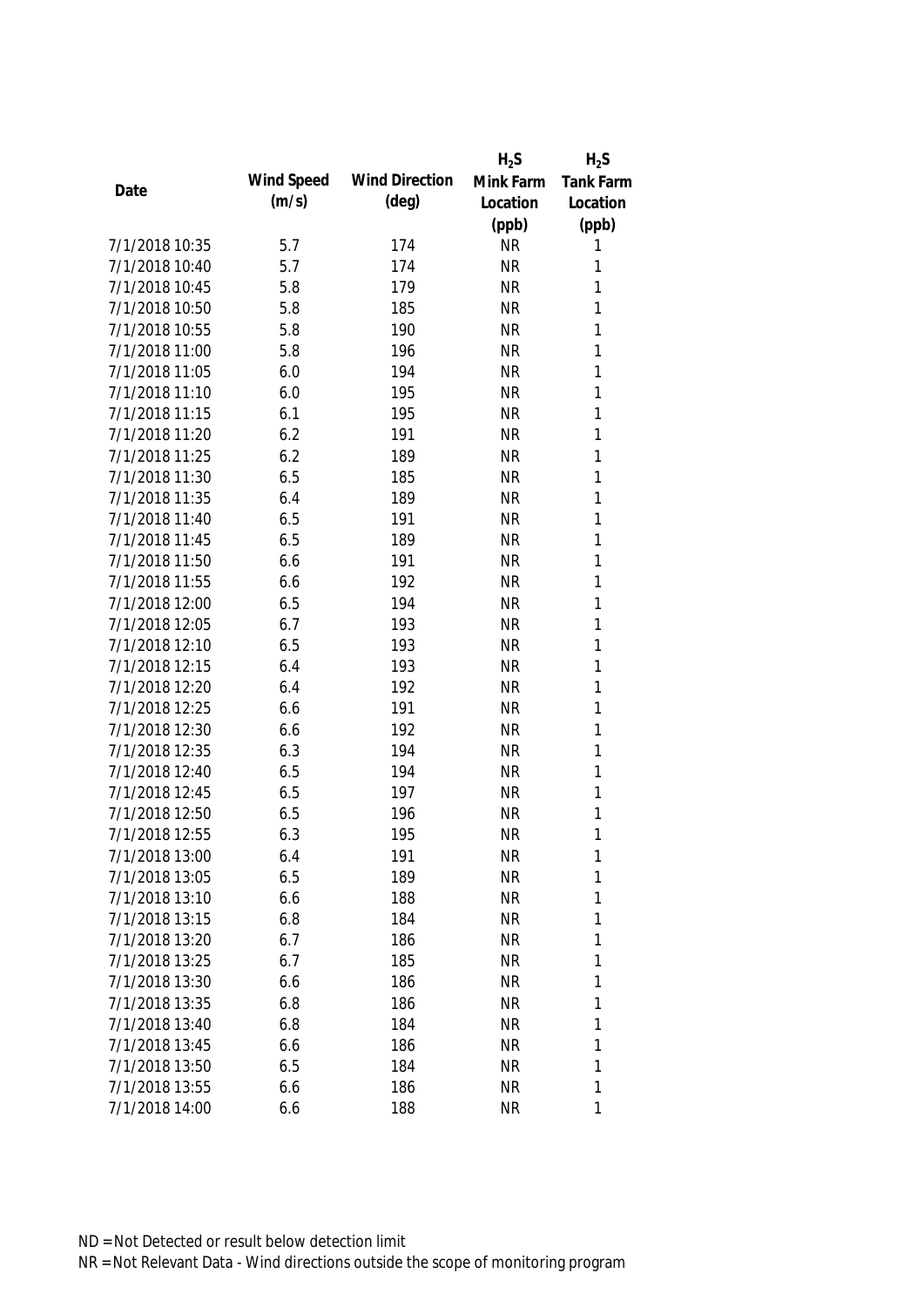|                |            |                       | $H_2S$    | $H_2S$    |
|----------------|------------|-----------------------|-----------|-----------|
|                | Wind Speed | <b>Wind Direction</b> | Mink Farm | Tank Farm |
| Date           | (m/s)      | $(\text{deg})$        | Location  | Location  |
|                |            |                       | (ppb)     | (ppb)     |
| 7/1/2018 14:05 | 6.3        | 189                   | <b>NR</b> | 1         |
| 7/1/2018 14:10 | 6.5        | 189                   | <b>NR</b> | 1         |
| 7/1/2018 14:15 | 6.5        | 189                   | <b>NR</b> | 1         |
| 7/1/2018 14:20 | 6.8        | 189                   | <b>NR</b> | 1         |
| 7/1/2018 14:25 | 6.5        | 187                   | <b>NR</b> | 1         |
| 7/1/2018 14:30 | 6.3        | 186                   | <b>NR</b> | 1         |
| 7/1/2018 14:35 | 6.5        | 186                   | <b>NR</b> | 1         |
| 7/1/2018 14:40 | 6.3        | 187                   | <b>NR</b> | 1         |
| 7/1/2018 14:45 | 6.3        | 187                   | <b>NR</b> | 1         |
| 7/1/2018 14:50 | 6.2        | 191                   | <b>NR</b> | 1         |
| 7/1/2018 14:55 | 6.5        | 195                   | <b>NR</b> | 1         |
| 7/1/2018 15:00 | 6.8        | 199                   | <b>NR</b> | 1         |
| 7/1/2018 15:05 | 6.9        | 203                   | <b>NR</b> | 1         |
| 7/1/2018 15:10 | 7.2        | 205                   | <b>NR</b> | 1         |
| 7/1/2018 15:15 | 7.1        | 208                   | <b>NR</b> | 1         |
| 7/1/2018 15:20 | 7.1        | 208                   | <b>NR</b> | 1         |
| 7/1/2018 15:25 | 7.0        | 207                   | <b>NR</b> | 1         |
| 7/1/2018 15:30 | 6.7        | 204                   | <b>NR</b> | 1         |
| 7/1/2018 15:35 | 6.7        | 202                   | <b>NR</b> | 1         |
| 7/1/2018 15:40 | 6.7        | 202                   | <b>NR</b> | 1         |
| 7/1/2018 15:45 | 6.8        | 203                   | <b>NR</b> | 1         |
| 7/1/2018 15:50 | 6.8        | 204                   | <b>NR</b> | <b>ND</b> |
| 7/1/2018 15:55 | 6.8        | 207                   | <b>NR</b> | 1         |
| 7/1/2018 16:00 | 7.1        | 208                   | <b>NR</b> | 1         |
| 7/1/2018 16:05 | 7.2        | 207                   | <b>NR</b> | 1         |
| 7/1/2018 16:10 | 7.0        | 207                   | <b>NR</b> | 1         |
| 7/1/2018 16:15 | 6.9        | 206                   | <b>NR</b> | 1         |
| 7/1/2018 16:20 | 6.8        | 205                   | <b>NR</b> | 1         |
| 7/1/2018 16:25 | 6.7        | 204                   | <b>NR</b> | 1         |
| 7/1/2018 16:30 | 6.6        | 203                   | <b>NR</b> | 1         |
| 7/1/2018 16:35 | 6.3        | 204                   | <b>NR</b> | 1         |
| 7/1/2018 16:40 | 6.1        | 205                   | <b>NR</b> | 1         |
| 7/1/2018 16:45 | 6.6        | 212                   | <b>NR</b> | 1         |
| 7/1/2018 16:50 | 7.0        | 223                   | <b>NR</b> | 1         |
| 7/1/2018 16:55 | 7.1        | 234                   | 1         | 1         |
| 7/1/2018 17:00 | 6.9        | 246                   | <b>ND</b> | 1         |
| 7/1/2018 17:05 | 7.3        | 257                   | <b>ND</b> | 1         |
| 7/1/2018 17:10 | 7.6        | 263                   | <b>ND</b> | 1         |
| 7/1/2018 17:15 | 7.2        | 263                   | <b>ND</b> | 1         |
| 7/1/2018 17:20 | 6.8        | 262                   | <b>ND</b> | 1         |
| 7/1/2018 17:25 | 6.6        | 259                   | <b>ND</b> | 1         |
| 7/1/2018 17:30 | 6.6        | 256                   | <b>ND</b> | 1         |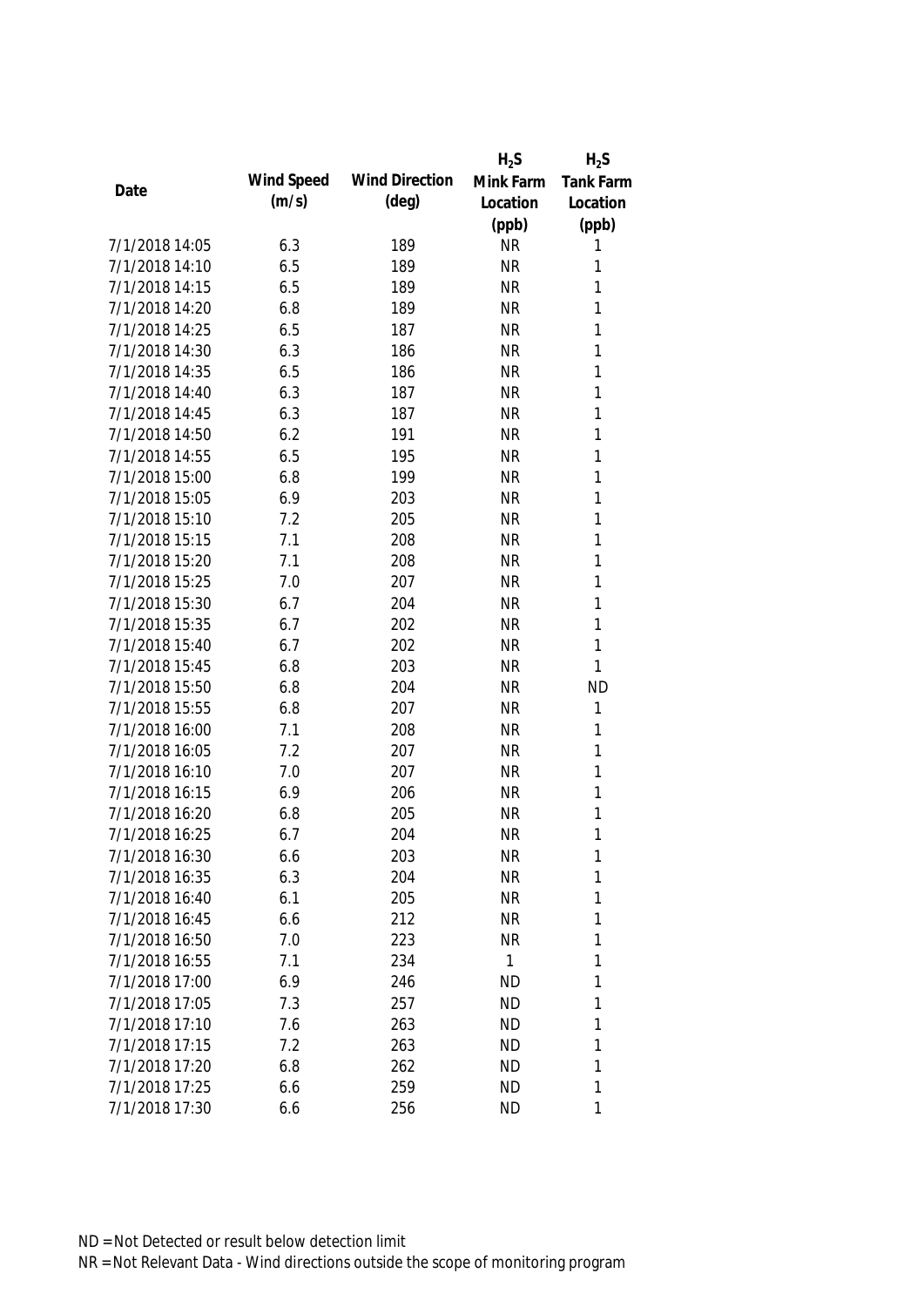|                |            |                       | $H_2S$    | $H_2S$           |
|----------------|------------|-----------------------|-----------|------------------|
| Date           | Wind Speed | <b>Wind Direction</b> | Mink Farm | <b>Tank Farm</b> |
|                | (m/s)      | (deg)                 | Location  | Location         |
|                |            |                       | (ppb)     | (ppb)            |
| 7/1/2018 17:35 | 6.0        | 255                   | <b>ND</b> | 1                |
| 7/1/2018 17:40 | 5.5        | 255                   | 1         | 1                |
| 7/1/2018 17:45 | 5.0        | 254                   | 1         | 1                |
| 7/1/2018 17:50 | 4.8        | 253                   | 1         | $\mathbf{1}$     |
| 7/1/2018 17:55 | 4.7        | 251                   | <b>ND</b> | 1                |
| 7/1/2018 18:00 | 4.6        | 249                   | <b>ND</b> | 1                |
| 7/1/2018 18:05 | 4.8        | 248                   | <b>ND</b> | $\mathbf{1}$     |
| 7/1/2018 18:10 | 4.8        | 248                   | <b>ND</b> | $\mathbf{1}$     |
| 7/1/2018 18:15 | 5.0        | 247                   | <b>ND</b> | $\overline{2}$   |
| 7/1/2018 18:20 | 4.9        | 247                   | <b>ND</b> | 1                |
| 7/1/2018 18:25 | 4.7        | 245                   | <b>ND</b> | $\mathbf{1}$     |
| 7/1/2018 18:30 | 4.3        | 241                   | <b>ND</b> | 1                |
| 7/1/2018 18:35 | 3.9        | 236                   | <b>ND</b> | 1                |
| 7/1/2018 18:40 | 3.8        | 235                   | <b>ND</b> | 1                |
| 7/1/2018 18:45 | 3.4        | 229                   | <b>NR</b> | $\mathbf{1}$     |
| 7/1/2018 18:50 | 3.3        | 222                   | <b>NR</b> | $\mathbf{1}$     |
| 7/1/2018 18:55 | 3.4        | 217                   | <b>NR</b> | 1                |
| 7/1/2018 19:00 | 3.5        | 212                   | <b>NR</b> | 1                |
| 7/1/2018 19:05 | 3.6        | 206                   | <b>NR</b> | 1                |
| 7/1/2018 19:10 | 3.6        | 200                   | <b>NR</b> | 1                |
| 7/1/2018 19:15 | 3.7        | 198                   | <b>NR</b> | 1                |
| 7/1/2018 19:20 | 3.7        | 196                   | <b>NR</b> | 1                |
| 7/1/2018 19:25 | 3.6        | 194                   | <b>NR</b> | $\mathbf{1}$     |
| 7/1/2018 19:30 | 3.6        | 197                   | <b>NR</b> | 1                |
| 7/1/2018 19:35 | 3.6        | 197                   | <b>NR</b> | 1                |
| 7/1/2018 19:40 | 3.6        | 194                   | <b>NR</b> | 1                |
| 7/1/2018 19:45 | 3.6        | 194                   | <b>NR</b> | 1                |
| 7/1/2018 19:50 | 3.5        | 197                   | <b>NR</b> | 1                |
| 7/1/2018 19:55 | 3.4        | 199                   | <b>NR</b> | 1                |
| 7/1/2018 20:00 | 3.3        | 198                   | <b>NR</b> | 1                |
| 7/1/2018 20:05 | 3.3        | 198                   | <b>NR</b> | $\mathbf{1}$     |
| 7/1/2018 20:10 | 3.2        | 198                   | <b>NR</b> | 1                |
| 7/1/2018 20:15 | 3.2        | 196                   | <b>NR</b> | 1                |
| 7/1/2018 20:20 | 3.3        | 191                   | <b>NR</b> | 1                |
| 7/1/2018 20:25 | 3.5        | 187                   | <b>NR</b> | 1                |
| 7/1/2018 20:30 | 3.6        | 185                   | <b>NR</b> | 1                |
| 7/1/2018 20:35 | 3.7        | 185                   | <b>NR</b> | 1                |
| 7/1/2018 20:40 | 3.7        | 185                   | <b>NR</b> | 1                |
| 7/1/2018 20:45 | 3.7        | 186                   | <b>NR</b> | 1                |
| 7/1/2018 20:50 | 3.7        | 187                   | <b>NR</b> | 1                |
| 7/1/2018 20:55 | 3.5        | 187                   | <b>NR</b> | 1                |
| 7/1/2018 21:00 | 3.5        | 188                   | <b>NR</b> | 1                |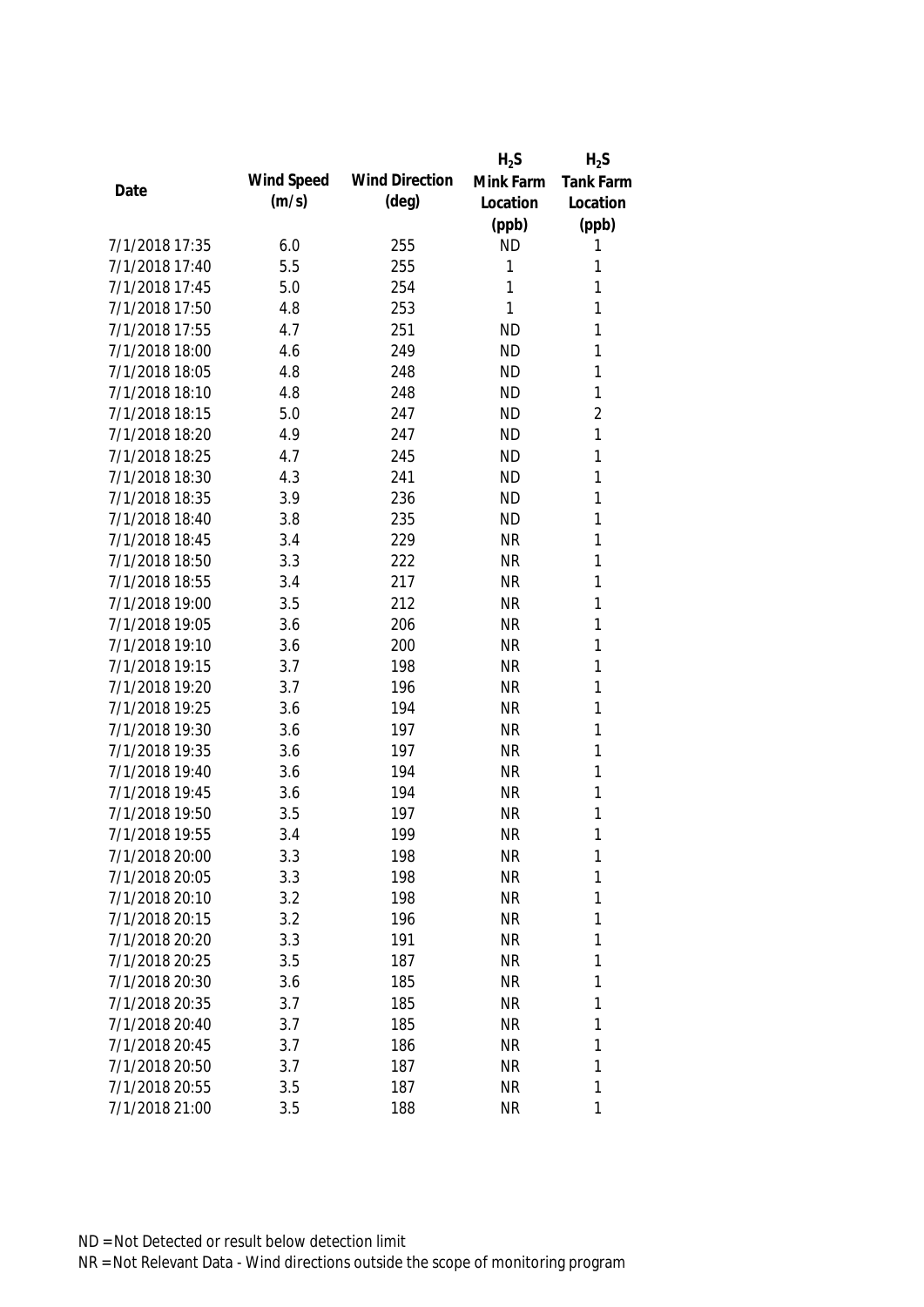|                |            |                       | $H_2S$    | $H_2S$           |
|----------------|------------|-----------------------|-----------|------------------|
| Date           | Wind Speed | <b>Wind Direction</b> | Mink Farm | <b>Tank Farm</b> |
|                | (m/s)      | $(\text{deg})$        | Location  | Location         |
|                |            |                       | (ppb)     | (ppb)            |
| 7/1/2018 21:05 | 3.5        | 189                   | <b>NR</b> | 1                |
| 7/1/2018 21:10 | 3.4        | 190                   | <b>NR</b> | 1                |
| 7/1/2018 21:15 | 3.5        | 190                   | <b>NR</b> | 1                |
| 7/1/2018 21:20 | 3.4        | 192                   | <b>NR</b> | 1                |
| 7/1/2018 21:25 | 3.4        | 195                   | <b>NR</b> | 1                |
| 7/1/2018 21:30 | 3.3        | 197                   | <b>NR</b> | 1                |
| 7/1/2018 21:35 | 3.2        | 198                   | <b>NR</b> | $\mathbf{1}$     |
| 7/1/2018 21:40 | 3.2        | 198                   | <b>NR</b> | $\mathbf{1}$     |
| 7/1/2018 21:45 | 3.1        | 201                   | <b>NR</b> | $\mathbf{1}$     |
| 7/1/2018 21:50 | 3.0        | 202                   | <b>NR</b> | 1                |
| 7/1/2018 21:55 | 2.9        | 200                   | <b>NR</b> | 1                |
| 7/1/2018 22:00 | 2.9        | 201                   | <b>NR</b> | 1                |
| 7/1/2018 22:05 | 2.8        | 199                   | <b>NR</b> | 1                |
| 7/1/2018 22:10 | 2.6        | 198                   | <b>NR</b> | $\mathbf{1}$     |
| 7/1/2018 22:15 | 2.6        | 195                   | <b>NR</b> | $\mathbf{1}$     |
| 7/1/2018 22:20 | 2.6        | 193                   | <b>NR</b> | $\mathbf{1}$     |
| 7/1/2018 22:25 | 2.4        | 194                   | <b>NR</b> | 1                |
| 7/1/2018 22:30 | 2.3        | 193                   | <b>NR</b> | $\mathbf{1}$     |
| 7/1/2018 22:35 | 2.3        | 193                   | <b>NR</b> | 1                |
| 7/1/2018 22:40 | 2.5        | 194                   | <b>NR</b> | $\mathbf{1}$     |
| 7/1/2018 22:45 | 2.5        | 196                   | <b>NR</b> | 1                |
| 7/1/2018 22:50 | 2.6        | 197                   | <b>NR</b> | $\mathbf{1}$     |
| 7/1/2018 22:55 | 2.9        | 197                   | <b>NR</b> | $\mathbf{1}$     |
| 7/1/2018 23:00 | 3.1        | 199                   | <b>NR</b> | 1                |
| 7/1/2018 23:05 | 3.2        | 201                   | <b>NR</b> | 1                |
| 7/1/2018 23:10 | 3.2        | 204                   | <b>NR</b> | 1                |
| 7/1/2018 23:15 | 3.3        | 205                   | <b>NR</b> | 1                |
| 7/1/2018 23:20 | 3.3        | 207                   | <b>NR</b> | 1                |
| 7/1/2018 23:25 | 3.4        | 209                   | <b>NR</b> | 1                |
| 7/1/2018 23:30 | 3.5        | 211                   | <b>NR</b> | 1                |
| 7/1/2018 23:35 | 3.6        | 214                   | <b>NR</b> | 1                |
| 7/1/2018 23:40 | 3.8        | 216                   | <b>NR</b> | 1                |
| 7/1/2018 23:45 | 3.8        | 218                   | <b>NR</b> | 1                |
| 7/1/2018 23:50 | 3.9        | 220                   | <b>NR</b> | 1                |
| 7/1/2018 23:55 | 3.9        | 221                   | <b>NR</b> | 1                |
| 7/1/2018 24:00 | 3.7        | 220                   | <b>NR</b> | 1                |
| 7/2/2018 00:05 | 3.6        | 218                   | <b>NR</b> | 1                |
| 7/2/2018 00:10 | 3.4        | 216                   | <b>NR</b> | 1                |
| 7/2/2018 00:15 | 3.4        | 214                   | <b>NR</b> | 1                |
| 7/2/2018 00:20 | 3.2        | 215                   | <b>NR</b> | 1                |
| 7/2/2018 00:25 | 3.0        | 217                   | <b>NR</b> | 1                |
| 7/2/2018 00:30 | 3.2        | 222                   | <b>NR</b> | 1                |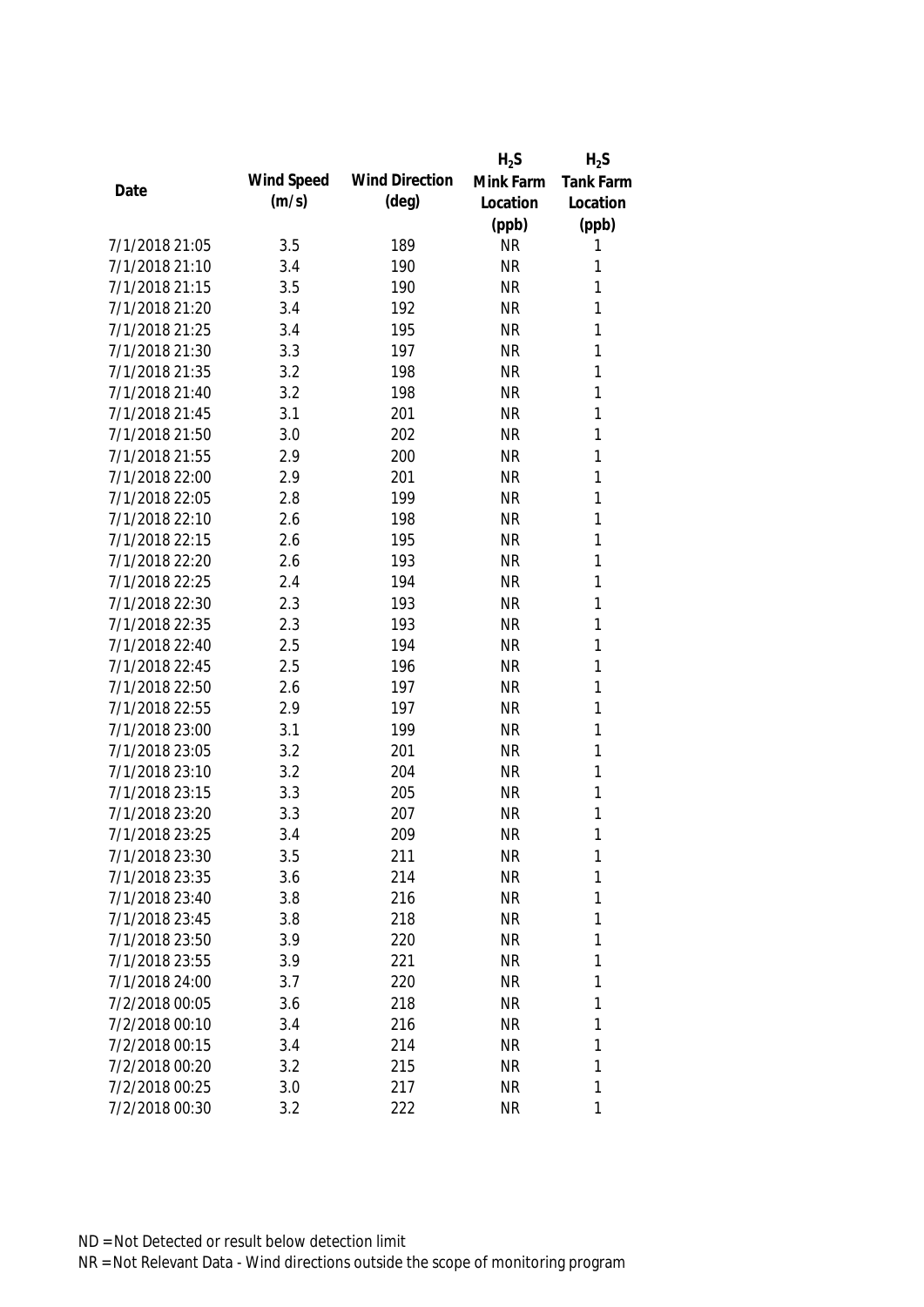|                |            |                       | $H_2S$    | $H_2S$           |
|----------------|------------|-----------------------|-----------|------------------|
| Date           | Wind Speed | <b>Wind Direction</b> | Mink Farm | <b>Tank Farm</b> |
|                | (m/s)      | $(\text{deg})$        | Location  | Location         |
|                |            |                       | (ppb)     | (ppb)            |
| 7/2/2018 00:35 | 3.5        | 228                   | <b>NR</b> | 1                |
| 7/2/2018 00:40 | 3.6        | 235                   | <b>ND</b> | 1                |
| 7/2/2018 00:45 | 3.6        | 241                   | <b>ND</b> | 1                |
| 7/2/2018 00:50 | 3.8        | 245                   | <b>ND</b> | 1                |
| 7/2/2018 00:55 | 3.9        | 248                   | <b>ND</b> | 1                |
| 7/2/2018 01:00 | 3.8        | 249                   | <b>ND</b> | 1                |
| 7/2/2018 01:05 | 3.5        | 249                   | 1         | $\mathbf{1}$     |
| 7/2/2018 01:10 | 3.5        | 249                   | 1         | $\overline{2}$   |
| 7/2/2018 01:15 | 3.4        | 249                   | 1         | $\overline{2}$   |
| 7/2/2018 01:20 | 3.4        | 250                   | 1         | $\overline{2}$   |
| 7/2/2018 01:25 | 3.3        | 250                   | 1         | $\overline{2}$   |
| 7/2/2018 01:30 | 3.0        | 253                   | 1         | $\overline{2}$   |
| 7/2/2018 01:35 | 2.9        | 255                   | 1         | $\overline{2}$   |
| 7/2/2018 01:40 | 2.7        | 258                   | <b>ND</b> | $\mathbf{1}$     |
| 7/2/2018 01:45 | 2.6        | 261                   | <b>ND</b> | 1                |
| 7/2/2018 01:50 | 2.4        | 263                   | <b>ND</b> | $\mathbf{1}$     |
| 7/2/2018 01:55 | 2.3        | 265                   | 1         | 1                |
| 7/2/2018 02:00 | 2.4        | 264                   | 1         | 1                |
| 7/2/2018 02:05 | 2.2        | 264                   | 1         | 1                |
| 7/2/2018 02:10 | 2.1        | 265                   | 1         | 1                |
| 7/2/2018 02:15 | 2.1        | 265                   | 1         | $\overline{2}$   |
| 7/2/2018 02:20 | 2.1        | 265                   | 1         | $\overline{2}$   |
| 7/2/2018 02:25 | 2.0        | 262                   | 1         | $\overline{2}$   |
| 7/2/2018 02:30 | 1.9        | 259                   | 1         | $\overline{2}$   |
| 7/2/2018 02:35 | 1.9        | 259                   | 1         | $\overline{2}$   |
| 7/2/2018 02:40 | 1.9        | 257                   | 1         | $\mathbf{1}$     |
| 7/2/2018 02:45 | 1.9        | 256                   | 1         | 1                |
| 7/2/2018 02:50 | 1.8        | 253                   | 1         | 1                |
| 7/2/2018 02:55 | 1.7        | 254                   | 1         | 1                |
| 7/2/2018 03:00 | 1.6        | 255                   | 1         | 1                |
| 7/2/2018 03:05 | 1.6        | 256                   | 1         | 1                |
| 7/2/2018 03:10 | 1.5        | 260                   | 1         | 1                |
| 7/2/2018 03:15 | 1.4        | 269                   | 1         | 1                |
| 7/2/2018 03:20 | 1.5        | 281                   | 1         | <b>NR</b>        |
| 7/2/2018 03:25 | 1.7        | 295                   | 1         | <b>NR</b>        |
| 7/2/2018 03:30 | 1.9        | 306                   | 1         | <b>NR</b>        |
| 7/2/2018 03:35 | 1.9        | 316                   | 1         | <b>NR</b>        |
| 7/2/2018 03:40 | 2.1        | 323                   | 1         | <b>NR</b>        |
| 7/2/2018 03:45 | 2.2        | 329                   | 1         | <b>NR</b>        |
| 7/2/2018 03:50 | 2.2        | 331                   | 1         | <b>NR</b>        |
| 7/2/2018 03:55 | 2.1        | 334                   | 1         | <b>NR</b>        |
| 7/2/2018 04:00 | 2.1        | 337                   | 1         | <b>NR</b>        |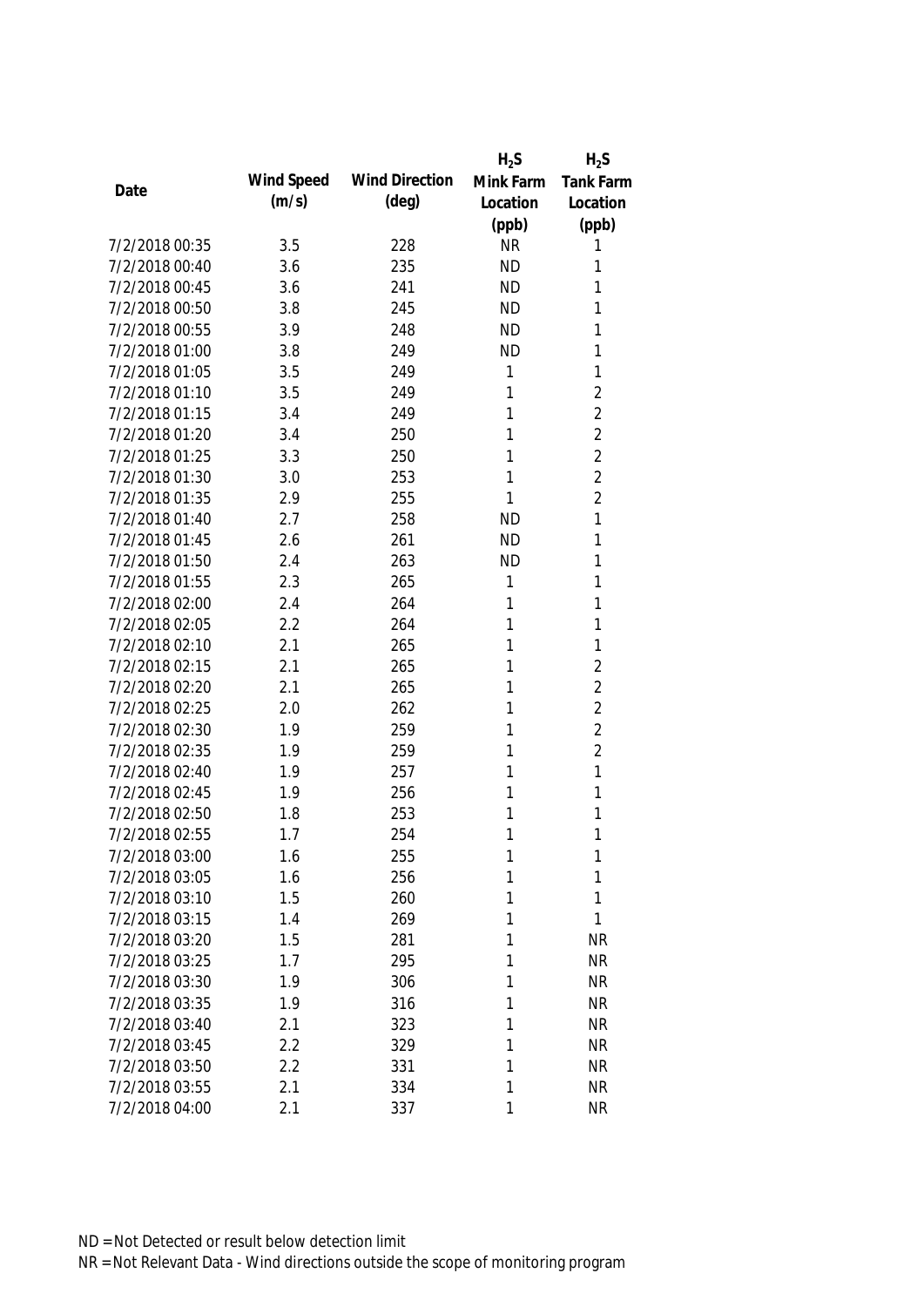|                |            |                       | $H_2S$         | $H_2S$           |
|----------------|------------|-----------------------|----------------|------------------|
| Date           | Wind Speed | <b>Wind Direction</b> | Mink Farm      | <b>Tank Farm</b> |
|                | (m/s)      | $(\text{deg})$        | Location       | Location         |
|                |            |                       | (ppb)          | (ppb)            |
| 7/2/2018 04:05 | 2.2        | 340                   | 1              | <b>NR</b>        |
| 7/2/2018 04:10 | 2.2        | 339                   | 1              | <b>NR</b>        |
| 7/2/2018 04:15 | 2.1        | 339                   | 1              | <b>NR</b>        |
| 7/2/2018 04:20 | 2.0        | 340                   | 1              | <b>NR</b>        |
| 7/2/2018 04:25 | 1.9        | 341                   | 1              | <b>NR</b>        |
| 7/2/2018 04:30 | 1.9        | 341                   | 1              | <b>NR</b>        |
| 7/2/2018 04:35 | 1.6        | 341                   | 1              | <b>NR</b>        |
| 7/2/2018 04:40 | 1.5        | 345                   | 1              | <b>NR</b>        |
| 7/2/2018 04:45 | 1.3        | 345                   | 1              | <b>NR</b>        |
| 7/2/2018 04:50 | 1.2        | 345                   | 1              | <b>NR</b>        |
| 7/2/2018 04:55 | 1.2        | 344                   | 1              | <b>NR</b>        |
| 7/2/2018 05:00 | 1.1        | 347                   | 1              | <b>NR</b>        |
| 7/2/2018 05:05 | 1.1        | 348                   | 1              | <b>NR</b>        |
| 7/2/2018 05:10 | 1.0        | 346                   | 1              | <b>NR</b>        |
| 7/2/2018 05:15 | 1.1        | 347                   | $\overline{2}$ | <b>NR</b>        |
| 7/2/2018 05:20 | 1.1        | 347                   | $\overline{2}$ | <b>NR</b>        |
| 7/2/2018 05:25 | 1.1        | 346                   | $\overline{2}$ | <b>NR</b>        |
| 7/2/2018 05:30 | 1.2        | 344                   | $\overline{2}$ | <b>NR</b>        |
| 7/2/2018 05:35 | 1.2        | 343                   | $\overline{2}$ | <b>NR</b>        |
| 7/2/2018 05:40 | 1.3        | 343                   | $\overline{2}$ | <b>NR</b>        |
| 7/2/2018 05:45 | 1.2        | 343                   | $\overline{2}$ | <b>NR</b>        |
| 7/2/2018 05:50 | 1.3        | 345                   | $\overline{2}$ | <b>NR</b>        |
| 7/2/2018 05:55 | 1.2        | 348                   | 1              | <b>NR</b>        |
| 7/2/2018 06:00 | 1.2        | 350                   | 1              | <b>NR</b>        |
| 7/2/2018 06:05 | 1.1        | 351                   | 1              | <b>NR</b>        |
| 7/2/2018 06:10 | 1.1        | 352                   | 1              | <b>NR</b>        |
| 7/2/2018 06:15 | 1.0        | 353                   | 1              | <b>NR</b>        |
| 7/2/2018 06:20 | 0.9        | 353                   | 1              | <b>NR</b>        |
| 7/2/2018 06:25 | 0.8        | 354                   | 1              | <b>NR</b>        |
| 7/2/2018 06:30 | 0.8        | 355                   | 2              | <b>NR</b>        |
| 7/2/2018 06:35 | 0.8        | 357                   | 1              | <b>NR</b>        |
| 7/2/2018 06:40 | 0.8        | 357                   | 1              | <b>NR</b>        |
| 7/2/2018 06:45 | 0.8        | 356                   | 1              | <b>NR</b>        |
| 7/2/2018 06:50 | 1.0        | 356                   | 1              | <b>NR</b>        |
| 7/2/2018 06:55 | 1.0        | 354                   | 1              | <b>NR</b>        |
| 7/2/2018 07:00 | 1.0        | 349                   | 1              | <b>NR</b>        |
| 7/2/2018 07:05 | 1.1        | 345                   | 1              | <b>NR</b>        |
| 7/2/2018 07:10 | 1.1        | 345                   | 1              | <b>NR</b>        |
| 7/2/2018 07:15 | 1.3        | 348                   | 1              | <b>NR</b>        |
| 7/2/2018 07:20 | 1.5        | 348                   | 1              | <b>NR</b>        |
| 7/2/2018 07:25 | 1.7        | 350                   | 1              | <b>NR</b>        |
| 7/2/2018 07:30 | 1.8        | 357                   | 1              | <b>NR</b>        |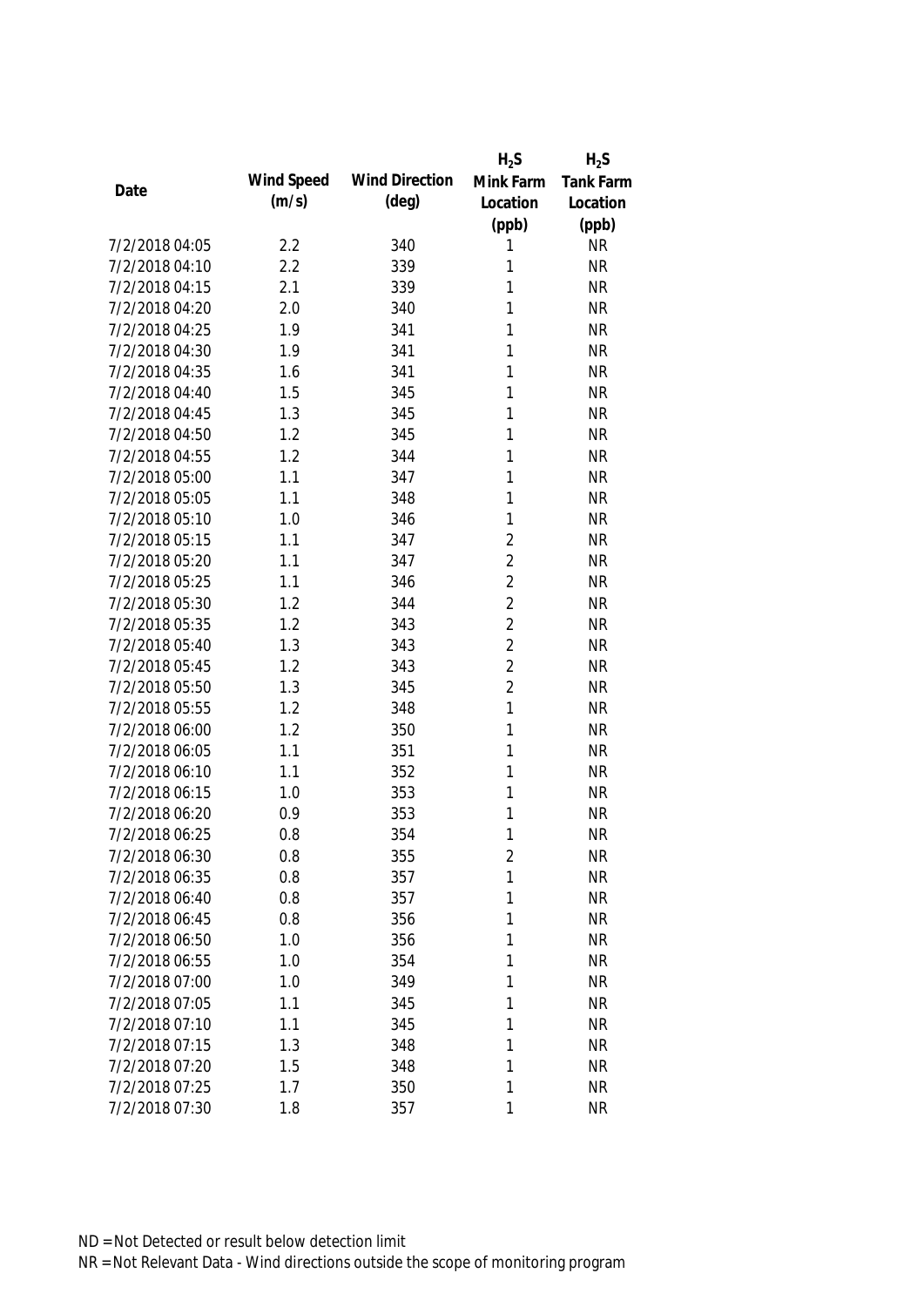|                |            |                       | $H_2S$       | $H_2S$    |
|----------------|------------|-----------------------|--------------|-----------|
|                | Wind Speed | <b>Wind Direction</b> | Mink Farm    | Tank Farm |
| Date           | (m/s)      | $(\text{deg})$        | Location     | Location  |
|                |            |                       | (ppb)        | (ppb)     |
| 7/2/2018 07:35 | 1.8        | $\overline{2}$        | 1            | <b>NR</b> |
| 7/2/2018 07:40 | 1.9        | $\overline{7}$        | 1            | <b>NR</b> |
| 7/2/2018 07:45 | 1.9        | 14                    | 1            | <b>NR</b> |
| 7/2/2018 07:50 | 1.8        | 20                    | 1            | <b>NR</b> |
| 7/2/2018 07:55 | 1.7        | 21                    | 1            | <b>NR</b> |
| 7/2/2018 08:00 | 1.6        | 22                    | 1            | <b>NR</b> |
| 7/2/2018 08:05 | 1.6        | 23                    | $\mathbf{1}$ | <b>NR</b> |
| 7/2/2018 08:10 | 1.5        | 20                    | 1            | <b>NR</b> |
| 7/2/2018 08:15 | 1.4        | 21                    | $\mathbf{1}$ | <b>NR</b> |
| 7/2/2018 08:20 | 1.5        | 21                    | 1            | <b>NR</b> |
| 7/2/2018 08:25 | 1.6        | 26                    | 1            | <b>NR</b> |
| 7/2/2018 08:30 | 1.5        | 28                    | 1            | <b>NR</b> |
| 7/2/2018 08:35 | 1.6        | 33                    | $\mathbf{1}$ | <b>NR</b> |
| 7/2/2018 08:40 | 1.8        | 37                    | <b>ND</b>    | <b>NR</b> |
| 7/2/2018 08:45 | 1.8        | 35                    | <b>ND</b>    | <b>NR</b> |
| 7/2/2018 08:50 | 1.7        | 37                    | 1            | <b>NR</b> |
| 7/2/2018 08:55 | 1.6        | 40                    | <b>ND</b>    | <b>NR</b> |
| 7/2/2018 09:00 | 1.5        | 40                    | <b>ND</b>    | <b>NR</b> |
| 7/2/2018 09:05 | 1.5        | 32                    | <b>ND</b>    | <b>NR</b> |
| 7/2/2018 09:10 | 1.2        | 30                    | <b>ND</b>    | <b>NR</b> |
| 7/2/2018 09:15 | 1.1        | 33                    | $\mathbf 1$  | <b>NR</b> |
| 7/2/2018 09:20 | 1.2        | 39                    | 1            | <b>NR</b> |
| 7/2/2018 09:25 | 1.2        | 35                    | 1            | <b>NR</b> |
| 7/2/2018 09:30 | 1.4        | 39                    | 1            | <b>NR</b> |
| 7/2/2018 09:35 | 1.4        | 40                    | 1            | <b>NR</b> |
| 7/2/2018 09:40 | 1.6        | 34                    | 1            | <b>NR</b> |
| 7/2/2018 09:45 | 1.6        | 32                    | <b>ND</b>    | <b>NR</b> |
| 7/2/2018 09:50 | 1.5        | 29                    | <b>ND</b>    | <b>NR</b> |
| 7/2/2018 09:55 | 1.4        | 39                    | <b>NR</b>    | <b>NR</b> |
| 7/2/2018 10:00 | 1.5        | 43                    | <b>NR</b>    | <b>NR</b> |
| 7/2/2018 10:05 | 1.3        | 54                    | <b>NR</b>    | <b>NR</b> |
| 7/2/2018 10:10 | 1.2        | 56                    | <b>NR</b>    | <b>NR</b> |
| 7/2/2018 10:15 | 1.4        | 51                    | <b>NR</b>    | <b>NR</b> |
| 7/2/2018 10:20 | 1.3        | 46                    | <b>NR</b>    | <b>NR</b> |
| 7/2/2018 10:25 | 1.2        | 29                    | <b>ND</b>    | <b>NR</b> |
| 7/2/2018 10:30 | 1.2        | 13                    | <b>ND</b>    | <b>NR</b> |
| 7/2/2018 10:35 | 1.0        | $\overline{2}$        | <b>ND</b>    | <b>NR</b> |
| 7/2/2018 10:40 | 1.0        | 9                     | <b>ND</b>    | <b>NR</b> |
| 7/2/2018 10:45 | 1.1        | 9                     | <b>ND</b>    | <b>NR</b> |
| 7/2/2018 10:50 | 1.2        | 356                   | <b>ND</b>    | <b>NR</b> |
| 7/2/2018 10:55 | 1.2        | 350                   | <b>ND</b>    | <b>NR</b> |
| 7/2/2018 11:00 | 1.1        | 359                   | <b>NR</b>    | <b>NR</b> |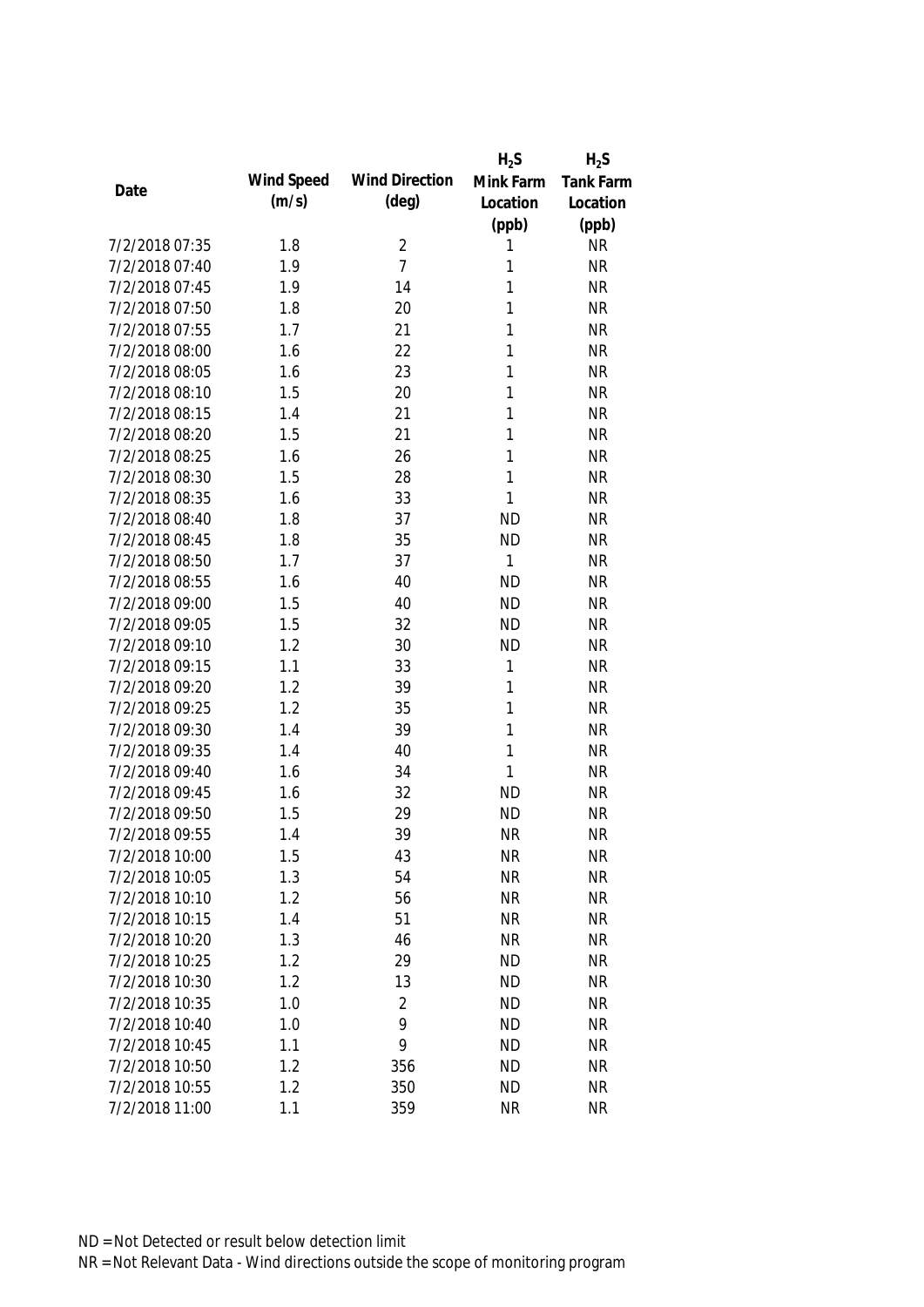|                |            |                       | $H_2S$       | $H_2S$           |
|----------------|------------|-----------------------|--------------|------------------|
|                | Wind Speed | <b>Wind Direction</b> | Mink Farm    | <b>Tank Farm</b> |
| Date           | (m/s)      | $(\text{deg})$        | Location     | Location         |
|                |            |                       | (ppb)        | (ppb)            |
| 7/2/2018 11:05 | 1.3        | 12                    | <b>NR</b>    | <b>NR</b>        |
| 7/2/2018 11:10 | 1.3        | 19                    | <b>NR</b>    | <b>NR</b>        |
| 7/2/2018 11:15 | 1.2        | 36                    | <b>NR</b>    | <b>NR</b>        |
| 7/2/2018 11:20 | 1.2        | 79                    | <b>NR</b>    | <b>NR</b>        |
| 7/2/2018 11:25 | 1.5        | 95                    | <b>NR</b>    | <b>NR</b>        |
| 7/2/2018 11:30 | 1.6        | 99                    | <b>NR</b>    | <b>NR</b>        |
| 7/2/2018 11:35 | 1.6        | 113                   | <b>NR</b>    | <b>NR</b>        |
| 7/2/2018 11:40 | 1.7        | 107                   | <b>NR</b>    | <b>NR</b>        |
| 7/2/2018 11:45 | 1.8        | 97                    | <b>NR</b>    | <b>NR</b>        |
| 7/2/2018 11:50 | 1.9        | 79                    | <b>NR</b>    | <b>NR</b>        |
| 7/2/2018 11:55 | 1.7        | 58                    | <b>NR</b>    | <b>NR</b>        |
| 7/2/2018 12:00 | 1.6        | 39                    | <b>NR</b>    | <b>NR</b>        |
| 7/2/2018 12:05 | 1.6        | 38                    | <b>NR</b>    | <b>NR</b>        |
| 7/2/2018 12:10 | 1.5        | 32                    | <b>NR</b>    | <b>NR</b>        |
| 7/2/2018 12:15 | 1.4        | 38                    | <b>NR</b>    | <b>NR</b>        |
| 7/2/2018 12:20 | 1.3        | 47                    | <b>NR</b>    | <b>NR</b>        |
| 7/2/2018 12:25 | 1.4        | 41                    | <b>NR</b>    | <b>NR</b>        |
| 7/2/2018 12:30 | 1.5        | 44                    | <b>NR</b>    | <b>NR</b>        |
| 7/2/2018 12:35 | 1.6        | 30                    | <b>NR</b>    | <b>NR</b>        |
| 7/2/2018 12:40 | 1.7        | 31                    | <b>NR</b>    | <b>NR</b>        |
| 7/2/2018 12:45 | 1.6        | 25                    | <b>NR</b>    | <b>NR</b>        |
| 7/2/2018 12:50 | 1.6        | 22                    | 1            | <b>NR</b>        |
| 7/2/2018 12:55 | 1.4        | 22                    | $\mathbf{1}$ | <b>NR</b>        |
| 7/2/2018 13:00 | 1.3        | 36                    | <b>NR</b>    | <b>NR</b>        |
| 7/2/2018 13:05 | 1.2        | 48                    | <b>NR</b>    | <b>NR</b>        |
| 7/2/2018 13:10 | 1.3        | 59                    | <b>NR</b>    | <b>NR</b>        |
| 7/2/2018 13:15 | 1.3        | 56                    | <b>NR</b>    | <b>NR</b>        |
| 7/2/2018 13:20 | 1.5        | 60                    | <b>NR</b>    | <b>NR</b>        |
| 7/2/2018 13:25 | 1.7        | 60                    | <b>NR</b>    | <b>NR</b>        |
| 7/2/2018 13:30 | 1.9        | 58                    | <b>NR</b>    | <b>NR</b>        |
| 7/2/2018 13:35 | 2.0        | 53                    | <b>NR</b>    | <b>NR</b>        |
| 7/2/2018 13:40 | 1.9        | 54                    | <b>NR</b>    | <b>NR</b>        |
| 7/2/2018 13:45 | 1.8        | 52                    | <b>NR</b>    | <b>NR</b>        |
| 7/2/2018 13:50 | 1.7        | 48                    | <b>NR</b>    | <b>NR</b>        |
| 7/2/2018 13:55 | 1.5        | 39                    | <b>NR</b>    | <b>NR</b>        |
| 7/2/2018 14:00 | 1.5        | 21                    | <b>NR</b>    | <b>NR</b>        |
| 7/2/2018 14:05 | 1.3        | 16                    | <b>NR</b>    | <b>NR</b>        |
| 7/2/2018 14:10 | 1.4        | $\overline{2}$        | <b>NR</b>    | <b>NR</b>        |
| 7/2/2018 14:15 | 1.4        | 6                     | <b>NR</b>    | <b>NR</b>        |
| 7/2/2018 14:20 | 1.4        | 28                    | <b>NR</b>    | <b>NR</b>        |
| 7/2/2018 14:25 | 1.3        | 37                    | <b>NR</b>    | <b>NR</b>        |
| 7/2/2018 14:30 | 1.2        | 48                    | <b>NR</b>    | <b>NR</b>        |
|                |            |                       |              |                  |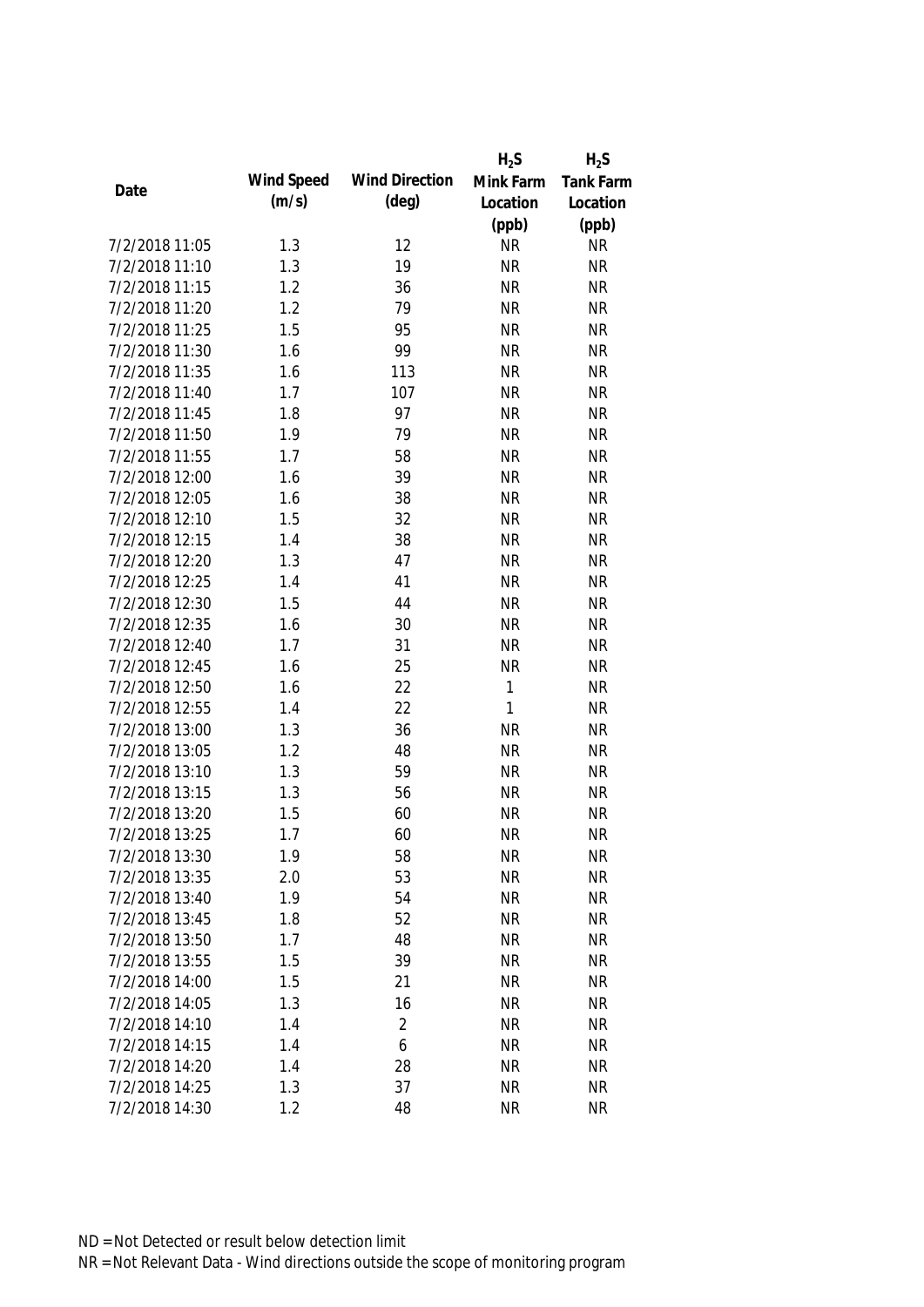|                |            |                       | $H_2S$       | $H_2S$           |
|----------------|------------|-----------------------|--------------|------------------|
| Date           | Wind Speed | <b>Wind Direction</b> | Mink Farm    | <b>Tank Farm</b> |
|                | (m/s)      | $(\text{deg})$        | Location     | Location         |
|                |            |                       | (ppb)        | (ppb)            |
| 7/2/2018 14:35 | 1.5        | 43                    | <b>NR</b>    | <b>NR</b>        |
| 7/2/2018 14:40 | 1.4        | 50                    | <b>NR</b>    | <b>NR</b>        |
| 7/2/2018 14:45 | 1.4        | 40                    | <b>NR</b>    | <b>NR</b>        |
| 7/2/2018 14:50 | 1.4        | 47                    | <b>NR</b>    | <b>NR</b>        |
| 7/2/2018 14:55 | 1.5        | 54                    | <b>NR</b>    | <b>NR</b>        |
| 7/2/2018 15:00 | 1.7        | 45                    | <b>NR</b>    | <b>NR</b>        |
| 7/2/2018 15:05 | 1.6        | 45                    | <b>NR</b>    | <b>NR</b>        |
| 7/2/2018 15:10 | 1.6        | 49                    | <b>NR</b>    | <b>NR</b>        |
| 7/2/2018 15:15 | 1.7        | 55                    | <b>NR</b>    | <b>NR</b>        |
| 7/2/2018 15:20 | 1.8        | 45                    | <b>NR</b>    | <b>NR</b>        |
| 7/2/2018 15:25 | 1.9        | 39                    | $\mathbf{1}$ | <b>NR</b>        |
| 7/2/2018 15:30 | 1.9        | 42                    | <b>NR</b>    | <b>NR</b>        |
| 7/2/2018 15:35 | 1.9        | 47                    | <b>NR</b>    | <b>NR</b>        |
| 7/2/2018 15:40 | 2.0        | 47                    | <b>NR</b>    | <b>NR</b>        |
| 7/2/2018 15:45 | 2.2        | 49                    | <b>NR</b>    | <b>NR</b>        |
| 7/2/2018 15:50 | 2.2        | 52                    | <b>NR</b>    | <b>NR</b>        |
| 7/2/2018 15:55 | 2.1        | 61                    | <b>NR</b>    | <b>NR</b>        |
| 7/2/2018 16:00 | 2.1        | 67                    | <b>NR</b>    | <b>NR</b>        |
| 7/2/2018 16:05 | 2.3        | 61                    | <b>NR</b>    | <b>NR</b>        |
| 7/2/2018 16:10 | 2.3        | 63                    | <b>NR</b>    | <b>NR</b>        |
| 7/2/2018 16:15 | 2.1        | 68                    | <b>NR</b>    | <b>NR</b>        |
| 7/2/2018 16:20 | 2.1        | 70                    | <b>NR</b>    | <b>NR</b>        |
| 7/2/2018 16:25 | 2.0        | 66                    | <b>NR</b>    | <b>NR</b>        |
| 7/2/2018 16:30 | 2.0        | 59                    | <b>NR</b>    | <b>NR</b>        |
| 7/2/2018 16:35 | 1.9        | 69                    | <b>NR</b>    | <b>NR</b>        |
| 7/2/2018 16:40 | 1.8        | 77                    | <b>NR</b>    | <b>NR</b>        |
| 7/2/2018 16:45 | 1.8        | 77                    | <b>NR</b>    | <b>NR</b>        |
| 7/2/2018 16:50 | 1.9        | 76                    | <b>NR</b>    | <b>NR</b>        |
| 7/2/2018 16:55 | 2.1        | 77                    | <b>NR</b>    | <b>NR</b>        |
| 7/2/2018 17:00 | 2.0        | 79                    | <b>NR</b>    | <b>NR</b>        |
| 7/2/2018 17:05 | 2.0        | 75                    | <b>NR</b>    | <b>NR</b>        |
| 7/2/2018 17:10 | 2.2        | 73                    | <b>NR</b>    | <b>NR</b>        |
| 7/2/2018 17:15 | 2.2        | 67                    | <b>NR</b>    | <b>NR</b>        |
| 7/2/2018 17:20 | 2.2        | 64                    | <b>NR</b>    | <b>NR</b>        |
| 7/2/2018 17:25 | 2.1        | 61                    | <b>NR</b>    | <b>NR</b>        |
| 7/2/2018 17:30 | 2.1        | 68                    | <b>NR</b>    | <b>NR</b>        |
| 7/2/2018 17:35 | 2.1        | 73                    | <b>NR</b>    | <b>NR</b>        |
| 7/2/2018 17:40 | 1.9        | 72                    | <b>NR</b>    | <b>NR</b>        |
| 7/2/2018 17:45 | 1.7        | 75                    | <b>NR</b>    | <b>NR</b>        |
| 7/2/2018 17:50 | 1.7        | 79                    | <b>NR</b>    | <b>NR</b>        |
| 7/2/2018 17:55 | 1.8        | 80                    | <b>NR</b>    | <b>NR</b>        |
| 7/2/2018 18:00 | 1.7        | 76                    | <b>NR</b>    | <b>NR</b>        |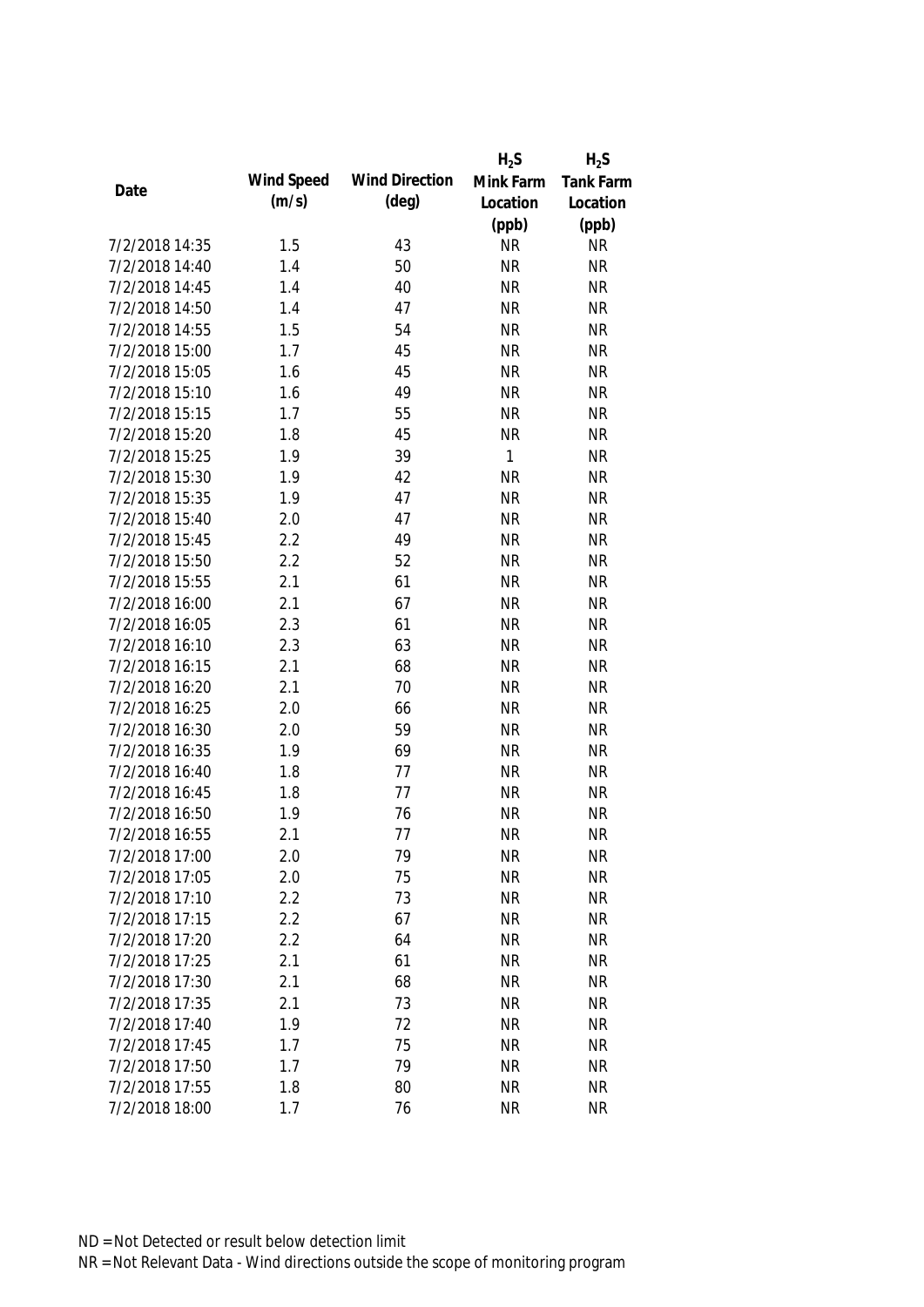|                |            |                       | $H_2S$    | $H_2S$           |
|----------------|------------|-----------------------|-----------|------------------|
|                | Wind Speed | <b>Wind Direction</b> | Mink Farm | <b>Tank Farm</b> |
| Date           | (m/s)      | $(\text{deg})$        | Location  | Location         |
|                |            |                       | (ppb)     | (ppb)            |
| 7/2/2018 18:05 | 1.7        | 76                    | <b>NR</b> | <b>NR</b>        |
| 7/2/2018 18:10 | 1.9        | 80                    | <b>NR</b> | <b>NR</b>        |
| 7/2/2018 18:15 | 2.0        | 81                    | <b>NR</b> | <b>NR</b>        |
| 7/2/2018 18:20 | 2.0        | 80                    | <b>NR</b> | <b>NR</b>        |
| 7/2/2018 18:25 | 2.0        | 78                    | <b>NR</b> | <b>NR</b>        |
| 7/2/2018 18:30 | 2.0        | 77                    | <b>NR</b> | <b>NR</b>        |
| 7/2/2018 18:35 | 2.0        | 76                    | <b>NR</b> | <b>NR</b>        |
| 7/2/2018 18:40 | 1.9        | 76                    | <b>NR</b> | <b>NR</b>        |
| 7/2/2018 18:45 | 2.0        | 77                    | <b>NR</b> | <b>NR</b>        |
| 7/2/2018 18:50 | 2.0        | 78                    | <b>NR</b> | <b>NR</b>        |
| 7/2/2018 18:55 | 1.9        | 82                    | <b>NR</b> | <b>NR</b>        |
| 7/2/2018 19:00 | 2.1        | 87                    | <b>NR</b> | <b>NR</b>        |
| 7/2/2018 19:05 | 2.2        | 87                    | <b>NR</b> | <b>NR</b>        |
| 7/2/2018 19:10 | 2.2        | 86                    | <b>NR</b> | <b>NR</b>        |
| 7/2/2018 19:15 | 2.3        | 86                    | <b>NR</b> | <b>NR</b>        |
| 7/2/2018 19:20 | 2.4        | 89                    | <b>NR</b> | <b>NR</b>        |
| 7/2/2018 19:25 | 2.5        | 90                    | <b>NR</b> | <b>NR</b>        |
| 7/2/2018 19:30 | 2.5        | 90                    | <b>NR</b> | <b>NR</b>        |
| 7/2/2018 19:35 | 2.4        | 92                    | <b>NR</b> | <b>NR</b>        |
| 7/2/2018 19:40 | 2.4        | 94                    | <b>NR</b> | <b>NR</b>        |
| 7/2/2018 19:45 | 2.4        | 96                    | <b>NR</b> | <b>NR</b>        |
| 7/2/2018 19:50 | 2.3        | 98                    | <b>NR</b> | <b>NR</b>        |
| 7/2/2018 19:55 | 2.4        | 97                    | <b>NR</b> | <b>NR</b>        |
| 7/2/2018 20:00 | 2.2        | 98                    | <b>NR</b> | <b>NR</b>        |
| 7/2/2018 20:05 | 2.2        | 98                    | <b>NR</b> | <b>NR</b>        |
| 7/2/2018 20:10 | 2.1        | 99                    | <b>NR</b> | <b>NR</b>        |
| 7/2/2018 20:15 | 2.1        | 101                   | <b>NR</b> | <b>NR</b>        |
| 7/2/2018 20:20 | 2.0        | 100                   | <b>NR</b> | <b>NR</b>        |
| 7/2/2018 20:25 | 1.9        | 98                    | <b>NR</b> | <b>NR</b>        |
| 7/2/2018 20:30 | 1.9        | 97                    | <b>NR</b> | <b>NR</b>        |
| 7/2/2018 20:35 | 1.9        | 95                    | <b>NR</b> | <b>NR</b>        |
| 7/2/2018 20:40 | 1.8        | 92                    | <b>NR</b> | <b>NR</b>        |
| 7/2/2018 20:45 | 1.7        | 89                    | <b>NR</b> | <b>NR</b>        |
| 7/2/2018 20:50 | 1.7        | 89                    | <b>NR</b> | <b>NR</b>        |
| 7/2/2018 20:55 | 1.7        | 92                    | <b>NR</b> | <b>NR</b>        |
| 7/2/2018 21:00 | 1.6        | 92                    | <b>NR</b> | <b>NR</b>        |
| 7/2/2018 21:05 | 1.6        | 93                    | <b>NR</b> | <b>NR</b>        |
| 7/2/2018 21:10 | 1.6        | 94                    | <b>NR</b> | <b>NR</b>        |
| 7/2/2018 21:15 | 1.6        | 97                    | <b>NR</b> | <b>NR</b>        |
| 7/2/2018 21:20 | 1.7        | 96                    | <b>NR</b> | <b>NR</b>        |
| 7/2/2018 21:25 | 1.8        | 93                    | <b>NR</b> | <b>NR</b>        |
| 7/2/2018 21:30 | 1.9        | 93                    | <b>NR</b> | <b>NR</b>        |
|                |            |                       |           |                  |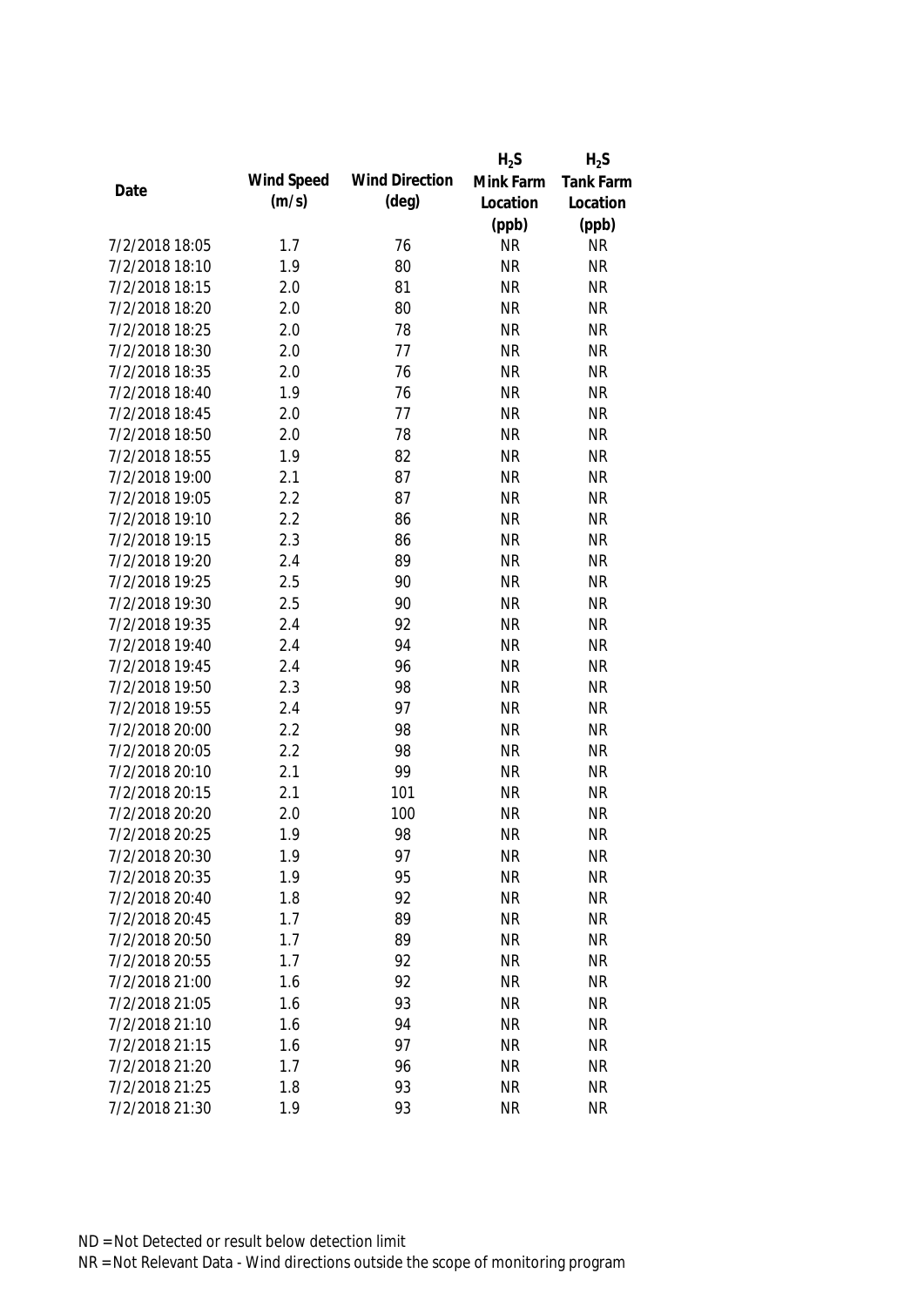|                |            |                       | $H_2S$    | $H_2S$           |
|----------------|------------|-----------------------|-----------|------------------|
|                | Wind Speed | <b>Wind Direction</b> | Mink Farm | <b>Tank Farm</b> |
| Date           | (m/s)      | $(\text{deg})$        | Location  | Location         |
|                |            |                       | (ppb)     | (ppb)            |
| 7/2/2018 21:35 | 1.9        | 95                    | <b>NR</b> | <b>NR</b>        |
| 7/2/2018 21:40 | 2.0        | 96                    | <b>NR</b> | <b>NR</b>        |
| 7/2/2018 21:45 | 1.9        | 96                    | <b>NR</b> | <b>NR</b>        |
| 7/2/2018 21:50 | 1.9        | 98                    | <b>NR</b> | <b>NR</b>        |
| 7/2/2018 21:55 | 1.8        | 100                   | <b>NR</b> | <b>NR</b>        |
| 7/2/2018 22:00 | 1.8        | 100                   | <b>NR</b> | <b>NR</b>        |
| 7/2/2018 22:05 | 1.8        | 96                    | <b>NR</b> | <b>NR</b>        |
| 7/2/2018 22:10 | 1.7        | 92                    | <b>NR</b> | <b>NR</b>        |
| 7/2/2018 22:15 | 1.7        | 90                    | <b>NR</b> | <b>NR</b>        |
| 7/2/2018 22:20 | 1.7        | 88                    | <b>NR</b> | <b>NR</b>        |
| 7/2/2018 22:25 | 1.6        | 87                    | <b>NR</b> | <b>NR</b>        |
| 7/2/2018 22:30 | 1.6        | 88                    | <b>NR</b> | <b>NR</b>        |
| 7/2/2018 22:35 | 1.6        | 88                    | <b>NR</b> | <b>NR</b>        |
| 7/2/2018 22:40 | 1.6        | 88                    | <b>NR</b> | <b>NR</b>        |
| 7/2/2018 22:45 | 1.5        | 84                    | <b>NR</b> | <b>NR</b>        |
| 7/2/2018 22:50 | 1.5        | 78                    | <b>NR</b> | <b>NR</b>        |
| 7/2/2018 22:55 | 1.5        | 77                    | <b>NR</b> | <b>NR</b>        |
| 7/2/2018 23:00 | 1.6        | 77                    | <b>NR</b> | <b>NR</b>        |
| 7/2/2018 23:05 | 1.6        | 81                    | <b>NR</b> | <b>NR</b>        |
| 7/2/2018 23:10 | 1.6        | 84                    | <b>NR</b> | <b>NR</b>        |
| 7/2/2018 23:15 | 1.7        | 86                    | <b>NR</b> | <b>NR</b>        |
| 7/2/2018 23:20 | 1.7        | 88                    | <b>NR</b> | <b>NR</b>        |
| 7/2/2018 23:25 | 1.7        | 90                    | <b>NR</b> | <b>NR</b>        |
| 7/2/2018 23:30 | 1.8        | 92                    | <b>NR</b> | <b>NR</b>        |
| 7/2/2018 23:35 | 1.8        | 92                    | <b>NR</b> | <b>NR</b>        |
| 7/2/2018 23:40 | 1.9        | 93                    | <b>NR</b> | <b>NR</b>        |
| 7/2/2018 23:45 | 2.0        | 97                    | <b>NR</b> | <b>NR</b>        |
| 7/2/2018 23:50 | 2.2        | 103                   | <b>NR</b> | <b>NR</b>        |
| 7/2/2018 23:55 | 2.3        | 105                   | <b>NR</b> | <b>NR</b>        |
| 7/2/2018 24:00 | 2.2        | 104                   | <b>NR</b> | <b>NR</b>        |
| 7/3/2018 00:05 | 2.2        | 102                   | <b>NR</b> | <b>NR</b>        |
| 7/3/2018 00:10 | 2.1        | 103                   | <b>NR</b> | <b>NR</b>        |
| 7/3/2018 00:15 | 2.0        | 101                   | <b>NR</b> | <b>NR</b>        |
| 7/3/2018 00:20 | 1.7        | 96                    | <b>NR</b> | <b>NR</b>        |
| 7/3/2018 00:25 | 1.5        | 90                    | <b>NR</b> | <b>NR</b>        |
| 7/3/2018 00:30 | 1.5        | 86                    | <b>NR</b> | <b>NR</b>        |
| 7/3/2018 00:35 | 1.4        | 85                    | <b>NR</b> | <b>NR</b>        |
| 7/3/2018 00:40 | 1.4        | 82                    | <b>NR</b> | <b>NR</b>        |
| 7/3/2018 00:45 | 1.3        | 81                    | <b>NR</b> | <b>NR</b>        |
| 7/3/2018 00:50 | 1.5        | 86                    | <b>NR</b> | <b>NR</b>        |
| 7/3/2018 00:55 | 1.7        | 96                    | <b>NR</b> | <b>NR</b>        |
| 7/3/2018 01:00 | 1.9        | 103                   | <b>NR</b> | <b>NR</b>        |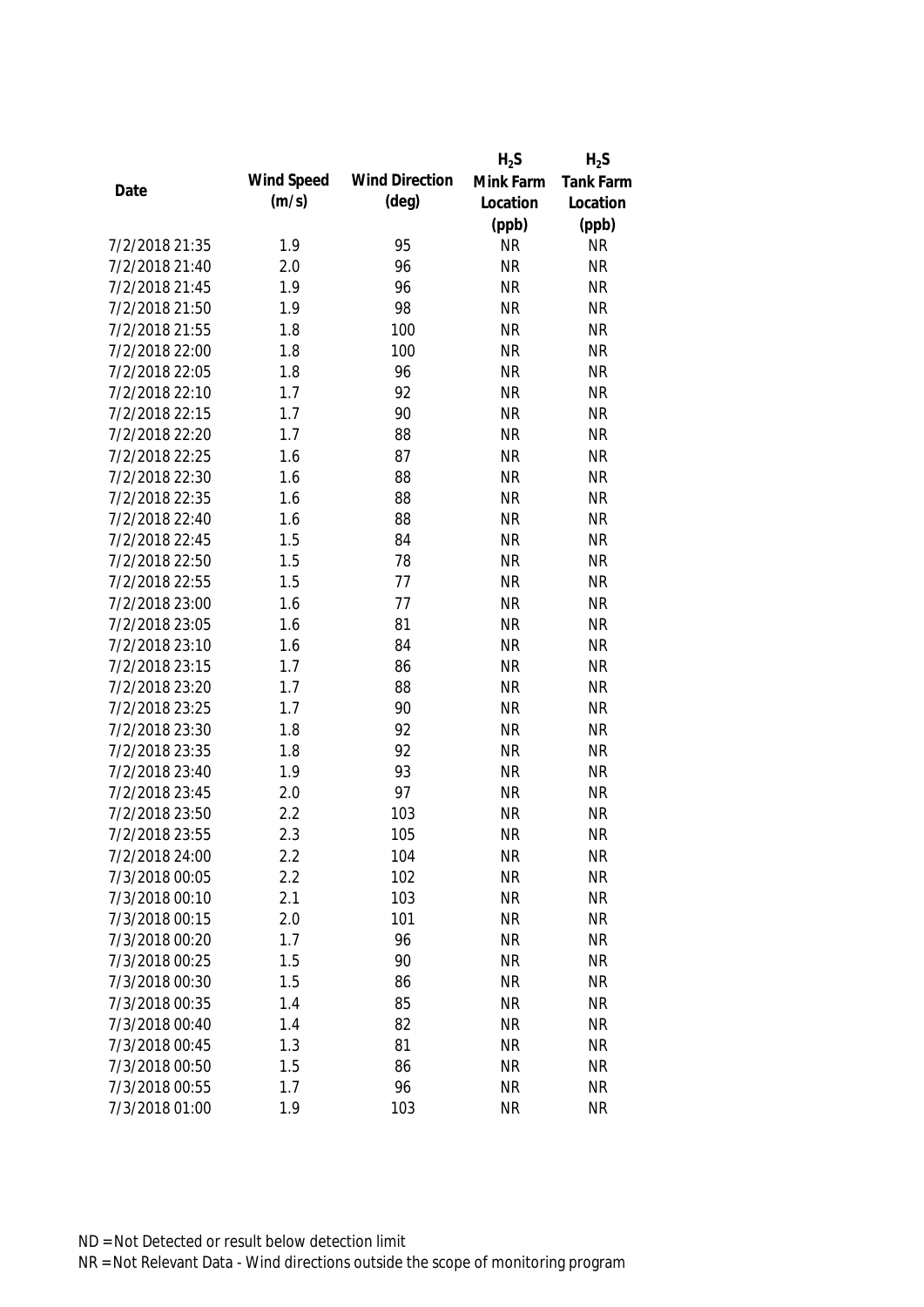|                |            |                       | $H_2S$    | $H_2S$           |
|----------------|------------|-----------------------|-----------|------------------|
| Date           | Wind Speed | <b>Wind Direction</b> | Mink Farm | <b>Tank Farm</b> |
|                | (m/s)      | $(\text{deg})$        | Location  | Location         |
|                |            |                       | (ppb)     | (ppb)            |
| 7/3/2018 01:05 | 1.9        | 105                   | <b>NR</b> | <b>NR</b>        |
| 7/3/2018 01:10 | 2.0        | 103                   | <b>NR</b> | <b>NR</b>        |
| 7/3/2018 01:15 | 2.0        | 101                   | <b>NR</b> | <b>NR</b>        |
| 7/3/2018 01:20 | 1.9        | 101                   | <b>NR</b> | <b>NR</b>        |
| 7/3/2018 01:25 | 1.9        | 102                   | <b>NR</b> | <b>NR</b>        |
| 7/3/2018 01:30 | 1.8        | 102                   | <b>NR</b> | <b>NR</b>        |
| 7/3/2018 01:35 | 1.7        | 102                   | <b>NR</b> | <b>NR</b>        |
| 7/3/2018 01:40 | 1.7        | 101                   | <b>NR</b> | <b>NR</b>        |
| 7/3/2018 01:45 | 1.7        | 99                    | <b>NR</b> | <b>NR</b>        |
| 7/3/2018 01:50 | 1.4        | 94                    | <b>NR</b> | <b>NR</b>        |
| 7/3/2018 01:55 | 1.2        | 87                    | <b>NR</b> | <b>NR</b>        |
| 7/3/2018 02:00 | 1.1        | 82                    | <b>NR</b> | <b>NR</b>        |
| 7/3/2018 02:05 | 1.0        | 81                    | <b>NR</b> | <b>NR</b>        |
| 7/3/2018 02:10 | 1.1        | 81                    | <b>NR</b> | <b>NR</b>        |
| 7/3/2018 02:15 | 1.1        | 80                    | <b>NR</b> | <b>NR</b>        |
| 7/3/2018 02:20 | 1.2        | 76                    | <b>NR</b> | <b>NR</b>        |
| 7/3/2018 02:25 | 1.3        | 73                    | <b>NR</b> | <b>NR</b>        |
| 7/3/2018 02:30 | 1.3        | 71                    | <b>NR</b> | <b>NR</b>        |
| 7/3/2018 02:35 | 1.3        | 73                    | <b>NR</b> | <b>NR</b>        |
| 7/3/2018 02:40 | 1.3        | 77                    | <b>NR</b> | <b>NR</b>        |
| 7/3/2018 02:45 | 1.3        | 75                    | <b>NR</b> | <b>NR</b>        |
| 7/3/2018 02:50 | 1.4        | 71                    | <b>NR</b> | <b>NR</b>        |
| 7/3/2018 02:55 | 1.4        | 65                    | <b>NR</b> | <b>NR</b>        |
| 7/3/2018 03:00 | 1.5        | 62                    | <b>NR</b> | <b>NR</b>        |
| 7/3/2018 03:05 | 1.5        | 58                    | <b>NR</b> | <b>NR</b>        |
| 7/3/2018 03:10 | 1.5        | 55                    | <b>NR</b> | <b>NR</b>        |
| 7/3/2018 03:15 | 1.6        | 57                    | <b>NR</b> | <b>NR</b>        |
| 7/3/2018 03:20 | 1.5        | 63                    | <b>NR</b> | <b>NR</b>        |
| 7/3/2018 03:25 | 1.5        | 70                    | <b>NR</b> | <b>NR</b>        |
| 7/3/2018 03:30 | 1.4        | 72                    | <b>NR</b> | <b>NR</b>        |
| 7/3/2018 03:35 | 1.5        | 70                    | <b>NR</b> | <b>NR</b>        |
| 7/3/2018 03:40 | 1.6        | 67                    | <b>NR</b> | <b>NR</b>        |
| 7/3/2018 03:45 | 1.6        | 69                    | <b>NR</b> | <b>NR</b>        |
| 7/3/2018 03:50 | 1.7        | 71                    | <b>NR</b> | <b>NR</b>        |
| 7/3/2018 03:55 | 1.8        | 70                    | <b>NR</b> | <b>NR</b>        |
| 7/3/2018 04:00 | 1.8        | 70                    | <b>NR</b> | <b>NR</b>        |
| 7/3/2018 04:05 | 1.8        | 74                    | <b>NR</b> | <b>NR</b>        |
| 7/3/2018 04:10 | 1.8        | 79                    | <b>NR</b> | <b>NR</b>        |
| 7/3/2018 04:15 | 1.7        | 79                    | <b>NR</b> | <b>NR</b>        |
| 7/3/2018 04:20 | 1.6        | 77                    | <b>NR</b> | <b>NR</b>        |
| 7/3/2018 04:25 | 1.6        | 75                    | <b>NR</b> | <b>NR</b>        |
| 7/3/2018 04:30 | 1.6        | 72                    | <b>NR</b> | <b>NR</b>        |
|                |            |                       |           |                  |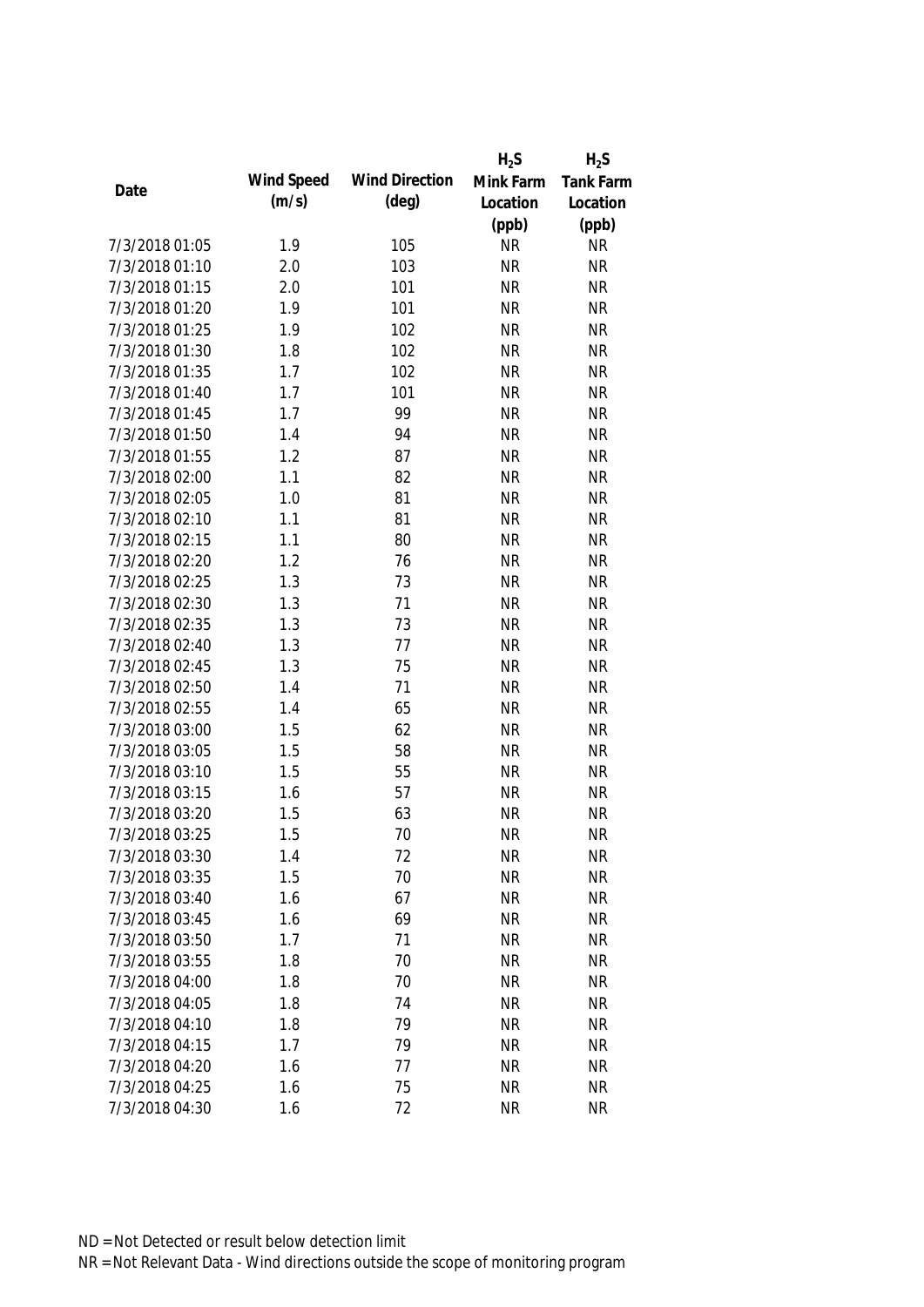|                |            |                       | $H_2S$         | $H_2S$           |
|----------------|------------|-----------------------|----------------|------------------|
|                | Wind Speed | <b>Wind Direction</b> | Mink Farm      | <b>Tank Farm</b> |
| Date           | (m/s)      | $(\text{deg})$        | Location       | Location         |
|                |            |                       | (ppb)          | (ppb)            |
| 7/3/2018 04:35 | 1.7        | 69                    | <b>NR</b>      | <b>NR</b>        |
| 7/3/2018 04:40 | 1.7        | 65                    | <b>NR</b>      | <b>NR</b>        |
| 7/3/2018 04:45 | 1.7        | 61                    | <b>NR</b>      | <b>NR</b>        |
| 7/3/2018 04:50 | 1.8        | 58                    | <b>NR</b>      | <b>NR</b>        |
| 7/3/2018 04:55 | 1.8        | 57                    | <b>NR</b>      | <b>NR</b>        |
| 7/3/2018 05:00 | 1.8        | 59                    | <b>NR</b>      | <b>NR</b>        |
| 7/3/2018 05:05 | 1.7        | 58                    | <b>NR</b>      | <b>NR</b>        |
| 7/3/2018 05:10 | 1.6        | 55                    | <b>NR</b>      | <b>NR</b>        |
| 7/3/2018 05:15 | 1.5        | 58                    | <b>NR</b>      | <b>NR</b>        |
| 7/3/2018 05:20 | 1.4        | 60                    | <b>NR</b>      | <b>NR</b>        |
| 7/3/2018 05:25 | 1.3        | 58                    | <b>NR</b>      | <b>NR</b>        |
| 7/3/2018 05:30 | 1.3        | 53                    | <b>NR</b>      | <b>NR</b>        |
| 7/3/2018 05:35 | 1.2        | 50                    | <b>NR</b>      | <b>NR</b>        |
| 7/3/2018 05:40 | 1.2        | 49                    | <b>NR</b>      | <b>NR</b>        |
| 7/3/2018 05:45 | 1.4        | 45                    | <b>NR</b>      | <b>NR</b>        |
| 7/3/2018 05:50 | 1.6        | 42                    | <b>NR</b>      | <b>NR</b>        |
| 7/3/2018 05:55 | 1.7        | 42                    | <b>NR</b>      | <b>NR</b>        |
| 7/3/2018 06:00 | 1.7        | 42                    | <b>NR</b>      | <b>NR</b>        |
| 7/3/2018 06:05 | 1.9        | 44                    | <b>NR</b>      | <b>NR</b>        |
| 7/3/2018 06:10 | 2.0        | 44                    | <b>NR</b>      | <b>NR</b>        |
| 7/3/2018 06:15 | 2.0        | 45                    | <b>NR</b>      | <b>NR</b>        |
| 7/3/2018 06:20 | 1.9        | 43                    | <b>NR</b>      | <b>NR</b>        |
| 7/3/2018 06:25 | 2.0        | 41                    | <b>NR</b>      | <b>NR</b>        |
| 7/3/2018 06:30 | 2.0        | 41                    | <b>NR</b>      | <b>NR</b>        |
| 7/3/2018 06:35 | 1.7        | 40                    | $\overline{2}$ | <b>NR</b>        |
| 7/3/2018 06:40 | 1.6        | 38                    | $\mathbf{1}$   | <b>NR</b>        |
| 7/3/2018 06:45 | 1.5        | 38                    | 1              | <b>NR</b>        |
| 7/3/2018 06:50 | 1.3        | 40                    | 1              | <b>NR</b>        |
| 7/3/2018 06:55 | 1.1        | 39                    | $\overline{2}$ | <b>NR</b>        |
| 7/3/2018 07:00 | 1.1        | 38                    | 1              | <b>NR</b>        |
| 7/3/2018 07:05 | 1.1        | 36                    | $\mathbf 1$    | <b>NR</b>        |
| 7/3/2018 07:10 | 1.1        | 34                    | $\overline{2}$ | <b>NR</b>        |
| 7/3/2018 07:15 | 1.1        | 32                    | $\overline{2}$ | <b>NR</b>        |
| 7/3/2018 07:20 | 1.1        | 32                    | $\overline{2}$ | <b>NR</b>        |
| 7/3/2018 07:25 | 1.2        | 41                    | <b>NR</b>      | <b>NR</b>        |
| 7/3/2018 07:30 | 1.1        | 51                    | <b>NR</b>      | <b>NR</b>        |
| 7/3/2018 07:35 | 1.1        | 60                    | <b>NR</b>      | <b>NR</b>        |
| 7/3/2018 07:40 | 1.1        | 73                    | <b>NR</b>      | <b>NR</b>        |
| 7/3/2018 07:45 | 1.2        | 84                    | <b>NR</b>      | <b>NR</b>        |
| 7/3/2018 07:50 | 1.2        | 89                    | <b>NR</b>      | <b>NR</b>        |
| 7/3/2018 07:55 | 1.2        | 90                    | <b>NR</b>      | <b>NR</b>        |
|                |            |                       |                |                  |
| 7/3/2018 08:00 | 1.3        | 94                    | <b>NR</b>      | <b>NR</b>        |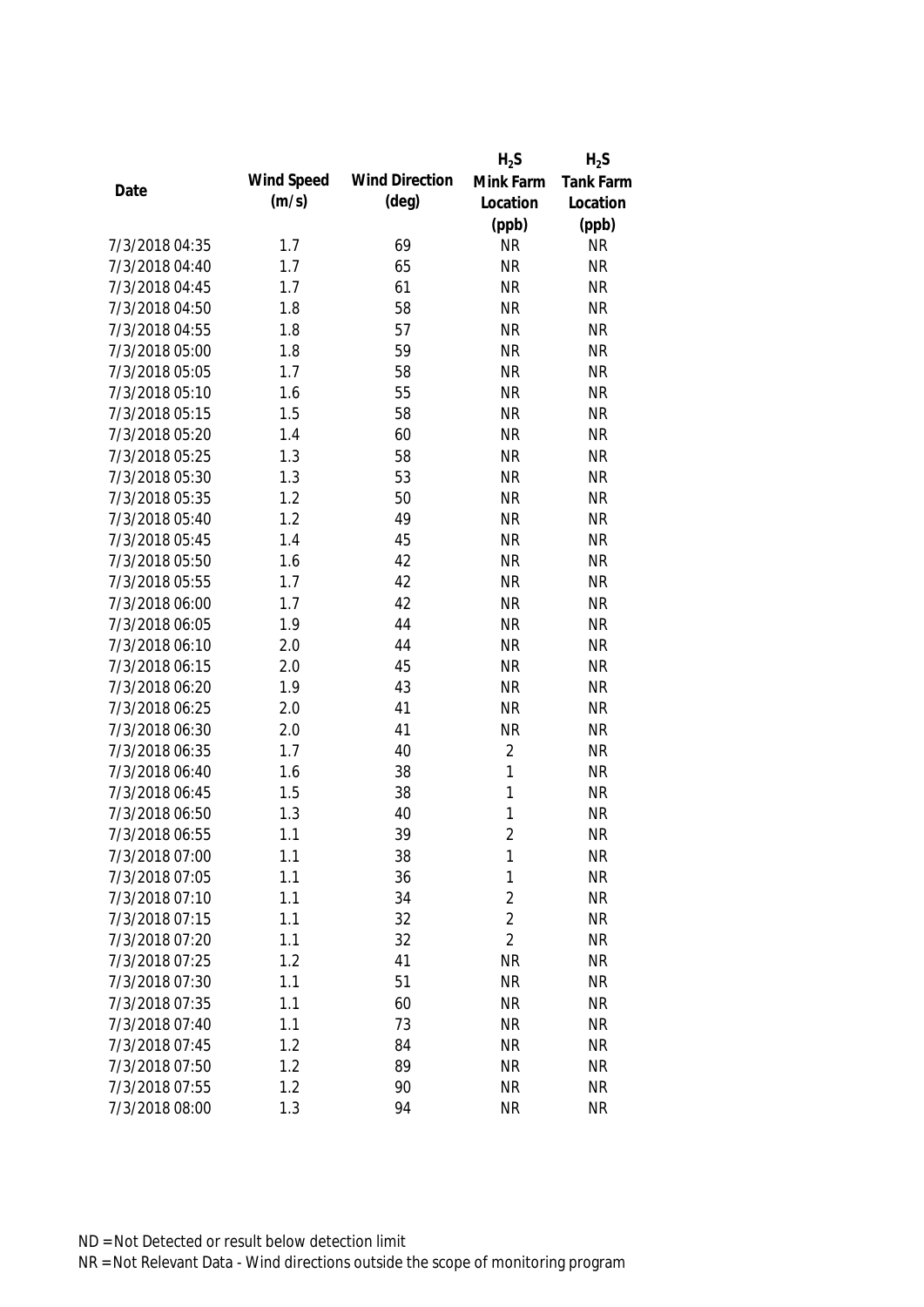|                |            |                       | $H_2S$    | $H_2S$           |
|----------------|------------|-----------------------|-----------|------------------|
| Date           | Wind Speed | <b>Wind Direction</b> | Mink Farm | <b>Tank Farm</b> |
|                | (m/s)      | $(\text{deg})$        | Location  | Location         |
|                |            |                       | (ppb)     | (ppb)            |
| 7/3/2018 08:05 | 1.5        | 96                    | <b>NR</b> | <b>NR</b>        |
| 7/3/2018 08:10 | 1.5        | 100                   | <b>NR</b> | <b>NR</b>        |
| 7/3/2018 08:15 | 1.7        | 99                    | <b>NR</b> | <b>NR</b>        |
| 7/3/2018 08:20 | 1.7        | 97                    | <b>NR</b> | <b>NR</b>        |
| 7/3/2018 08:25 | 1.8        | 99                    | <b>NR</b> | <b>NR</b>        |
| 7/3/2018 08:30 | 1.9        | 98                    | <b>NR</b> | <b>NR</b>        |
| 7/3/2018 08:35 | 1.9        | 98                    | <b>NR</b> | <b>NR</b>        |
| 7/3/2018 08:40 | 1.9        | 98                    | <b>NR</b> | <b>NR</b>        |
| 7/3/2018 08:45 | 1.7        | 98                    | <b>NR</b> | <b>NR</b>        |
| 7/3/2018 08:50 | 1.8        | 100                   | <b>NR</b> | <b>NR</b>        |
| 7/3/2018 08:55 | 1.9        | 103                   | <b>NR</b> | <b>NR</b>        |
| 7/3/2018 09:00 | 2.0        | 107                   | <b>NR</b> | <b>NR</b>        |
| 7/3/2018 09:05 | 2.0        | 111                   | <b>NR</b> | <b>NR</b>        |
| 7/3/2018 09:10 | 2.1        | 111                   | <b>NR</b> | <b>NR</b>        |
| 7/3/2018 09:15 | 2.3        | 117                   | <b>NR</b> | <b>NR</b>        |
| 7/3/2018 09:20 | 2.4        | 120                   | <b>NR</b> | <b>NR</b>        |
| 7/3/2018 09:25 | 2.5        | 121                   | <b>NR</b> | <b>NR</b>        |
| 7/3/2018 09:30 | 2.5        | 123                   | <b>NR</b> | <b>NR</b>        |
| 7/3/2018 09:35 | 2.5        | 123                   | <b>NR</b> | <b>NR</b>        |
| 7/3/2018 09:40 | 2.4        | 121                   | <b>NR</b> | <b>NR</b>        |
| 7/3/2018 09:45 | 2.5        | 116                   | <b>NR</b> | <b>NR</b>        |
| 7/3/2018 09:50 | 2.4        | 118                   | <b>NR</b> | <b>NR</b>        |
| 7/3/2018 09:55 | 2.4        | 116                   | <b>NR</b> | <b>NR</b>        |
| 7/3/2018 10:00 | 2.3        | 114                   | <b>NR</b> | <b>NR</b>        |
| 7/3/2018 10:05 | 2.4        | 110                   | <b>NR</b> | <b>NR</b>        |
| 7/3/2018 10:10 | 2.4        | 111                   | <b>NR</b> | <b>NR</b>        |
| 7/3/2018 10:15 | 2.5        | 114                   | <b>NR</b> | <b>NR</b>        |
| 7/3/2018 10:20 | 2.4        | 111                   | <b>NR</b> | <b>NR</b>        |
| 7/3/2018 10:25 | 2.4        | 107                   | <b>NR</b> | <b>NR</b>        |
| 7/3/2018 10:30 | 2.3        | 106                   | <b>NR</b> | <b>NR</b>        |
| 7/3/2018 10:35 | 2.3        | 105                   | <b>NR</b> | <b>NR</b>        |
| 7/3/2018 10:40 | 2.2        | 106                   | <b>NR</b> | <b>NR</b>        |
| 7/3/2018 10:45 | 2.2        | 102                   | <b>NR</b> | <b>NR</b>        |
| 7/3/2018 10:50 | 2.1        | 101                   | <b>NR</b> | <b>NR</b>        |
| 7/3/2018 10:55 | 2.0        | 103                   | <b>NR</b> | <b>NR</b>        |
| 7/3/2018 11:00 | 2.0        | 103                   | <b>NR</b> | <b>NR</b>        |
| 7/3/2018 11:05 | 2.1        | 108                   | <b>NR</b> | <b>NR</b>        |
| 7/3/2018 11:10 | 2.1        | 114                   | <b>NR</b> | <b>NR</b>        |
| 7/3/2018 11:15 | 2.1        | 120                   | <b>NR</b> | <b>NR</b>        |
| 7/3/2018 11:20 | 2.2        | 121                   | <b>NR</b> | <b>NR</b>        |
| 7/3/2018 11:25 | 2.3        | 115                   | <b>NR</b> | <b>NR</b>        |
| 7/3/2018 11:30 | 2.3        | 110                   | <b>NR</b> | <b>NR</b>        |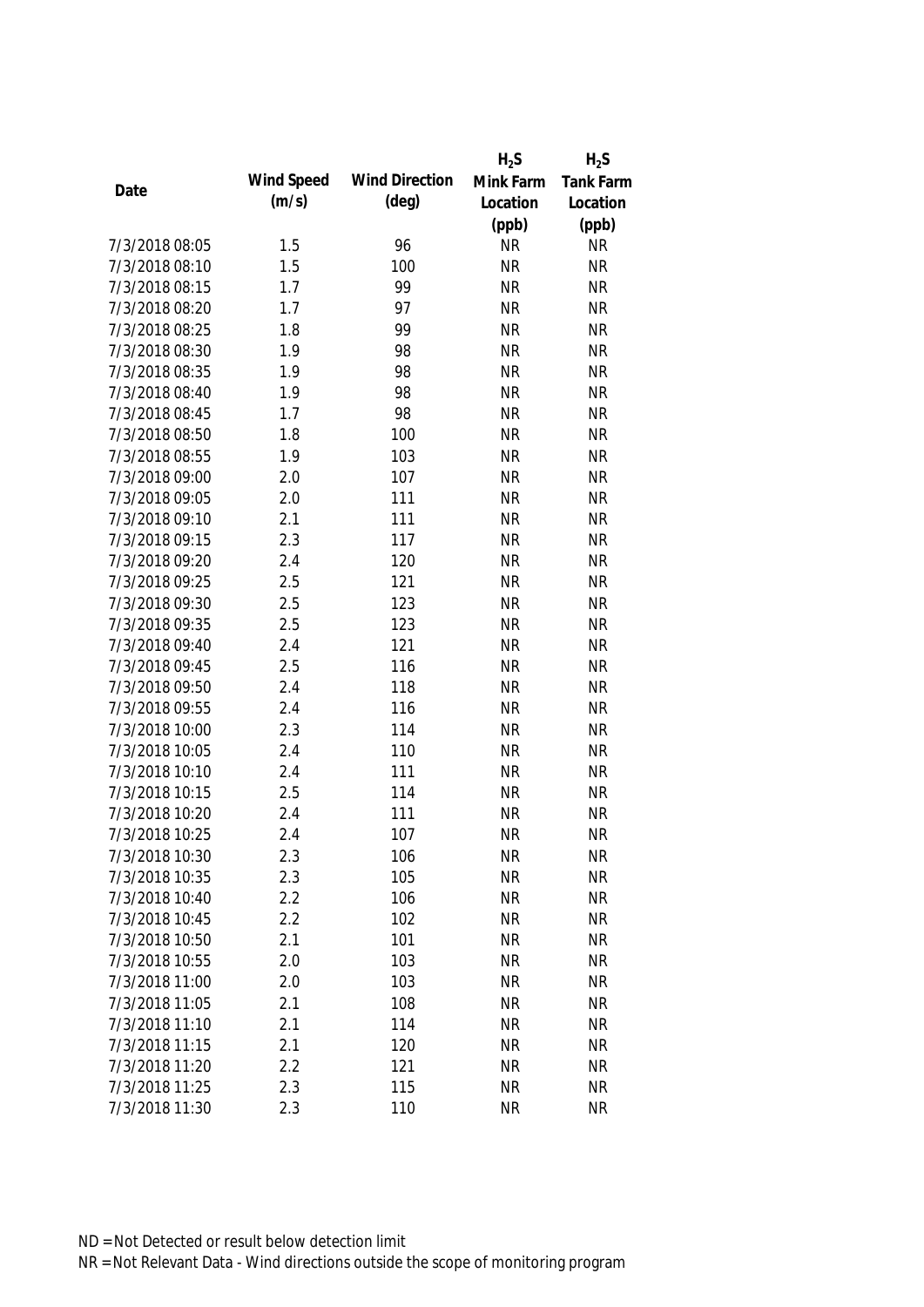|                |            |                       | $H_2S$    | $H_2S$    |
|----------------|------------|-----------------------|-----------|-----------|
|                | Wind Speed | <b>Wind Direction</b> | Mink Farm | Tank Farm |
| Date           | (m/s)      | $(\text{deg})$        | Location  | Location  |
|                |            |                       | (ppb)     | (ppb)     |
| 7/3/2018 11:35 | 2.3        | 106                   | <b>NR</b> | <b>NR</b> |
| 7/3/2018 11:40 | 2.2        | 92                    | <b>NR</b> | <b>NR</b> |
| 7/3/2018 11:45 | 2.4        | 87                    | <b>NR</b> | <b>NR</b> |
| 7/3/2018 11:50 | 2.5        | 86                    | <b>NR</b> | <b>NR</b> |
| 7/3/2018 11:55 | 2.5        | 96                    | <b>NR</b> | <b>NR</b> |
| 7/3/2018 12:00 | 2.6        | 108                   | <b>NR</b> | <b>NR</b> |
| 7/3/2018 12:05 | 2.5        | 108                   | <b>NR</b> | <b>NR</b> |
| 7/3/2018 12:10 | 2.7        | 115                   | <b>NR</b> | <b>NR</b> |
| 7/3/2018 12:15 | 2.6        | 122                   | <b>NR</b> | <b>NR</b> |
| 7/3/2018 12:20 | 2.7        | 127                   | <b>NR</b> | <b>NR</b> |
| 7/3/2018 12:25 | 2.7        | 128                   | <b>NR</b> | <b>NR</b> |
| 7/3/2018 12:30 | 2.8        | 122                   | <b>NR</b> | <b>NR</b> |
| 7/3/2018 12:35 | 2.9        | 124                   | <b>NR</b> | <b>NR</b> |
| 7/3/2018 12:40 | 2.9        | 122                   | <b>NR</b> | <b>NR</b> |
| 7/3/2018 12:45 | 3.0        | 120                   | <b>NR</b> | <b>NR</b> |
| 7/3/2018 12:50 | 2.9        | 122                   | <b>NR</b> | <b>NR</b> |
| 7/3/2018 12:55 | 3.1        | 124                   | <b>NR</b> | <b>NR</b> |
| 7/3/2018 13:00 | 3.2        | 129                   | <b>NR</b> | <b>NR</b> |
| 7/3/2018 13:05 | 3.2        | 131                   | <b>NR</b> | <b>NR</b> |
| 7/3/2018 13:10 | 3.3        | 135                   | <b>NR</b> | <b>NR</b> |
| 7/3/2018 13:15 | 3.3        | 135                   | <b>NR</b> | <b>NR</b> |
| 7/3/2018 13:20 | 3.3        | 129                   | <b>NR</b> | <b>NR</b> |
| 7/3/2018 13:25 | 3.2        | 126                   | <b>NR</b> | <b>NR</b> |
| 7/3/2018 13:30 | 2.9        | 120                   | <b>NR</b> | <b>NR</b> |
| 7/3/2018 13:35 | 3.1        | 121                   | <b>NR</b> | <b>NR</b> |
| 7/3/2018 13:40 | 3.2        | 124                   | <b>NR</b> | <b>NR</b> |
| 7/3/2018 13:45 | 3.2        | 123                   | <b>NR</b> | <b>NR</b> |
| 7/3/2018 13:50 | 3.1        | 128                   | <b>NR</b> | <b>NR</b> |
| 7/3/2018 13:55 | 3.2        | 136                   | <b>NR</b> | <b>NR</b> |
| 7/3/2018 14:00 | 3.4        | 143                   | <b>NR</b> | <b>NR</b> |
| 7/3/2018 14:05 | 3.4        | 147                   | <b>NR</b> | <b>NR</b> |
| 7/3/2018 14:10 | 3.4        | 150                   | <b>NR</b> | <b>NR</b> |
| 7/3/2018 14:15 | 3.3        | 155                   | <b>NR</b> | <b>NR</b> |
| 7/3/2018 14:20 | 3.5        | 157                   | <b>NR</b> | <b>NR</b> |
| 7/3/2018 14:25 | 3.3        | 155                   | <b>NR</b> | <b>NR</b> |
| 7/3/2018 14:30 | 3.3        | 157                   | <b>NR</b> | <b>NR</b> |
| 7/3/2018 14:35 | 3.2        | 155                   | <b>NR</b> | <b>NR</b> |
| 7/3/2018 14:40 | 3.1        | 156                   | <b>NR</b> | <b>NR</b> |
| 7/3/2018 14:45 | 3.2        | 155                   | <b>NR</b> | <b>NR</b> |
| 7/3/2018 14:50 | 3.0        | 150                   | <b>NR</b> | <b>NR</b> |
| 7/3/2018 14:55 | 2.9        | 144                   | <b>NR</b> | <b>NR</b> |
| 7/3/2018 15:00 | 2.7        | 134                   | <b>NR</b> | <b>NR</b> |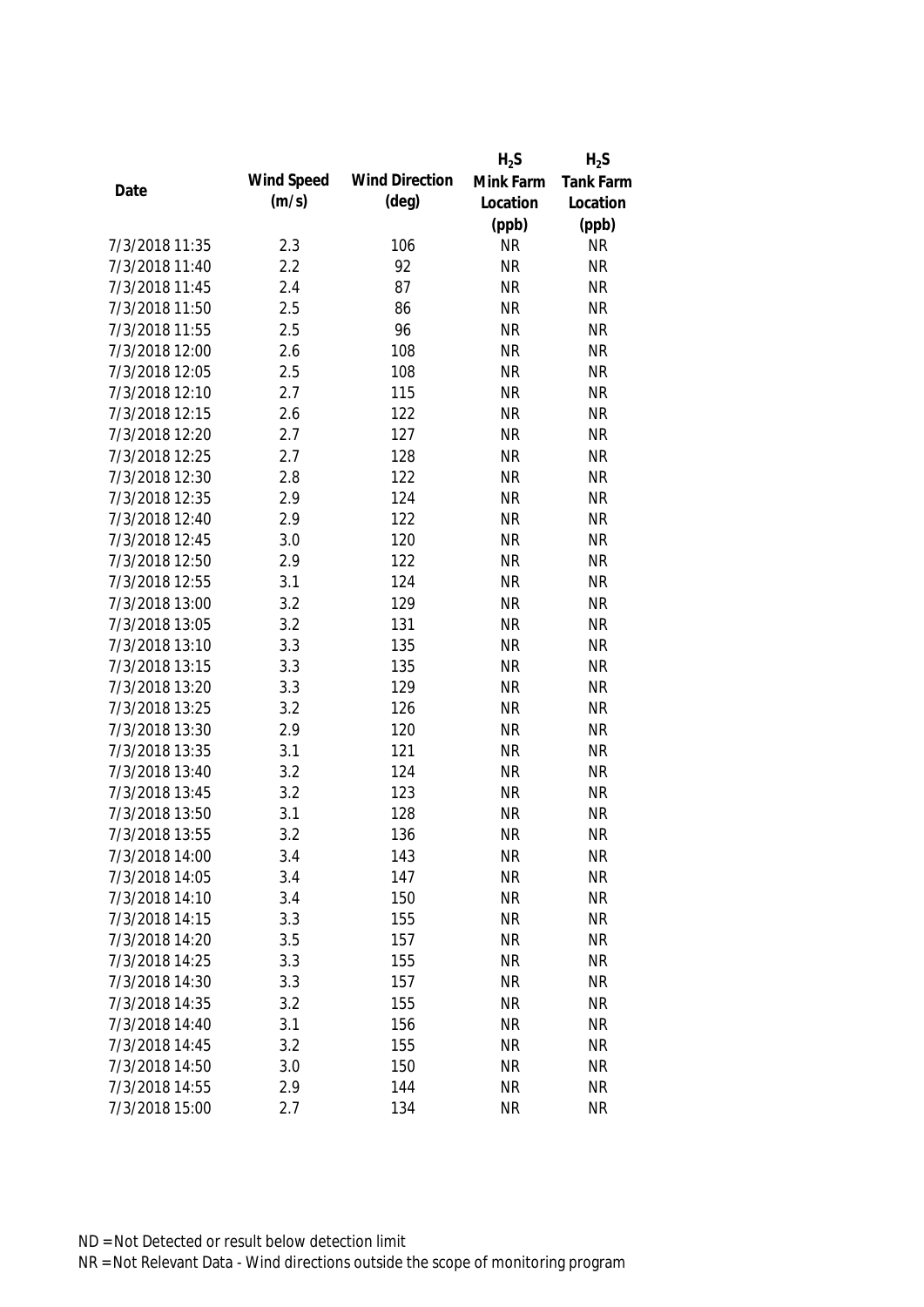|                |            |                       | $H_2S$    | $H_2S$           |
|----------------|------------|-----------------------|-----------|------------------|
|                | Wind Speed | <b>Wind Direction</b> | Mink Farm | <b>Tank Farm</b> |
| Date           | (m/s)      | $(\text{deg})$        | Location  | Location         |
|                |            |                       | (ppb)     | (ppb)            |
| 7/3/2018 15:05 | 2.5        | 124                   | <b>NR</b> | <b>NR</b>        |
| 7/3/2018 15:10 | 2.3        | 115                   | <b>NR</b> | <b>NR</b>        |
| 7/3/2018 15:15 | 2.1        | 116                   | <b>NR</b> | <b>NR</b>        |
| 7/3/2018 15:20 | 2.2        | 118                   | <b>NR</b> | <b>NR</b>        |
| 7/3/2018 15:25 | 2.2        | 119                   | <b>NR</b> | <b>NR</b>        |
| 7/3/2018 15:30 | 2.2        | 124                   | <b>NR</b> | <b>NR</b>        |
| 7/3/2018 15:35 | 2.4        | 131                   | <b>NR</b> | <b>NR</b>        |
| 7/3/2018 15:40 | 2.5        | 132                   | <b>NR</b> | <b>NR</b>        |
| 7/3/2018 15:45 | 2.5        | 121                   | <b>NR</b> | <b>NR</b>        |
| 7/3/2018 15:50 | 2.5        | 115                   | <b>NR</b> | <b>NR</b>        |
| 7/3/2018 15:55 | 2.4        | 113                   | <b>NR</b> | <b>NR</b>        |
| 7/3/2018 16:00 | 2.4        | 108                   | <b>NR</b> | <b>NR</b>        |
| 7/3/2018 16:05 | 2.2        | 104                   | <b>NR</b> | <b>NR</b>        |
| 7/3/2018 16:10 | 2.1        | 101                   | <b>NR</b> | <b>NR</b>        |
| 7/3/2018 16:15 | 2.0        | 96                    | <b>NR</b> | <b>NR</b>        |
| 7/3/2018 16:20 | 2.0        | 91                    | <b>NR</b> | <b>NR</b>        |
| 7/3/2018 16:25 | 2.0        | 94                    | <b>NR</b> | <b>NR</b>        |
| 7/3/2018 16:30 | 2.3        | 98                    | <b>NR</b> | <b>NR</b>        |
| 7/3/2018 16:35 | 2.6        | 102                   | <b>NR</b> | <b>NR</b>        |
| 7/3/2018 16:40 | 2.7        | 107                   | <b>NR</b> | <b>NR</b>        |
| 7/3/2018 16:45 | 2.9        | 116                   | <b>NR</b> | <b>NR</b>        |
| 7/3/2018 16:50 | 2.9        | 119                   | <b>NR</b> | <b>NR</b>        |
| 7/3/2018 16:55 | 2.9        | 118                   | <b>NR</b> | <b>NR</b>        |
| 7/3/2018 17:00 | 2.8        | 118                   | <b>NR</b> | <b>NR</b>        |
| 7/3/2018 17:05 | 2.6        | 114                   | <b>NR</b> | <b>NR</b>        |
| 7/3/2018 17:10 | 2.4        | 111                   | <b>NR</b> | <b>NR</b>        |
| 7/3/2018 17:15 | 2.4        | 107                   | <b>NR</b> | <b>NR</b>        |
| 7/3/2018 17:20 | 2.5        | 106                   | <b>NR</b> | <b>NR</b>        |
| 7/3/2018 17:25 | 2.6        | 102                   | <b>NR</b> | <b>NR</b>        |
| 7/3/2018 17:30 | 2.5        | 98                    | <b>NR</b> | <b>NR</b>        |
| 7/3/2018 17:35 | 2.5        | 99                    | <b>NR</b> | <b>NR</b>        |
| 7/3/2018 17:40 | 2.6        | 98                    | <b>NR</b> | <b>NR</b>        |
| 7/3/2018 17:45 | 2.5        | 94                    | <b>NR</b> | <b>NR</b>        |
| 7/3/2018 17:50 | 2.5        | 94                    | <b>NR</b> | <b>NR</b>        |
| 7/3/2018 17:55 | 2.5        | 96                    | <b>NR</b> | <b>NR</b>        |
| 7/3/2018 18:00 | 2.6        | 97                    | <b>NR</b> | <b>NR</b>        |
| 7/3/2018 18:05 | 2.5        | 97                    | <b>NR</b> | <b>NR</b>        |
| 7/3/2018 18:10 | 2.6        | 95                    | <b>NR</b> | <b>NR</b>        |
| 7/3/2018 18:15 | 2.6        | 98                    | <b>NR</b> | <b>NR</b>        |
| 7/3/2018 18:20 | 2.6        | 102                   | <b>NR</b> | <b>NR</b>        |
| 7/3/2018 18:25 | 2.8        | 103                   | <b>NR</b> | <b>NR</b>        |
| 7/3/2018 18:30 | 2.7        | 101                   | <b>NR</b> | <b>NR</b>        |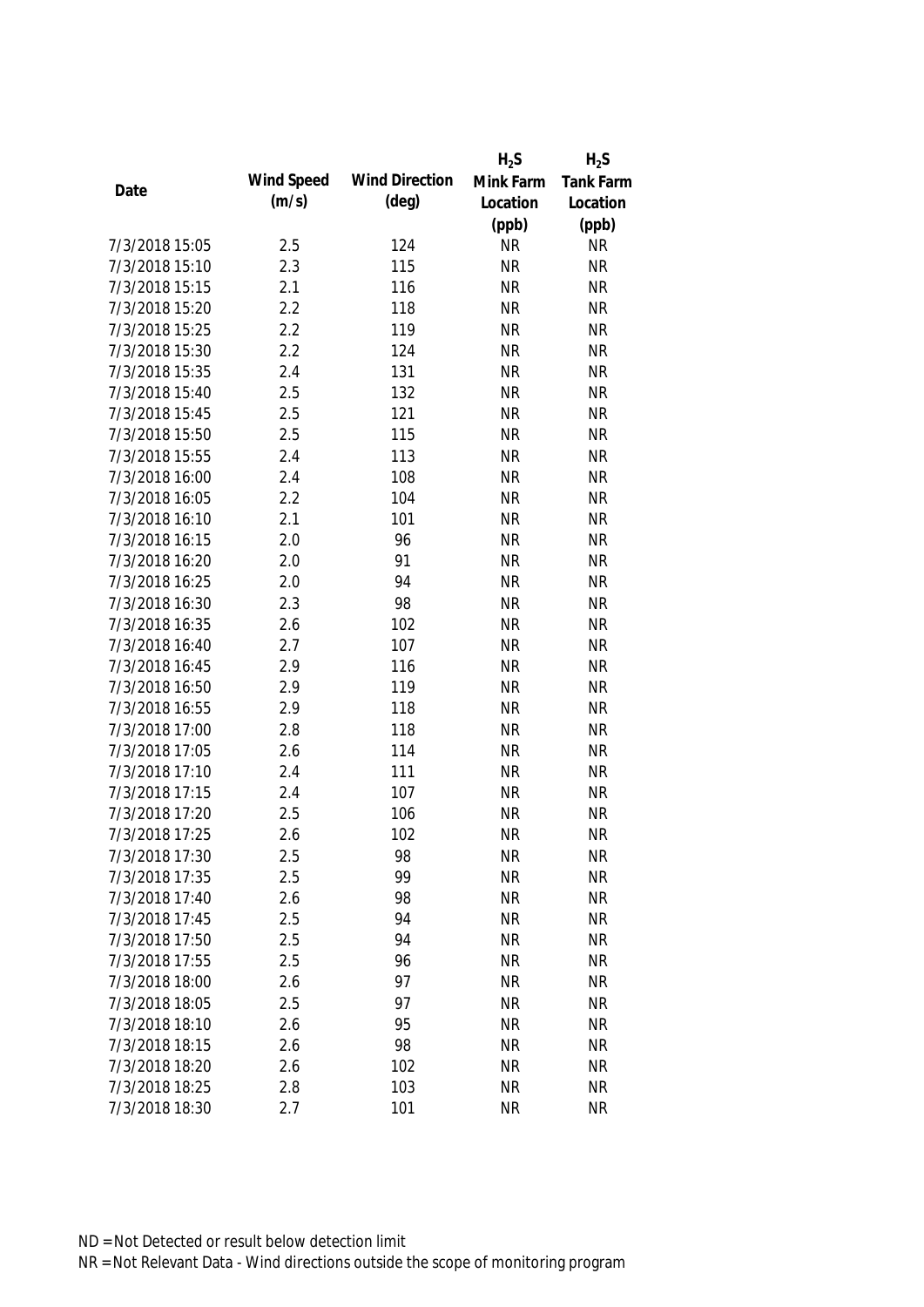|                |            |                       | $H_2S$    | $H_2S$           |
|----------------|------------|-----------------------|-----------|------------------|
|                | Wind Speed | <b>Wind Direction</b> | Mink Farm | <b>Tank Farm</b> |
| Date           | (m/s)      | $(\text{deg})$        | Location  | Location         |
|                |            |                       | (ppb)     | (ppb)            |
| 7/3/2018 18:35 | 2.7        | 98                    | <b>NR</b> | <b>NR</b>        |
| 7/3/2018 18:40 | 2.7        | 98                    | <b>NR</b> | <b>NR</b>        |
| 7/3/2018 18:45 | 2.6        | 97                    | <b>NR</b> | <b>NR</b>        |
| 7/3/2018 18:50 | 2.5        | 94                    | <b>NR</b> | <b>NR</b>        |
| 7/3/2018 18:55 | 2.4        | 89                    | <b>NR</b> | <b>NR</b>        |
| 7/3/2018 19:00 | 2.5        | 90                    | <b>NR</b> | <b>NR</b>        |
| 7/3/2018 19:05 | 2.4        | 92                    | <b>NR</b> | <b>NR</b>        |
| 7/3/2018 19:10 | 2.4        | 92                    | <b>NR</b> | <b>NR</b>        |
| 7/3/2018 19:15 | 2.4        | 93                    | <b>NR</b> | <b>NR</b>        |
| 7/3/2018 19:20 | 2.4        | 93                    | <b>NR</b> | <b>NR</b>        |
| 7/3/2018 19:25 | 2.5        | 96                    | <b>NR</b> | <b>NR</b>        |
| 7/3/2018 19:30 | 2.4        | 97                    | <b>NR</b> | <b>NR</b>        |
| 7/3/2018 19:35 | 2.4        | 97                    | <b>NR</b> | <b>NR</b>        |
| 7/3/2018 19:40 | 2.3        | 96                    | <b>NR</b> | <b>NR</b>        |
| 7/3/2018 19:45 | 2.3        | 93                    | <b>NR</b> | <b>NR</b>        |
| 7/3/2018 19:50 | 2.2        | 90                    | <b>NR</b> | <b>NR</b>        |
| 7/3/2018 19:55 | 2.1        | 86                    | <b>NR</b> | <b>NR</b>        |
| 7/3/2018 20:00 | 2.1        | 83                    | <b>NR</b> | <b>NR</b>        |
| 7/3/2018 20:05 | 1.9        | 77                    | <b>NR</b> | <b>NR</b>        |
| 7/3/2018 20:10 | 1.9        | 73                    | <b>NR</b> | <b>NR</b>        |
| 7/3/2018 20:15 | 1.8        | 70                    | <b>NR</b> | <b>NR</b>        |
| 7/3/2018 20:20 | 1.8        | 73                    | <b>NR</b> | <b>NR</b>        |
| 7/3/2018 20:25 | 1.8        | 74                    | <b>NR</b> | <b>NR</b>        |
| 7/3/2018 20:30 | 1.8        | 74                    | <b>NR</b> | <b>NR</b>        |
| 7/3/2018 20:35 | 1.9        | 77                    | <b>NR</b> | <b>NR</b>        |
| 7/3/2018 20:40 | 1.9        | 81                    | <b>NR</b> | <b>NR</b>        |
| 7/3/2018 20:45 | 2.0        | 86                    | <b>NR</b> | <b>NR</b>        |
| 7/3/2018 20:50 | 2.1        | 86                    | <b>NR</b> | <b>NR</b>        |
| 7/3/2018 20:55 | 2.1        | 86                    | <b>NR</b> | <b>NR</b>        |
| 7/3/2018 21:00 | 2.1        | 90                    | <b>NR</b> | <b>NR</b>        |
| 7/3/2018 21:05 | 2.2        | 93                    | <b>NR</b> | <b>NR</b>        |
| 7/3/2018 21:10 | 2.2        | 95                    | <b>NR</b> | <b>NR</b>        |
| 7/3/2018 21:15 | 2.2        | 96                    | <b>NR</b> | <b>NR</b>        |
| 7/3/2018 21:20 | 2.2        | 97                    | <b>NR</b> | <b>NR</b>        |
| 7/3/2018 21:25 | 2.3        | 97                    | <b>NR</b> | <b>NR</b>        |
| 7/3/2018 21:30 | 2.4        | 95                    | <b>NR</b> | <b>NR</b>        |
| 7/3/2018 21:35 | 2.4        | 94                    | <b>NR</b> | <b>NR</b>        |
| 7/3/2018 21:40 | 2.3        | 94                    | <b>NR</b> | <b>NR</b>        |
| 7/3/2018 21:45 | 2.3        | 92                    | <b>NR</b> | <b>NR</b>        |
| 7/3/2018 21:50 | 2.3        | 91                    | <b>NR</b> | <b>NR</b>        |
| 7/3/2018 21:55 | 2.2        | 90                    | <b>NR</b> | <b>NR</b>        |
| 7/3/2018 22:00 | 2.1        | 91                    | <b>NR</b> | <b>NR</b>        |
|                |            |                       |           |                  |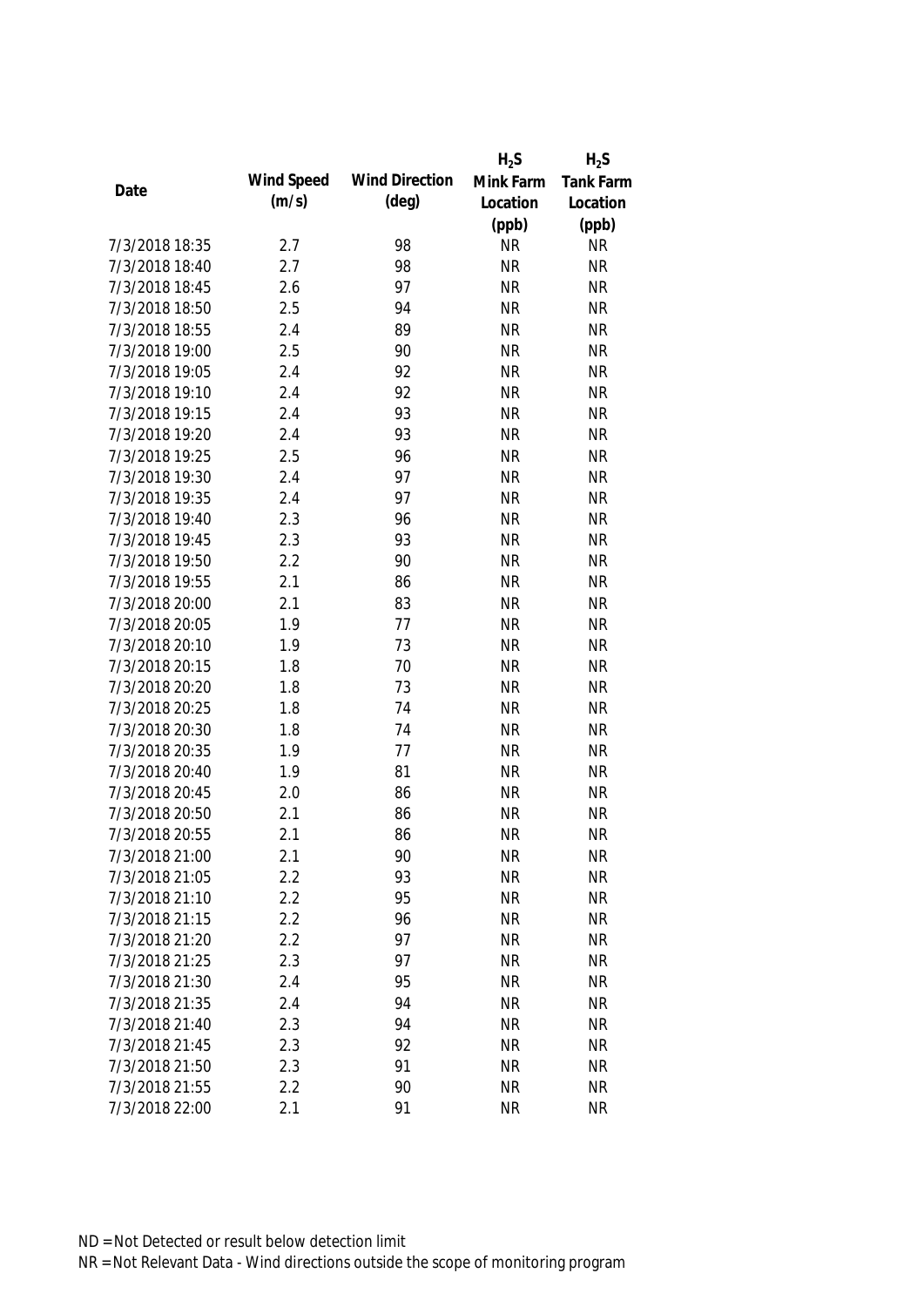|                |            |                       | $H_2S$    | $H_2S$    |
|----------------|------------|-----------------------|-----------|-----------|
|                | Wind Speed | <b>Wind Direction</b> | Mink Farm | Tank Farm |
| Date           | (m/s)      | $(\text{deg})$        | Location  | Location  |
|                |            |                       | (ppb)     | (ppb)     |
| 7/3/2018 22:05 | 2.1        | 91                    | <b>NR</b> | <b>NR</b> |
| 7/3/2018 22:10 | 2.1        | 91                    | <b>NR</b> | <b>NR</b> |
| 7/3/2018 22:15 | 2.1        | 92                    | <b>NR</b> | <b>NR</b> |
| 7/3/2018 22:20 | 2.1        | 92                    | <b>NR</b> | <b>NR</b> |
| 7/3/2018 22:25 | 2.0        | 92                    | <b>NR</b> | <b>NR</b> |
| 7/3/2018 22:30 | 2.0        | 92                    | <b>NR</b> | <b>NR</b> |
| 7/3/2018 22:35 | 2.0        | 91                    | <b>NR</b> | <b>NR</b> |
| 7/3/2018 22:40 | 2.0        | 89                    | <b>NR</b> | <b>NR</b> |
| 7/3/2018 22:45 | 2.0        | 87                    | <b>NR</b> | <b>NR</b> |
| 7/3/2018 22:50 | 2.0        | 84                    | <b>NR</b> | <b>NR</b> |
| 7/3/2018 22:55 | 1.9        | 84                    | <b>NR</b> | <b>NR</b> |
| 7/3/2018 23:00 | 1.9        | 84                    | <b>NR</b> | <b>NR</b> |
| 7/3/2018 23:05 | 1.9        | 86                    | <b>NR</b> | <b>NR</b> |
| 7/3/2018 23:10 | 1.9        | 91                    | <b>NR</b> | <b>NR</b> |
| 7/3/2018 23:15 | 1.9        | 97                    | <b>NR</b> | <b>NR</b> |
| 7/3/2018 23:20 | 2.0        | 103                   | <b>NR</b> | <b>NR</b> |
| 7/3/2018 23:25 | 2.0        | 108                   | <b>NR</b> | <b>NR</b> |
| 7/3/2018 23:30 | 1.9        | 111                   | <b>NR</b> | <b>NR</b> |
| 7/3/2018 23:35 | 1.8        | 110                   | <b>NR</b> | <b>NR</b> |
| 7/3/2018 23:40 | 1.7        | 110                   | <b>NR</b> | <b>NR</b> |
| 7/3/2018 23:45 | 1.6        | 110                   | <b>NR</b> | <b>NR</b> |
| 7/3/2018 23:50 | 1.6        | 110                   | <b>NR</b> | <b>NR</b> |
| 7/3/2018 23:55 | 1.6        | 112                   | <b>NR</b> | <b>NR</b> |
| 7/3/2018 24:00 | 1.8        | 116                   | <b>NR</b> | <b>NR</b> |
| 7/4/2018 00:05 | 2.0        | 122                   | <b>NR</b> | <b>NR</b> |
| 7/4/2018 00:10 | 2.2        | 126                   | <b>NR</b> | <b>NR</b> |
| 7/4/2018 00:15 | 2.3        | 130                   | <b>NR</b> | <b>NR</b> |
| 7/4/2018 00:20 | 2.4        | 132                   | <b>NR</b> | <b>NR</b> |
| 7/4/2018 00:25 | 2.5        | 134                   | <b>NR</b> | <b>NR</b> |
| 7/4/2018 00:30 | 2.5        | 135                   | <b>NR</b> | <b>NR</b> |
| 7/4/2018 00:35 | 2.5        | 136                   | <b>NR</b> | <b>NR</b> |
| 7/4/2018 00:40 | 2.4        | 138                   | <b>NR</b> | <b>NR</b> |
| 7/4/2018 00:45 | 2.4        | 141                   | <b>NR</b> | <b>NR</b> |
| 7/4/2018 00:50 | 2.5        | 143                   | <b>NR</b> | <b>NR</b> |
| 7/4/2018 00:55 | 2.5        | 146                   | <b>NR</b> | <b>NR</b> |
| 7/4/2018 01:00 | 2.5        | 148                   | <b>NR</b> | <b>NR</b> |
| 7/4/2018 01:05 | 2.6        | 149                   | <b>NR</b> | <b>NR</b> |
| 7/4/2018 01:10 | 2.7        | 149                   | <b>NR</b> | <b>NR</b> |
| 7/4/2018 01:15 | 2.8        | 150                   | <b>NR</b> | <b>NR</b> |
| 7/4/2018 01:20 | 2.9        | 151                   | <b>NR</b> | <b>NR</b> |
| 7/4/2018 01:25 | 3.0        | 152                   | <b>NR</b> | <b>NR</b> |
| 7/4/2018 01:30 | 3.1        | 154                   | <b>NR</b> | <b>NR</b> |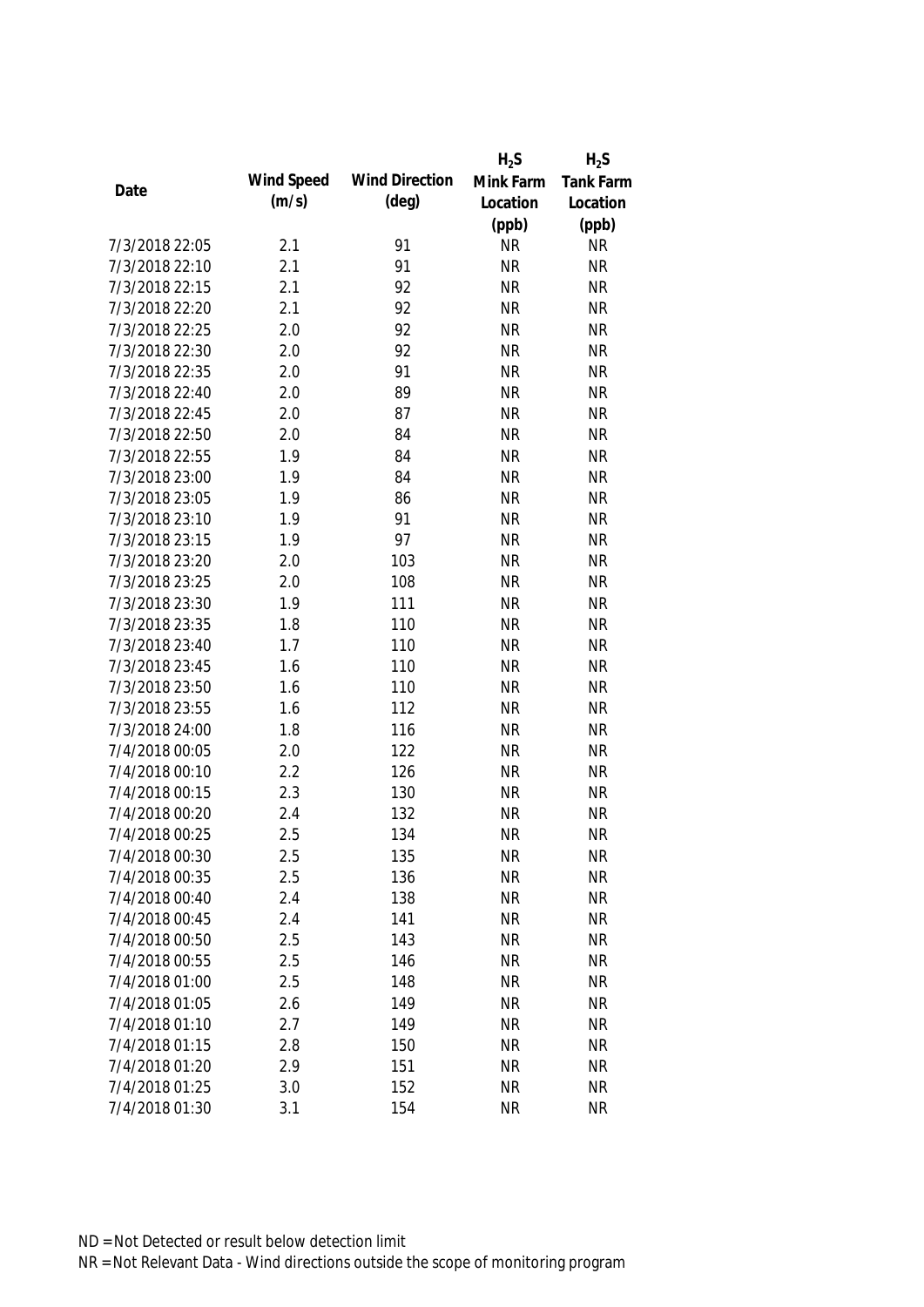|                |            |                       | $H_2S$    | $H_2S$       |
|----------------|------------|-----------------------|-----------|--------------|
|                | Wind Speed | <b>Wind Direction</b> | Mink Farm | Tank Farm    |
| Date           | (m/s)      | (deg)                 | Location  | Location     |
|                |            |                       | (ppb)     | (ppb)        |
| 7/4/2018 01:35 | 3.2        | 156                   | <b>NR</b> | <b>NR</b>    |
| 7/4/2018 01:40 | 3.2        | 157                   | <b>NR</b> | <b>NR</b>    |
| 7/4/2018 01:45 | 3.2        | 157                   | <b>NR</b> | <b>NR</b>    |
| 7/4/2018 01:50 | 3.4        | 159                   | <b>NR</b> | <b>NR</b>    |
| 7/4/2018 01:55 | 3.5        | 160                   | <b>NR</b> | <b>NR</b>    |
| 7/4/2018 02:00 | 3.7        | 159                   | <b>NR</b> | <b>NR</b>    |
| 7/4/2018 02:05 | 3.8        | 160                   | <b>NR</b> | <b>NR</b>    |
| 7/4/2018 02:10 | 4.0        | 160                   | <b>NR</b> | <b>NR</b>    |
| 7/4/2018 02:15 | 4.1        | 162                   | <b>NR</b> | <b>NR</b>    |
| 7/4/2018 02:20 | 4.1        | 161                   | <b>NR</b> | <b>NR</b>    |
| 7/4/2018 02:25 | 4.0        | 163                   | <b>NR</b> | <b>NR</b>    |
| 7/4/2018 02:30 | 3.8        | 165                   | <b>NR</b> | <b>NR</b>    |
| 7/4/2018 02:35 | 3.6        | 166                   | <b>NR</b> | <b>NR</b>    |
| 7/4/2018 02:40 | 3.4        | 166                   | <b>NR</b> | <b>NR</b>    |
| 7/4/2018 02:45 | 3.3        | 166                   | <b>NR</b> | <b>NR</b>    |
| 7/4/2018 02:50 | 3.1        | 168                   | <b>NR</b> | <b>NR</b>    |
| 7/4/2018 02:55 | 3.0        | 167                   | <b>NR</b> | <b>NR</b>    |
| 7/4/2018 03:00 | 3.0        | 167                   | <b>NR</b> | <b>NR</b>    |
| 7/4/2018 03:05 | 3.1        | 168                   | <b>NR</b> | <b>NR</b>    |
| 7/4/2018 03:10 | 3.2        | 169                   | <b>NR</b> | <b>NR</b>    |
| 7/4/2018 03:15 | 3.2        | 171                   | <b>NR</b> | $\mathbf 1$  |
| 7/4/2018 03:20 | 3.2        | 171                   | <b>NR</b> | $\mathbf{1}$ |
| 7/4/2018 03:25 | 3.2        | 172                   | <b>NR</b> | $\mathbf{1}$ |
| 7/4/2018 03:30 | 3.1        | 172                   | <b>NR</b> | $\mathbf{1}$ |
| 7/4/2018 03:35 | 2.9        | 170                   | <b>NR</b> | $\mathbf{1}$ |
| 7/4/2018 03:40 | 2.7        | 168                   | <b>NR</b> | <b>NR</b>    |
| 7/4/2018 03:45 | 2.6        | 167                   | <b>NR</b> | <b>NR</b>    |
| 7/4/2018 03:50 | 2.5        | 165                   | <b>NR</b> | <b>NR</b>    |
| 7/4/2018 03:55 | 2.5        | 165                   | <b>NR</b> | <b>NR</b>    |
| 7/4/2018 04:00 | 2.5        | 163                   | <b>NR</b> | <b>NR</b>    |
| 7/4/2018 04:05 | 2.5        | 162                   | <b>NR</b> | <b>NR</b>    |
| 7/4/2018 04:10 | 2.4        | 162                   | <b>NR</b> | <b>NR</b>    |
| 7/4/2018 04:15 | 2.3        | 161                   | <b>NR</b> | <b>NR</b>    |
| 7/4/2018 04:20 | 2.2        | 161                   | <b>NR</b> | <b>NR</b>    |
| 7/4/2018 04:25 | 2.1        | 154                   | <b>NR</b> | <b>NR</b>    |
| 7/4/2018 04:30 | 1.9        | 148                   | <b>NR</b> | <b>NR</b>    |
| 7/4/2018 04:35 | 1.8        | 146                   | <b>NR</b> | <b>NR</b>    |
| 7/4/2018 04:40 | 1.7        | 144                   | <b>NR</b> | <b>NR</b>    |
| 7/4/2018 04:45 | 1.8        | 143                   | <b>NR</b> | <b>NR</b>    |
| 7/4/2018 04:50 | 2.0        | 139                   | <b>NR</b> | <b>NR</b>    |
| 7/4/2018 04:55 | 2.2        | 142                   | <b>NR</b> | <b>NR</b>    |
| 7/4/2018 05:00 | 2.3        | 144                   | <b>NR</b> | <b>NR</b>    |
|                |            |                       |           |              |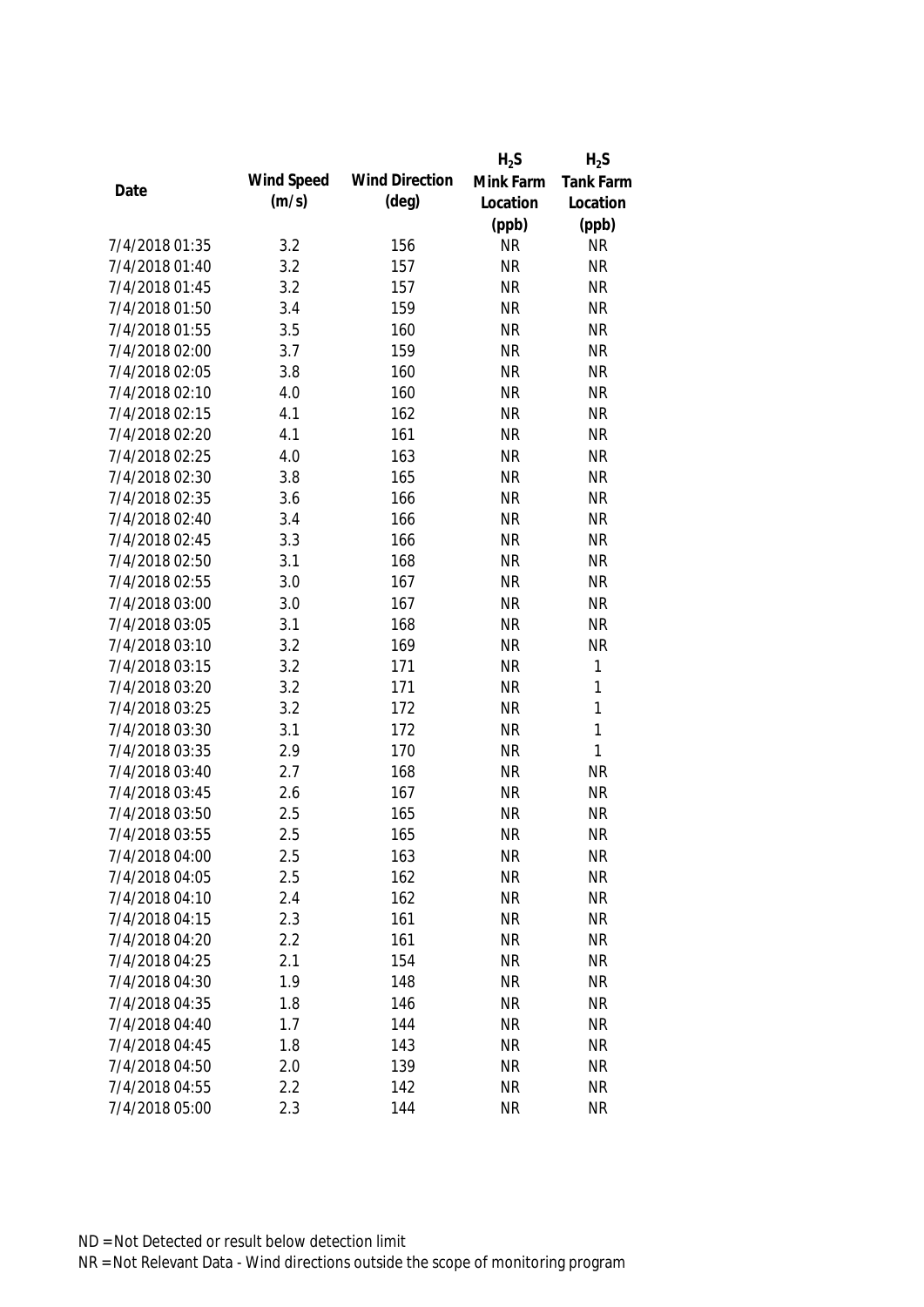|                |            |                       | $H_2S$    | $H_2S$           |
|----------------|------------|-----------------------|-----------|------------------|
| Date           | Wind Speed | <b>Wind Direction</b> | Mink Farm | <b>Tank Farm</b> |
|                | (m/s)      | $(\text{deg})$        | Location  | Location         |
|                |            |                       | (ppb)     | (ppb)            |
| 7/4/2018 05:05 | 2.4        | 144                   | <b>NR</b> | <b>NR</b>        |
| 7/4/2018 05:10 | 2.4        | 144                   | <b>NR</b> | <b>NR</b>        |
| 7/4/2018 05:15 | 2.5        | 142                   | <b>NR</b> | <b>NR</b>        |
| 7/4/2018 05:20 | 2.5        | 143                   | <b>NR</b> | <b>NR</b>        |
| 7/4/2018 05:25 | 2.4        | 143                   | <b>NR</b> | <b>NR</b>        |
| 7/4/2018 05:30 | 2.2        | 145                   | <b>NR</b> | <b>NR</b>        |
| 7/4/2018 05:35 | 2.2        | 144                   | <b>NR</b> | <b>NR</b>        |
| 7/4/2018 05:40 | 2.0        | 144                   | <b>NR</b> | <b>NR</b>        |
| 7/4/2018 05:45 | 1.8        | 147                   | <b>NR</b> | <b>NR</b>        |
| 7/4/2018 05:50 | 1.9        | 148                   | <b>NR</b> | <b>NR</b>        |
| 7/4/2018 05:55 | 1.9        | 149                   | <b>NR</b> | <b>NR</b>        |
| 7/4/2018 06:00 | 2.1        | 150                   | <b>NR</b> | <b>NR</b>        |
| 7/4/2018 06:05 | 2.2        | 154                   | <b>NR</b> | <b>NR</b>        |
| 7/4/2018 06:10 | 2.5        | 155                   | <b>NR</b> | <b>NR</b>        |
| 7/4/2018 06:15 | 2.6        | 155                   | <b>NR</b> | <b>NR</b>        |
| 7/4/2018 06:20 | 2.7        | 157                   | <b>NR</b> | <b>NR</b>        |
| 7/4/2018 06:25 | 2.8        | 162                   | <b>NR</b> | <b>NR</b>        |
| 7/4/2018 06:30 | 2.8        | 163                   | <b>NR</b> | <b>NR</b>        |
| 7/4/2018 06:35 | 3.0        | 165                   | <b>NR</b> | <b>NR</b>        |
| 7/4/2018 06:40 | 3.1        | 167                   | <b>NR</b> | <b>NR</b>        |
| 7/4/2018 06:45 | 3.2        | 168                   | <b>NR</b> | <b>NR</b>        |
| 7/4/2018 06:50 | 3.2        | 169                   | <b>NR</b> | <b>NR</b>        |
| 7/4/2018 06:55 | 3.1        | 170                   | <b>NR</b> | $\mathbf{1}$     |
| 7/4/2018 07:00 | 3.0        | 172                   | <b>NR</b> | $\mathbf{1}$     |
| 7/4/2018 07:05 | 2.9        | 173                   | <b>NR</b> | $\mathbf{1}$     |
| 7/4/2018 07:10 | 2.9        | 176                   | <b>NR</b> | $\mathbf{1}$     |
| 7/4/2018 07:15 | 2.9        | 179                   | <b>NR</b> | $\mathbf{1}$     |
| 7/4/2018 07:20 | 3.0        | 179                   | <b>NR</b> | $\mathbf{1}$     |
| 7/4/2018 07:25 | 3.1        | 179                   | <b>NR</b> | 1                |
| 7/4/2018 07:30 | 3.0        | 180                   | <b>NR</b> | 1                |
| 7/4/2018 07:35 | 3.1        | 180                   | <b>NR</b> | 1                |
| 7/4/2018 07:40 | 3.1        | 181                   | <b>NR</b> | 1                |
| 7/4/2018 07:45 | 3.1        | 180                   | <b>NR</b> | 1                |
| 7/4/2018 07:50 | 3.2        | 181                   | <b>NR</b> | 1                |
| 7/4/2018 07:55 | 3.2        | 183                   | <b>NR</b> | 1                |
| 7/4/2018 08:00 | 3.2        | 180                   | <b>NR</b> | 1                |
| 7/4/2018 08:05 | 3.2        | 179                   | <b>NR</b> | 1                |
| 7/4/2018 08:10 | 3.0        | 180                   | <b>NR</b> | 1                |
| 7/4/2018 08:15 | 3.0        | 180                   | <b>NR</b> | 1                |
| 7/4/2018 08:20 | 2.9        | 180                   | <b>NR</b> | 1                |
| 7/4/2018 08:25 | 2.7        | 177                   | <b>NR</b> | 1                |
| 7/4/2018 08:30 | 2.6        | 178                   | <b>NR</b> | 1                |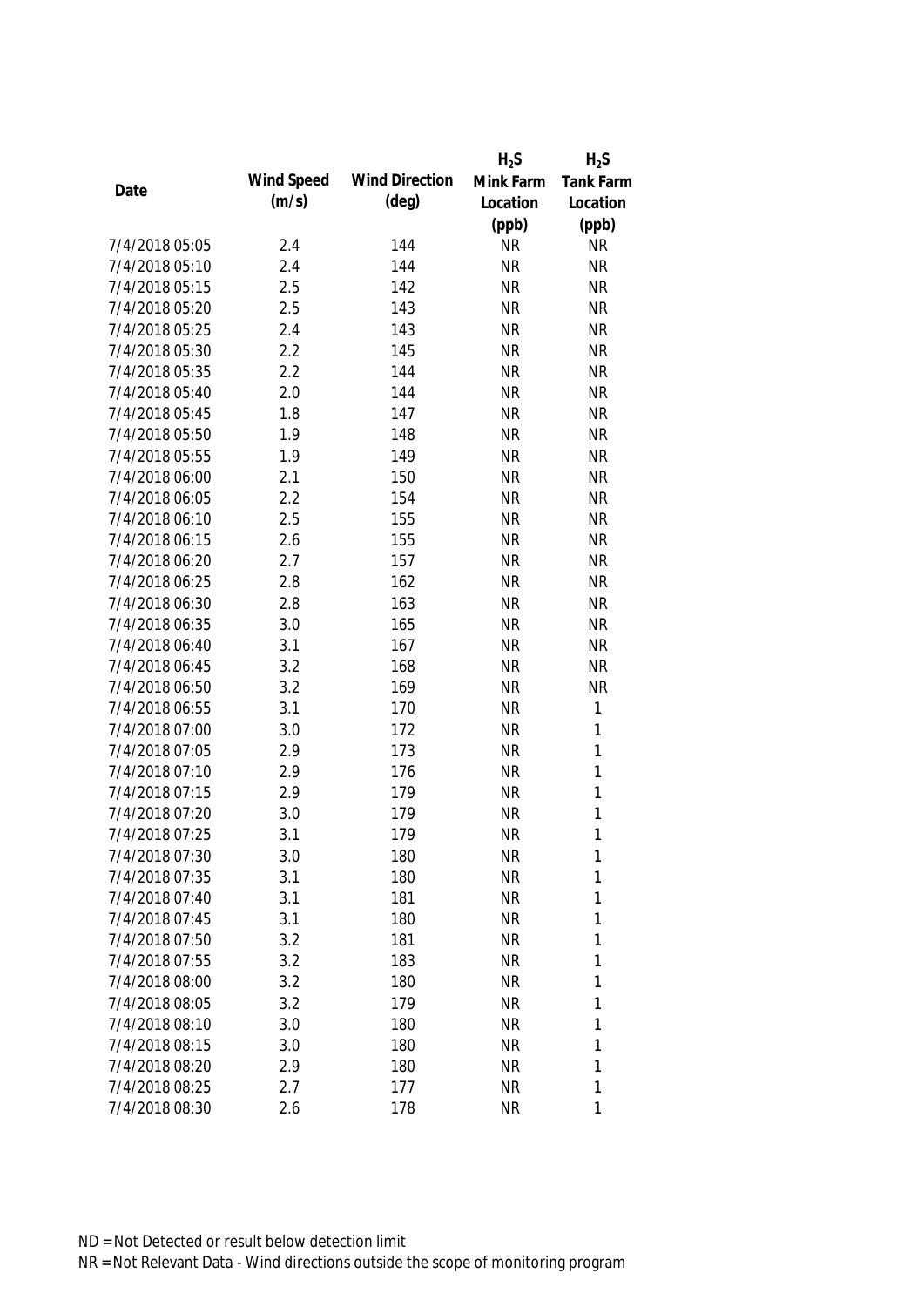|                |            |                       | $H_2S$    | $H_2S$           |
|----------------|------------|-----------------------|-----------|------------------|
| Date           | Wind Speed | <b>Wind Direction</b> | Mink Farm | <b>Tank Farm</b> |
|                | (m/s)      | $(\text{deg})$        | Location  | Location         |
|                |            |                       | (ppb)     | (ppb)            |
| 7/4/2018 08:35 | 2.5        | 179                   | <b>NR</b> | 1                |
| 7/4/2018 08:40 | 2.5        | 175                   | <b>NR</b> | 1                |
| 7/4/2018 08:45 | 2.4        | 174                   | <b>NR</b> | $\mathbf{1}$     |
| 7/4/2018 08:50 | 2.1        | 173                   | <b>NR</b> | $\mathbf{1}$     |
| 7/4/2018 08:55 | 1.9        | 174                   | <b>NR</b> | $\mathbf{1}$     |
| 7/4/2018 09:00 | 1.8        | 173                   | <b>NR</b> | $\mathbf{1}$     |
| 7/4/2018 09:05 | 1.6        | 170                   | <b>NR</b> | $\mathbf{1}$     |
| 7/4/2018 09:10 | 1.4        | 169                   | <b>NR</b> | <b>NR</b>        |
| 7/4/2018 09:15 | 1.1        | 164                   | <b>NR</b> | <b>NR</b>        |
| 7/4/2018 09:20 | 1.1        | 165                   | <b>NR</b> | <b>NR</b>        |
| 7/4/2018 09:25 | 1.1        | 174                   | <b>NR</b> | <b>ND</b>        |
| 7/4/2018 09:30 | 1.2        | 178                   | <b>NR</b> | <b>ND</b>        |
| 7/4/2018 09:35 | 1.2        | 177                   | <b>NR</b> | <b>ND</b>        |
| 7/4/2018 09:40 | 1.3        | 185                   | <b>NR</b> | <b>ND</b>        |
| 7/4/2018 09:45 | 1.2        | 196                   | <b>NR</b> | <b>ND</b>        |
| 7/4/2018 09:50 | 1.4        | 194                   | <b>NR</b> | <b>ND</b>        |
| 7/4/2018 09:55 | 1.6        | 179                   | <b>NR</b> | <b>ND</b>        |
| 7/4/2018 10:00 | 1.6        | 175                   | <b>NR</b> | <b>ND</b>        |
| 7/4/2018 10:05 | 1.7        | 180                   | <b>NR</b> | $\mathbf{1}$     |
| 7/4/2018 10:10 | 1.9        | 175                   | <b>NR</b> | 1                |
| 7/4/2018 10:15 | 2.1        | 169                   | <b>NR</b> | <b>NR</b>        |
| 7/4/2018 10:20 | 2.3        | 165                   | <b>NR</b> | <b>NR</b>        |
| 7/4/2018 10:25 | 2.2        | 168                   | <b>NR</b> | <b>NR</b>        |
| 7/4/2018 10:30 | 2.4        | 170                   | <b>NR</b> | $\mathbf 1$      |
| 7/4/2018 10:35 | 2.5        | 170                   | <b>NR</b> | $\mathbf{1}$     |
| 7/4/2018 10:40 | 2.6        | 172                   | <b>NR</b> | $\mathbf{1}$     |
| 7/4/2018 10:45 | 2.7        | 173                   | <b>NR</b> | $\mathbf{1}$     |
| 7/4/2018 10:50 | 2.7        | 177                   | <b>NR</b> | $\mathbf{1}$     |
| 7/4/2018 10:55 | 2.8        | 175                   | <b>NR</b> | $\mathbf{1}$     |
| 7/4/2018 11:00 | 2.8        | 177                   | <b>NR</b> | 1                |
| 7/4/2018 11:05 | 3.0        | 182                   | <b>NR</b> | 1                |
| 7/4/2018 11:10 | 3.1        | 185                   | <b>NR</b> | 1                |
| 7/4/2018 11:15 | 3.2        | 190                   | <b>NR</b> | 1                |
| 7/4/2018 11:20 | 3.4        | 191                   | <b>NR</b> | 1                |
| 7/4/2018 11:25 | 3.5        | 192                   | <b>NR</b> | 1                |
| 7/4/2018 11:30 | 3.6        | 191                   | <b>NR</b> | 1                |
| 7/4/2018 11:35 | 3.6        | 189                   | <b>NR</b> | 1                |
| 7/4/2018 11:40 | 3.6        | 188                   | <b>NR</b> | 1                |
| 7/4/2018 11:45 | 3.7        | 186                   | <b>NR</b> | 1                |
| 7/4/2018 11:50 | 3.6        | 188                   | <b>NR</b> | 1                |
| 7/4/2018 11:55 | 3.7        | 194                   | <b>NR</b> | 1                |
| 7/4/2018 12:00 | 3.8        | 196                   | <b>NR</b> | 1                |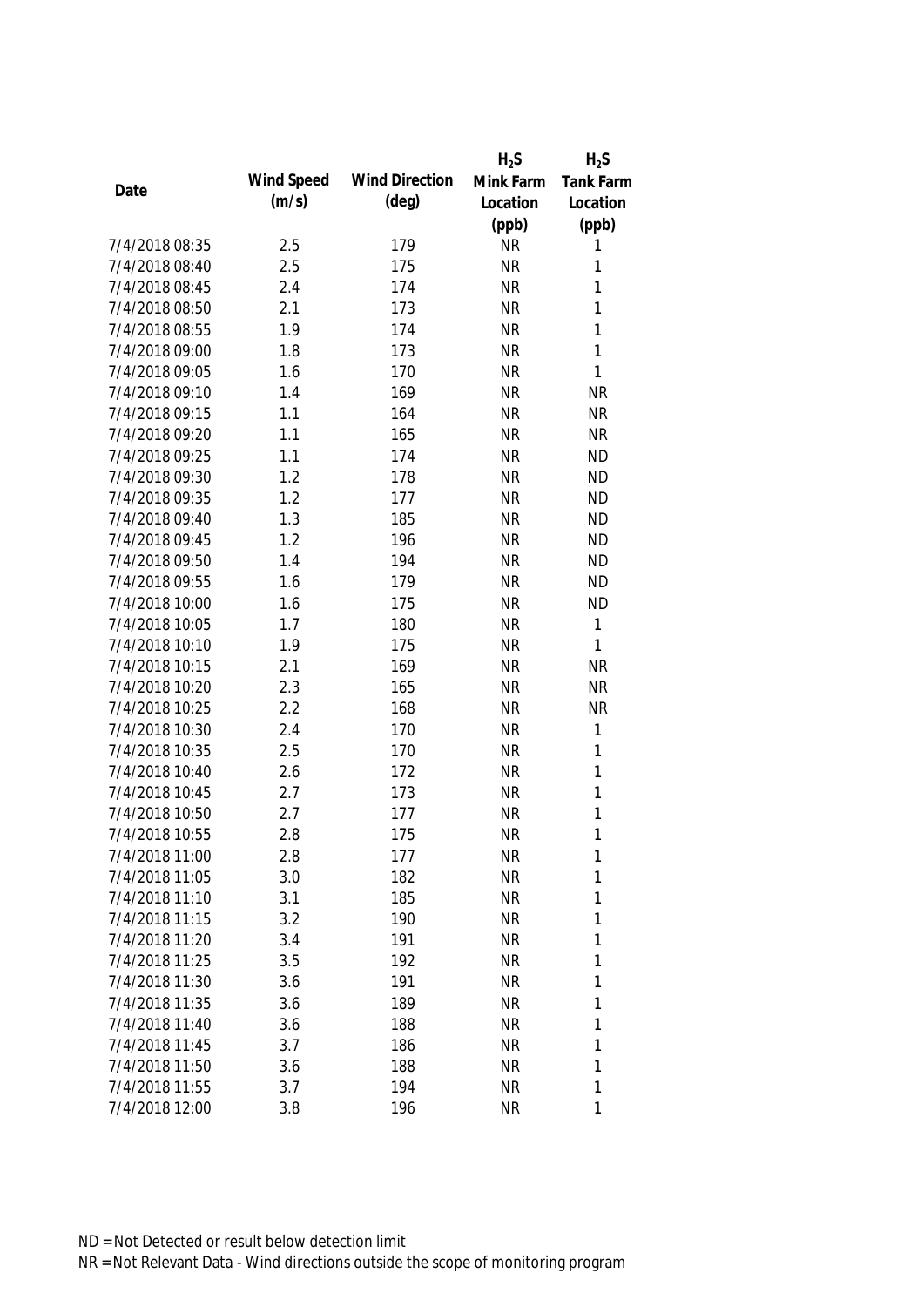|                |            |                       | $H_2S$    | $H_2S$           |
|----------------|------------|-----------------------|-----------|------------------|
| Date           | Wind Speed | <b>Wind Direction</b> | Mink Farm | <b>Tank Farm</b> |
|                | (m/s)      | $(\text{deg})$        | Location  | Location         |
|                |            |                       | (ppb)     | (ppb)            |
| 7/4/2018 12:05 | 3.7        | 197                   | <b>NR</b> | 1                |
| 7/4/2018 12:10 | 3.7        | 198                   | <b>NR</b> | 1                |
| 7/4/2018 12:15 | 3.5        | 199                   | <b>NR</b> | 1                |
| 7/4/2018 12:20 | 3.5        | 200                   | <b>NR</b> | 1                |
| 7/4/2018 12:25 | 3.5        | 197                   | <b>NR</b> | 1                |
| 7/4/2018 12:30 | 3.3        | 192                   | <b>NR</b> | $\mathbf{1}$     |
| 7/4/2018 12:35 | 3.4        | 193                   | <b>NR</b> | $\mathbf{1}$     |
| 7/4/2018 12:40 | 3.5        | 190                   | <b>NR</b> | $\mathbf{1}$     |
| 7/4/2018 12:45 | 3.6        | 194                   | <b>NR</b> | $\mathbf{1}$     |
| 7/4/2018 12:50 | 3.8        | 197                   | <b>NR</b> | 1                |
| 7/4/2018 12:55 | 3.9        | 204                   | <b>NR</b> | 1                |
| 7/4/2018 13:00 | 3.9        | 210                   | <b>NR</b> | $\mathbf{1}$     |
| 7/4/2018 13:05 | 3.6        | 213                   | <b>NR</b> | 1                |
| 7/4/2018 13:10 | 3.6        | 215                   | <b>NR</b> | $\mathbf{1}$     |
| 7/4/2018 13:15 | 3.6        | 216                   | <b>NR</b> | $\overline{2}$   |
| 7/4/2018 13:20 | 3.7        | 217                   | <b>NR</b> | $\overline{2}$   |
| 7/4/2018 13:25 | 3.7        | 213                   | <b>NR</b> | $\overline{2}$   |
| 7/4/2018 13:30 | 3.9        | 208                   | <b>NR</b> | 1                |
| 7/4/2018 13:35 | 4.1        | 204                   | <b>NR</b> | 1                |
| 7/4/2018 13:40 | 4.1        | 204                   | <b>NR</b> | 1                |
| 7/4/2018 13:45 | 4.2        | 200                   | <b>NR</b> | 1                |
| 7/4/2018 13:50 | 4.1        | 197                   | <b>NR</b> | 1                |
| 7/4/2018 13:55 | 4.0        | 196                   | <b>NR</b> | 1                |
| 7/4/2018 14:00 | 3.9        | 197                   | <b>NR</b> | $\mathbf{1}$     |
| 7/4/2018 14:05 | 3.8        | 198                   | <b>NR</b> | 1                |
| 7/4/2018 14:10 | 3.9        | 200                   | <b>NR</b> | 1                |
| 7/4/2018 14:15 | 3.8        | 202                   | <b>NR</b> | 1                |
| 7/4/2018 14:20 | 3.8        | 202                   | <b>NR</b> | 1                |
| 7/4/2018 14:25 | 3.9        | 206                   | <b>NR</b> | 1                |
| 7/4/2018 14:30 | 4.0        | 208                   | <b>NR</b> | 1                |
| 7/4/2018 14:35 | 4.1        | 210                   | <b>NR</b> | 1                |
| 7/4/2018 14:40 | 4.0        | 211                   | <b>NR</b> | 1                |
| 7/4/2018 14:45 | 3.9        | 209                   | <b>NR</b> | 1                |
| 7/4/2018 14:50 | 3.9        | 212                   | <b>NR</b> | 1                |
| 7/4/2018 14:55 | 3.7        | 212                   | <b>NR</b> | 1                |
| 7/4/2018 15:00 | 3.6        | 212                   | <b>NR</b> | 1                |
| 7/4/2018 15:05 | 3.6        | 209                   | <b>NR</b> | 1                |
| 7/4/2018 15:10 | 3.6        | 208                   | <b>NR</b> | 1                |
| 7/4/2018 15:15 | 3.6        | 211                   | <b>NR</b> | 1                |
| 7/4/2018 15:20 | 3.8        | 211                   | <b>NR</b> | 1                |
| 7/4/2018 15:25 | 3.7        | 208                   | <b>NR</b> | 1                |
| 7/4/2018 15:30 | 3.6        | 209                   | <b>NR</b> | 1                |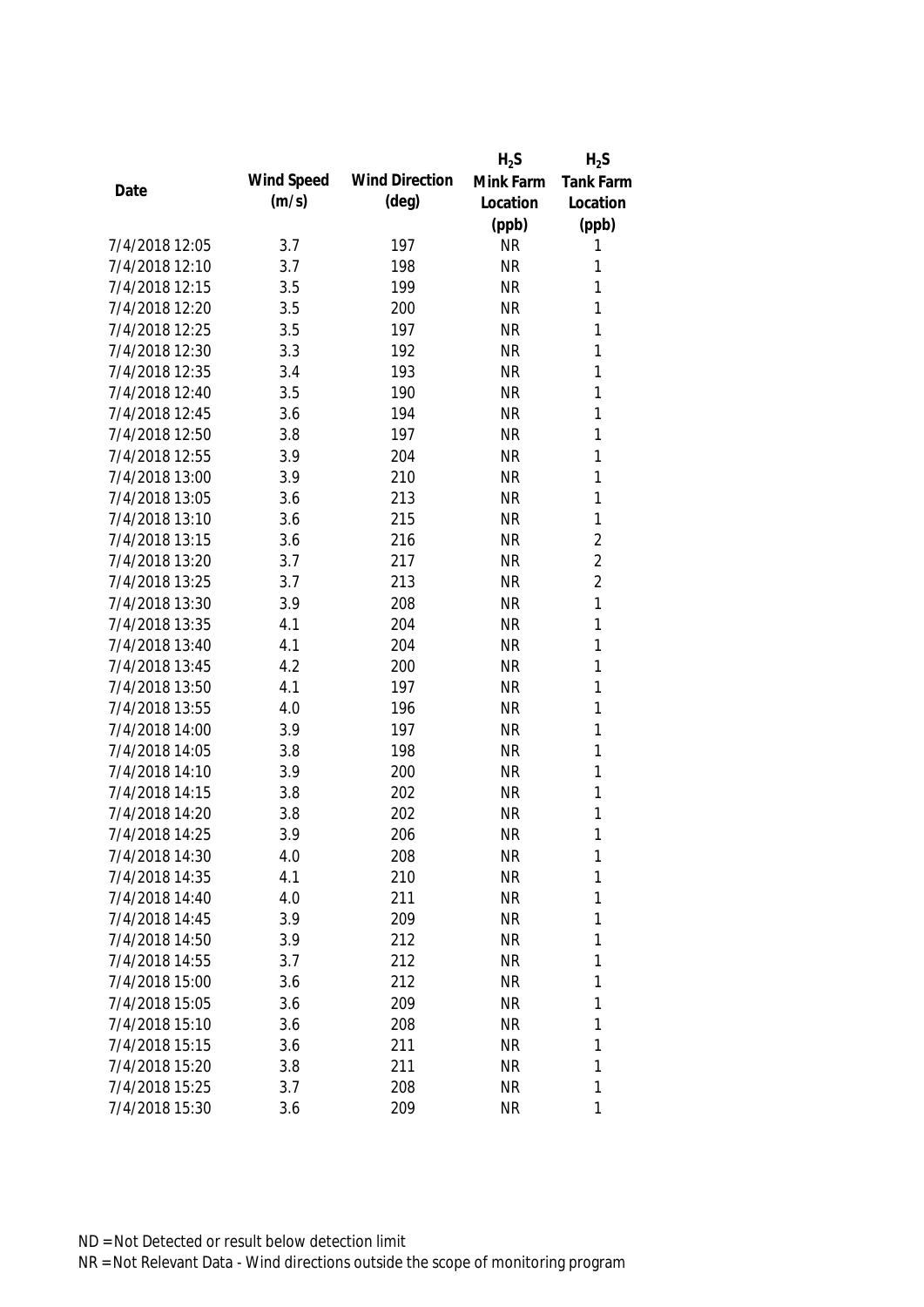|                |            |                       | $H_2S$    | $H_2S$      |
|----------------|------------|-----------------------|-----------|-------------|
|                | Wind Speed | <b>Wind Direction</b> | Mink Farm | Tank Farm   |
| Date           | (m/s)      | $(\text{deg})$        | Location  | Location    |
|                |            |                       | (ppb)     | (ppb)       |
| 7/4/2018 15:35 | 3.5        | 210                   | <b>NR</b> | 1           |
| 7/4/2018 15:40 | 3.5        | 207                   | <b>NR</b> | 1           |
| 7/4/2018 15:45 | 3.2        | 204                   | <b>NR</b> | <b>ND</b>   |
| 7/4/2018 15:50 | 3.1        | 202                   | <b>NR</b> | <b>ND</b>   |
| 7/4/2018 15:55 | 3.1        | 200                   | <b>NR</b> | <b>ND</b>   |
| 7/4/2018 16:00 | 3.0        | 196                   | <b>NR</b> | <b>ND</b>   |
| 7/4/2018 16:05 | 3.0        | 194                   | <b>NR</b> | <b>ND</b>   |
| 7/4/2018 16:10 | 2.9        | 199                   | <b>NR</b> | <b>ND</b>   |
| 7/4/2018 16:15 | 2.8        | 203                   | <b>NR</b> | <b>ND</b>   |
| 7/4/2018 16:20 | 2.6        | 206                   | <b>NR</b> | $\mathbf 1$ |
| 7/4/2018 16:25 | 2.4        | 218                   | <b>NR</b> | 1           |
| 7/4/2018 16:30 | 2.4        | 222                   | <b>NR</b> | 1           |
| 7/4/2018 16:35 | 2.3        | 221                   | <b>NR</b> | 1           |
| 7/4/2018 16:40 | 2.3        | 218                   | <b>NR</b> | 1           |
| 7/4/2018 16:45 | 2.4        | 214                   | <b>NR</b> | 1           |
| 7/4/2018 16:50 | 2.7        | 211                   | <b>NR</b> | 1           |
| 7/4/2018 16:55 | 3.0        | 203                   | <b>NR</b> | 1           |
| 7/4/2018 17:00 | 3.2        | 201                   | <b>NR</b> | 1           |
| 7/4/2018 17:05 | 3.5        | 202                   | <b>NR</b> | 1           |
| 7/4/2018 17:10 | 3.6        | 201                   | <b>NR</b> | 1           |
| 7/4/2018 17:15 | 3.7        | 205                   | <b>NR</b> | 1           |
| 7/4/2018 17:20 | 3.6        | 206                   | <b>NR</b> | 1           |
| 7/4/2018 17:25 | 3.3        | 206                   | <b>NR</b> | 1           |
| 7/4/2018 17:30 | 3.3        | 206                   | <b>NR</b> | 1           |
| 7/4/2018 17:35 | 3.3        | 207                   | <b>NR</b> | 1           |
| 7/4/2018 17:40 | 3.3        | 207                   | <b>NR</b> | 1           |
| 7/4/2018 17:45 | 3.2        | 205                   | <b>NR</b> | 1           |
| 7/4/2018 17:50 | 3.4        | 205                   | <b>NR</b> | 1           |
| 7/4/2018 17:55 | 3.9        | 212                   | <b>NR</b> | 1           |
| 7/4/2018 18:00 | 3.9        | 222                   | <b>NR</b> | 1           |
| 7/4/2018 18:05 | 4.2        | 231                   | <b>ND</b> | 1           |
| 7/4/2018 18:10 | 4.3        | 240                   | <b>ND</b> | 1           |
| 7/4/2018 18:15 | 3.9        | 244                   | <b>ND</b> | 1           |
| 7/4/2018 18:20 | 3.3        | 246                   | <b>ND</b> | 1           |
| 7/4/2018 18:25 | 2.7        | 246                   | 1         | 1           |
| 7/4/2018 18:30 | 2.5        | 251                   | <b>NR</b> | <b>NR</b>   |
| 7/4/2018 18:35 | 2.0        | 261                   | <b>NR</b> | <b>NR</b>   |
| 7/4/2018 18:40 | 1.8        | 275                   | <b>NR</b> | <b>NR</b>   |
| 7/4/2018 18:45 | 1.9        | 291                   | <b>NR</b> | <b>NR</b>   |
| 7/4/2018 18:50 | 2.0        | 287                   | <b>NR</b> | <b>NR</b>   |
| 7/4/2018 18:55 | 1.8        | 286                   | <b>NR</b> | <b>NR</b>   |
| 7/4/2018 19:00 | 1.4        | 290                   | <b>NR</b> | <b>NR</b>   |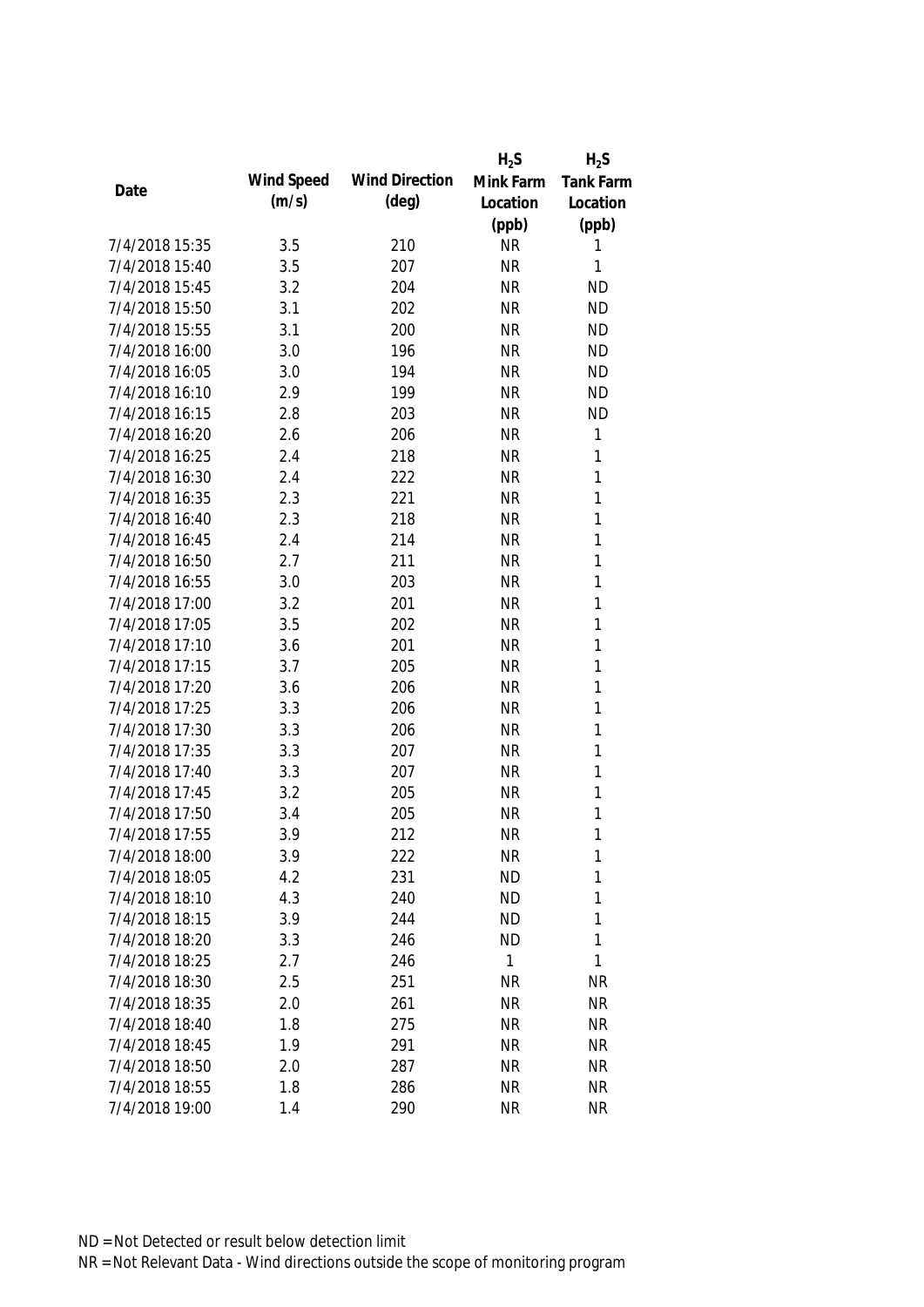|                |            |                       | $H_2S$    | $H_2S$       |
|----------------|------------|-----------------------|-----------|--------------|
|                | Wind Speed | <b>Wind Direction</b> | Mink Farm | Tank Farm    |
| Date           | (m/s)      | (deg)                 | Location  | Location     |
|                |            |                       | (ppb)     | (ppb)        |
| 7/4/2018 19:05 | 0.9        | 281                   | <b>NR</b> | <b>NR</b>    |
| 7/4/2018 19:10 | 0.6        | 162                   | <b>NR</b> | <b>NR</b>    |
| 7/4/2018 19:15 | 0.8        | 148                   | <b>NR</b> | <b>NR</b>    |
| 7/4/2018 19:20 | 0.9        | 158                   | <b>NR</b> | <b>NR</b>    |
| 7/4/2018 19:25 | 1.1        | 165                   | <b>NR</b> | <b>NR</b>    |
| 7/4/2018 19:30 | 1.4        | 165                   | <b>NR</b> | <b>NR</b>    |
| 7/4/2018 19:35 | 1.8        | 163                   | <b>NR</b> | <b>NR</b>    |
| 7/4/2018 19:40 | 2.1        | 161                   | <b>NR</b> | <b>NR</b>    |
| 7/4/2018 19:45 | 2.1        | 155                   | <b>NR</b> | <b>NR</b>    |
| 7/4/2018 19:50 | 2.4        | 151                   | <b>NR</b> | <b>NR</b>    |
| 7/4/2018 19:55 | 2.4        | 148                   | <b>NR</b> | <b>NR</b>    |
| 7/4/2018 20:00 | 2.3        | 144                   | <b>NR</b> | <b>NR</b>    |
| 7/4/2018 20:05 | 2.2        | 142                   | <b>NR</b> | <b>NR</b>    |
| 7/4/2018 20:10 | 2.3        | 146                   | <b>NR</b> | <b>NR</b>    |
| 7/4/2018 20:15 | 2.3        | 152                   | <b>NR</b> | <b>NR</b>    |
| 7/4/2018 20:20 | 2.3        | 163                   | <b>NR</b> | <b>NR</b>    |
| 7/4/2018 20:25 | 2.6        | 172                   | <b>NR</b> | $\mathbf 1$  |
| 7/4/2018 20:30 | 3.1        | 180                   | <b>NR</b> | $\mathbf{1}$ |
| 7/4/2018 20:35 | 3.3        | 189                   | <b>NR</b> | $\mathbf{1}$ |
| 7/4/2018 20:40 | 3.2        | 191                   | <b>NR</b> | $\mathbf{1}$ |
| 7/4/2018 20:45 | 3.6        | 191                   | <b>NR</b> | $\mathbf{1}$ |
| 7/4/2018 20:50 | 3.8        | 180                   | <b>NR</b> | $\mathbf{1}$ |
| 7/4/2018 20:55 | 3.9        | 171                   | <b>NR</b> | $\mathbf{1}$ |
| 7/4/2018 21:00 | 3.7        | 170                   | <b>NR</b> | $\mathbf{1}$ |
| 7/4/2018 21:05 | 4.2        | 176                   | <b>NR</b> | $\mathbf{1}$ |
| 7/4/2018 21:10 | 5.0        | 186                   | <b>NR</b> | <b>NR</b>    |
| 7/4/2018 21:15 | 5.9        | 201                   | <b>NR</b> | <b>NR</b>    |
| 7/4/2018 21:20 | 7.0        | 216                   | <b>NR</b> | <b>NR</b>    |
| 7/4/2018 21:25 | 8.0        | 229                   | <b>NR</b> | $\mathbf{1}$ |
| 7/4/2018 21:30 | 8.3        | 232                   | 1         | 1            |
| 7/4/2018 21:35 | 7.6        | 220                   | <b>NR</b> | $\mathbf{1}$ |
| 7/4/2018 21:40 | 6.7        | 207                   | <b>NR</b> | 1            |
| 7/4/2018 21:45 | 5.4        | 191                   | <b>NR</b> | <b>NR</b>    |
| 7/4/2018 21:50 | 4.2        | 176                   | <b>NR</b> | $\mathbf{1}$ |
| 7/4/2018 21:55 | 3.0        | 165                   | <b>NR</b> | <b>NR</b>    |
| 7/4/2018 22:00 | 2.6        | 159                   | <b>NR</b> | <b>NR</b>    |
| 7/4/2018 22:05 | 2.6        | 157                   | <b>NR</b> | <b>NR</b>    |
| 7/4/2018 22:10 | 2.7        | 157                   | <b>NR</b> | <b>NR</b>    |
| 7/4/2018 22:15 | 2.8        | 163                   | <b>NR</b> | <b>NR</b>    |
| 7/4/2018 22:20 | 2.5        | 165                   | <b>NR</b> | <b>NR</b>    |
| 7/4/2018 22:25 | 2.6        | 166                   | <b>NR</b> | <b>NR</b>    |
| 7/4/2018 22:30 | 2.6        | 163                   | <b>NR</b> | <b>NR</b>    |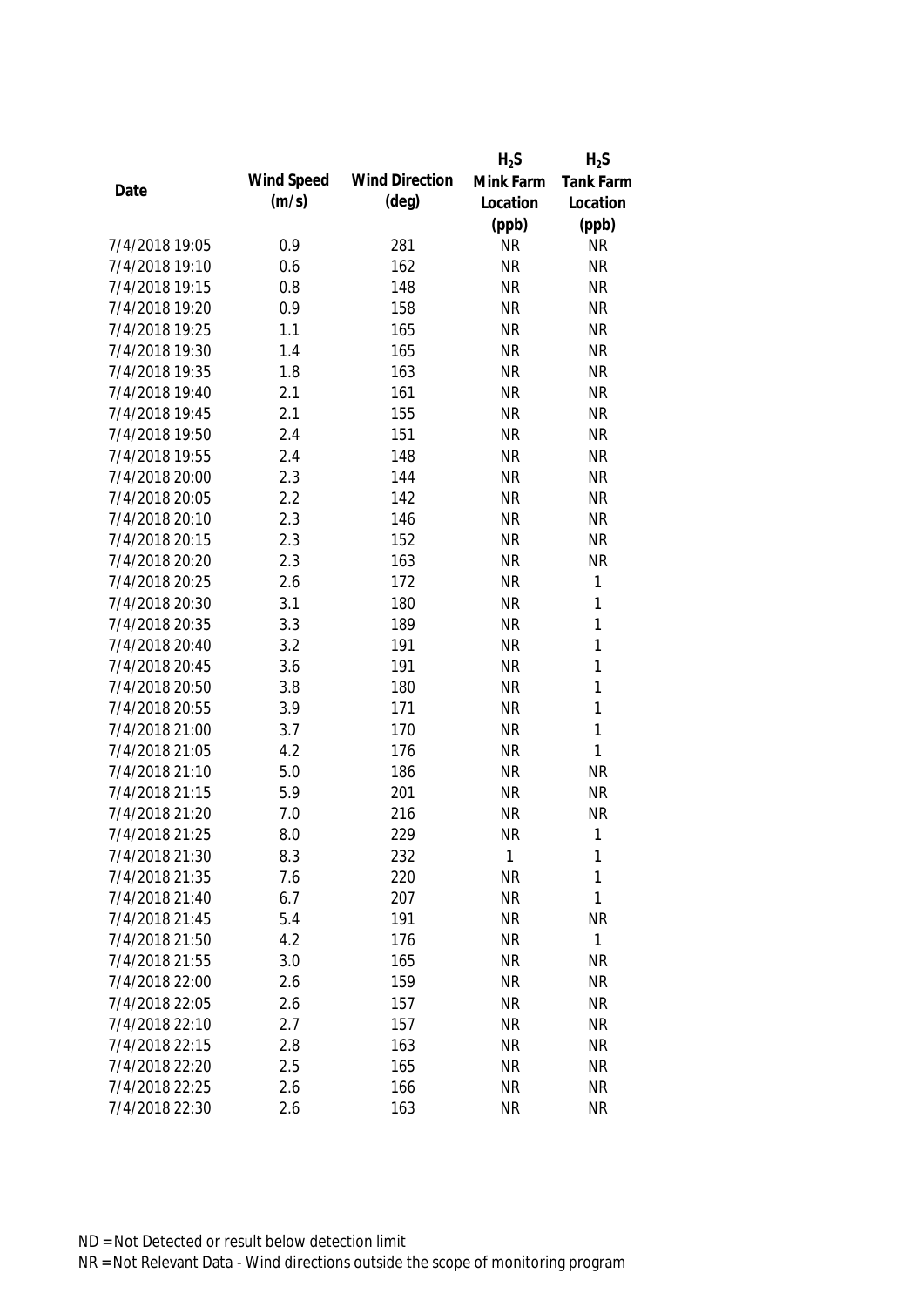|                |            |                       | $H_2S$    | $H_2S$         |
|----------------|------------|-----------------------|-----------|----------------|
|                | Wind Speed | <b>Wind Direction</b> | Mink Farm | Tank Farm      |
| Date           | (m/s)      | $(\text{deg})$        | Location  | Location       |
|                |            |                       | (ppb)     | (ppb)          |
| 7/4/2018 22:35 | 2.7        | 162                   | <b>NR</b> | <b>NR</b>      |
| 7/4/2018 22:40 | 2.5        | 163                   | <b>NR</b> | <b>NR</b>      |
| 7/4/2018 22:45 | 2.2        | 168                   | <b>NR</b> | <b>NR</b>      |
| 7/4/2018 22:50 | 2.3        | 179                   | <b>NR</b> | $\mathbf 1$    |
| 7/4/2018 22:55 | 2.0        | 181                   | <b>NR</b> | 1              |
| 7/4/2018 23:00 | 1.9        | 182                   | <b>NR</b> | $\mathbf{1}$   |
| 7/4/2018 23:05 | 1.9        | 181                   | <b>NR</b> | $\overline{2}$ |
| 7/4/2018 23:10 | 2.2        | 178                   | <b>NR</b> | $\mathbf{1}$   |
| 7/4/2018 23:15 | 2.7        | 168                   | <b>NR</b> | <b>NR</b>      |
| 7/4/2018 23:20 | 2.9        | 156                   | <b>NR</b> | <b>NR</b>      |
| 7/4/2018 23:25 | 3.3        | 152                   | <b>NR</b> | <b>NR</b>      |
| 7/4/2018 23:30 | 3.6        | 152                   | <b>NR</b> | <b>NR</b>      |
| 7/4/2018 23:35 | 3.8        | 152                   | <b>NR</b> | <b>NR</b>      |
| 7/4/2018 23:40 | 3.9        | 151                   | <b>NR</b> | <b>NR</b>      |
| 7/4/2018 23:45 | 4.0        | 149                   | <b>NR</b> | <b>NR</b>      |
| 7/4/2018 23:50 | 3.8        | 152                   | <b>NR</b> | <b>NR</b>      |
| 7/4/2018 23:55 | 3.5        | 150                   | <b>NR</b> | <b>NR</b>      |
| 7/4/2018 24:00 | 3.0        | 145                   | <b>NR</b> | <b>NR</b>      |
| 7/5/2018 00:05 | 2.4        | 139                   | <b>NR</b> | <b>NR</b>      |
| 7/5/2018 00:10 | 2.2        | 134                   | <b>NR</b> | <b>NR</b>      |
| 7/5/2018 00:15 | 2.0        | 161                   | <b>NR</b> | <b>NR</b>      |
| 7/5/2018 00:20 | 1.9        | 277                   | <b>NR</b> | <b>NR</b>      |
| 7/5/2018 00:25 | 2.1        | 286                   | <b>NR</b> | <b>NR</b>      |
| 7/5/2018 00:30 | 2.1        | 279                   | <b>NR</b> | <b>NR</b>      |
| 7/5/2018 00:35 | 2.4        | 261                   | <b>NR</b> | <b>NR</b>      |
| 7/5/2018 00:40 | 2.7        | 233                   | <b>NR</b> | <b>NR</b>      |
| 7/5/2018 00:45 | 2.8        | 204                   | <b>NR</b> | <b>NR</b>      |
| 7/5/2018 00:50 | 2.9        | 177                   | <b>NR</b> | <b>NR</b>      |
| 7/5/2018 00:55 | 3.0        | 157                   | <b>NR</b> | <b>NR</b>      |
| 7/5/2018 01:00 | 3.2        | 143                   | <b>NR</b> | <b>NR</b>      |
| 7/5/2018 01:05 | 3.2        | 129                   | <b>NR</b> | <b>NR</b>      |
| 7/5/2018 01:10 | 2.8        | 124                   | <b>NR</b> | <b>NR</b>      |
| 7/5/2018 01:15 | 2.5        | 128                   | <b>NR</b> | <b>NR</b>      |
| 7/5/2018 01:20 | 2.2        | 139                   | <b>NR</b> | <b>NR</b>      |
| 7/5/2018 01:25 | 2.0        | 150                   | <b>NR</b> | <b>NR</b>      |
| 7/5/2018 01:30 | 1.9        | 166                   | <b>NR</b> | <b>NR</b>      |
| 7/5/2018 01:35 | 2.0        | 182                   | <b>NR</b> | 1              |
| 7/5/2018 01:40 | 2.2        | 191                   | <b>NR</b> | 1              |
| 7/5/2018 01:45 | 2.5        | 189                   | <b>NR</b> | 1              |
| 7/5/2018 01:50 | 2.7        | 187                   | <b>NR</b> | 1              |
| 7/5/2018 01:55 | 2.7        | 196                   | <b>NR</b> | 1              |
| 7/5/2018 02:00 | 2.6        | 205                   | <b>NR</b> | 1              |
|                |            |                       |           |                |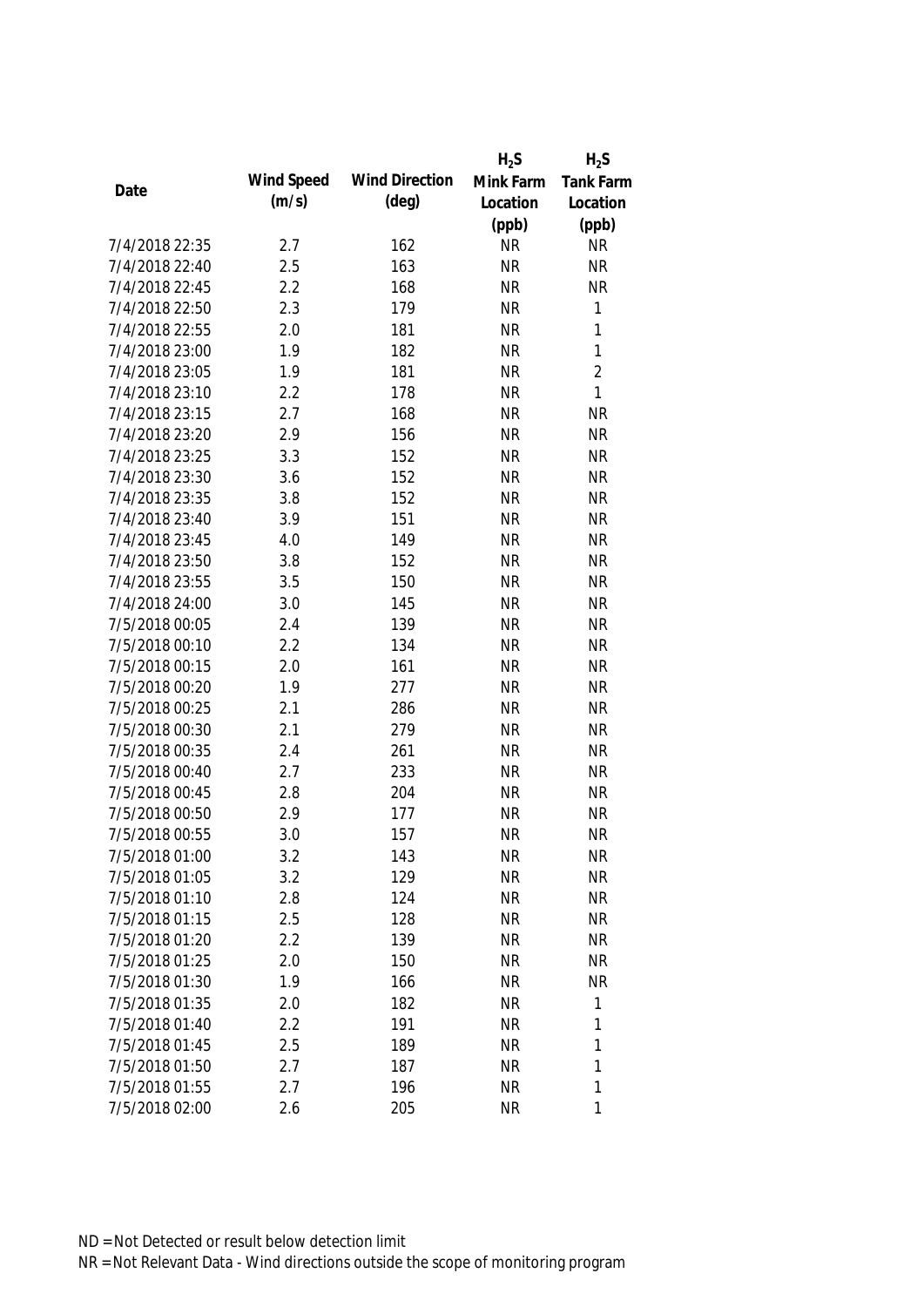|                |            |                       | $H_2S$    | $H_2S$           |
|----------------|------------|-----------------------|-----------|------------------|
| Date           | Wind Speed | <b>Wind Direction</b> | Mink Farm | <b>Tank Farm</b> |
|                | (m/s)      | $(\text{deg})$        | Location  | Location         |
|                |            |                       | (ppb)     | (ppb)            |
| 7/5/2018 02:05 | 2.4        | 215                   | <b>NR</b> | 1                |
| 7/5/2018 02:10 | 2.2        | 231                   | 1         | 1                |
| 7/5/2018 02:15 | 2.1        | 249                   | 1         | 1                |
| 7/5/2018 02:20 | 2.0        | 265                   | 1         | 1                |
| 7/5/2018 02:25 | 1.9        | 273                   | 1         | 1                |
| 7/5/2018 02:30 | 1.8        | 275                   | 1         | 1                |
| 7/5/2018 02:35 | 1.8        | 279                   | 1         | <b>NR</b>        |
| 7/5/2018 02:40 | 1.9        | 281                   | 1         | <b>NR</b>        |
| 7/5/2018 02:45 | 1.9        | 281                   | 1         | <b>NR</b>        |
| 7/5/2018 02:50 | 1.9        | 279                   | 1         | <b>NR</b>        |
| 7/5/2018 02:55 | 2.1        | 271                   | 1         | $\mathbf{1}$     |
| 7/5/2018 03:00 | 2.1        | 265                   | 1         | 1                |
| 7/5/2018 03:05 | 2.0        | 259                   | 1         | 1                |
| 7/5/2018 03:10 | 1.8        | 247                   | 1         | 1                |
| 7/5/2018 03:15 | 1.7        | 234                   | 1         | 1                |
| 7/5/2018 03:20 | 1.5        | 223                   | <b>NR</b> | 1                |
| 7/5/2018 03:25 | 1.5        | 220                   | <b>NR</b> | 1                |
| 7/5/2018 03:30 | 1.4        | 220                   | <b>NR</b> | 1                |
| 7/5/2018 03:35 | 1.6        | 222                   | <b>NR</b> | 1                |
| 7/5/2018 03:40 | 1.5        | 223                   | <b>NR</b> | 1                |
| 7/5/2018 03:45 | 1.4        | 227                   | <b>NR</b> | 1                |
| 7/5/2018 03:50 | 1.5        | 228                   | <b>NR</b> | 1                |
| 7/5/2018 03:55 | 1.5        | 228                   | <b>NR</b> | 1                |
| 7/5/2018 04:00 | 1.7        | 230                   | 1         | 1                |
| 7/5/2018 04:05 | 1.8        | 226                   | <b>NR</b> | 1                |
| 7/5/2018 04:10 | 2.0        | 223                   | <b>NR</b> | 1                |
| 7/5/2018 04:15 | 2.2        | 221                   | <b>NR</b> | 1                |
| 7/5/2018 04:20 | 2.3        | 220                   | <b>NR</b> | 1                |
| 7/5/2018 04:25 | 2.4        | 221                   | <b>NR</b> | 1                |
| 7/5/2018 04:30 | 2.4        | 221                   | <b>NR</b> | 1                |
| 7/5/2018 04:35 | 2.3        | 221                   | <b>NR</b> | $\overline{2}$   |
| 7/5/2018 04:40 | 1.9        | 221                   | <b>NR</b> | $\overline{2}$   |
| 7/5/2018 04:45 | 1.7        | 220                   | <b>NR</b> | $\overline{2}$   |
| 7/5/2018 04:50 | 1.6        | 219                   | <b>NR</b> | $\overline{2}$   |
| 7/5/2018 04:55 | 1.5        | 219                   | <b>NR</b> | $\mathbf{1}$     |
| 7/5/2018 05:00 | 1.5        | 221                   | <b>NR</b> | $\overline{2}$   |
| 7/5/2018 05:05 | 1.4        | 219                   | <b>NR</b> | $\overline{2}$   |
| 7/5/2018 05:10 | 1.6        | 218                   | <b>NR</b> | 1                |
| 7/5/2018 05:15 | 1.9        | 217                   | <b>NR</b> | 1                |
| 7/5/2018 05:20 | 1.9        | 218                   | <b>NR</b> | 1                |
| 7/5/2018 05:25 | 1.8        | 217                   | <b>NR</b> | $\overline{2}$   |
| 7/5/2018 05:30 | 1.8        | 214                   | <b>NR</b> | $\overline{2}$   |
|                |            |                       |           |                  |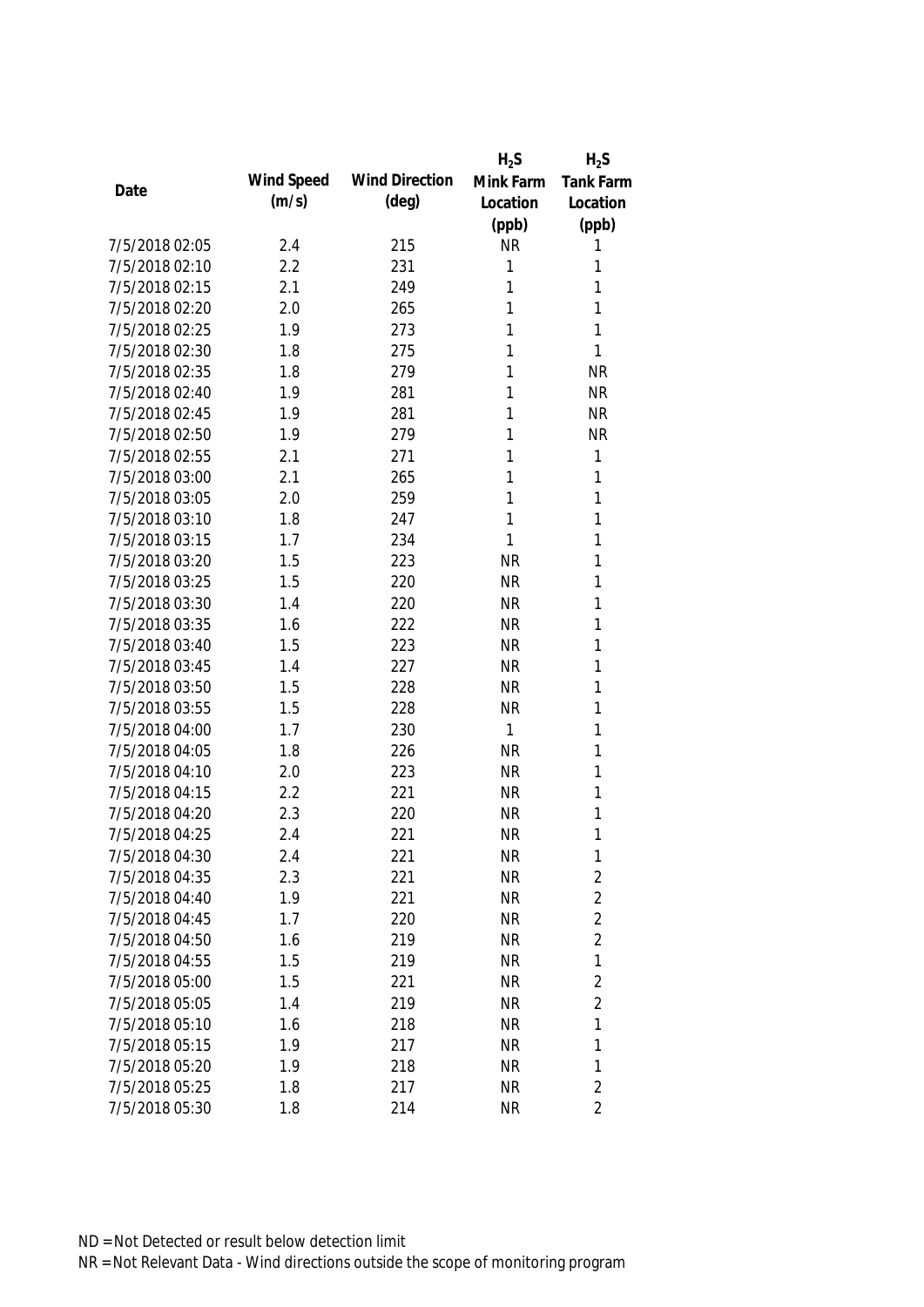|                |            |                       | $H_2S$    | $H_2S$           |
|----------------|------------|-----------------------|-----------|------------------|
| Date           | Wind Speed | <b>Wind Direction</b> | Mink Farm | <b>Tank Farm</b> |
|                | (m/s)      | $(\text{deg})$        | Location  | Location         |
|                |            |                       | (ppb)     | (ppb)            |
| 7/5/2018 05:35 | 1.8        | 215                   | <b>NR</b> | 2                |
| 7/5/2018 05:40 | 1.8        | 215                   | <b>NR</b> | 1                |
| 7/5/2018 05:45 | 1.4        | 215                   | <b>NR</b> | 1                |
| 7/5/2018 05:50 | 1.2        | 215                   | <b>NR</b> | 1                |
| 7/5/2018 05:55 | 0.9        | 214                   | <b>NR</b> | 1                |
| 7/5/2018 06:00 | 0.7        | 216                   | <b>NR</b> | 1                |
| 7/5/2018 06:05 | 0.4        | 216                   | <b>NR</b> | 1                |
| 7/5/2018 06:10 | 0.2        | 212                   | <b>NR</b> | 1                |
| 7/5/2018 06:15 | 0.4        | 211                   | <b>NR</b> | $\mathbf{1}$     |
| 7/5/2018 06:20 | 0.5        | 213                   | <b>NR</b> | 1                |
| 7/5/2018 06:25 | 0.7        | 220                   | <b>NR</b> | 1                |
| 7/5/2018 06:30 | 0.9        | 223                   | <b>NR</b> | 1                |
| 7/5/2018 06:35 | 1.2        | 229                   | <b>NR</b> | 1                |
| 7/5/2018 06:40 | 1.4        | 234                   | 1         | 1                |
| 7/5/2018 06:45 | 1.5        | 245                   | <b>ND</b> | $\mathbf{1}$     |
| 7/5/2018 06:50 | 1.6        | 253                   | <b>ND</b> | $\mathbf{1}$     |
| 7/5/2018 06:55 | 1.5        | 254                   | 1         | 1                |
| 7/5/2018 07:00 | 1.5        | 255                   | <b>ND</b> | $\mathbf{1}$     |
| 7/5/2018 07:05 | 1.4        | 253                   | <b>ND</b> | 1                |
| 7/5/2018 07:10 | 1.3        | 250                   | 1         | $\mathbf{1}$     |
| 7/5/2018 07:15 | 1.3        | 244                   | 1         | 1                |
| 7/5/2018 07:20 | 1.3        | 240                   | 1         | $\mathbf{1}$     |
| 7/5/2018 07:25 | 1.3        | 239                   | 1         | $\mathbf{1}$     |
| 7/5/2018 07:30 | 1.3        | 239                   | 1         | 1                |
| 7/5/2018 07:35 | 1.4        | 240                   | 1         | 1                |
| 7/5/2018 07:40 | 1.7        | 243                   | 1         | 1                |
| 7/5/2018 07:45 | 1.8        | 246                   | <b>ND</b> | 1                |
| 7/5/2018 07:50 | 1.9        | 248                   | <b>ND</b> | 1                |
| 7/5/2018 07:55 | 2.1        | 253                   | <b>ND</b> | 1                |
| 7/5/2018 08:00 | 2.3        | 255                   | <b>ND</b> | 1                |
| 7/5/2018 08:05 | 2.3        | 257                   | <b>ND</b> | 1                |
| 7/5/2018 08:10 | 2.2        | 258                   | <b>ND</b> | 1                |
| 7/5/2018 08:15 | 2.2        | 258                   | <b>ND</b> | 1                |
| 7/5/2018 08:20 | 2.1        | 260                   | <b>ND</b> | 1                |
| 7/5/2018 08:25 | 2.2        | 262                   | 1         | 1                |
| 7/5/2018 08:30 | 2.2        | 267                   | 1         | 1                |
| 7/5/2018 08:35 | 2.2        | 271                   | 1         | 1                |
| 7/5/2018 08:40 | 2.2        | 272                   | 1         | 1                |
| 7/5/2018 08:45 | 2.2        | 274                   | 1         | 1                |
| 7/5/2018 08:50 | 2.2        | 277                   | 1         | <b>NR</b>        |
| 7/5/2018 08:55 | 2.0        | 275                   | 1         | $\mathbf 1$      |
| 7/5/2018 09:00 | 1.9        | 270                   | 1         | 1                |
|                |            |                       |           |                  |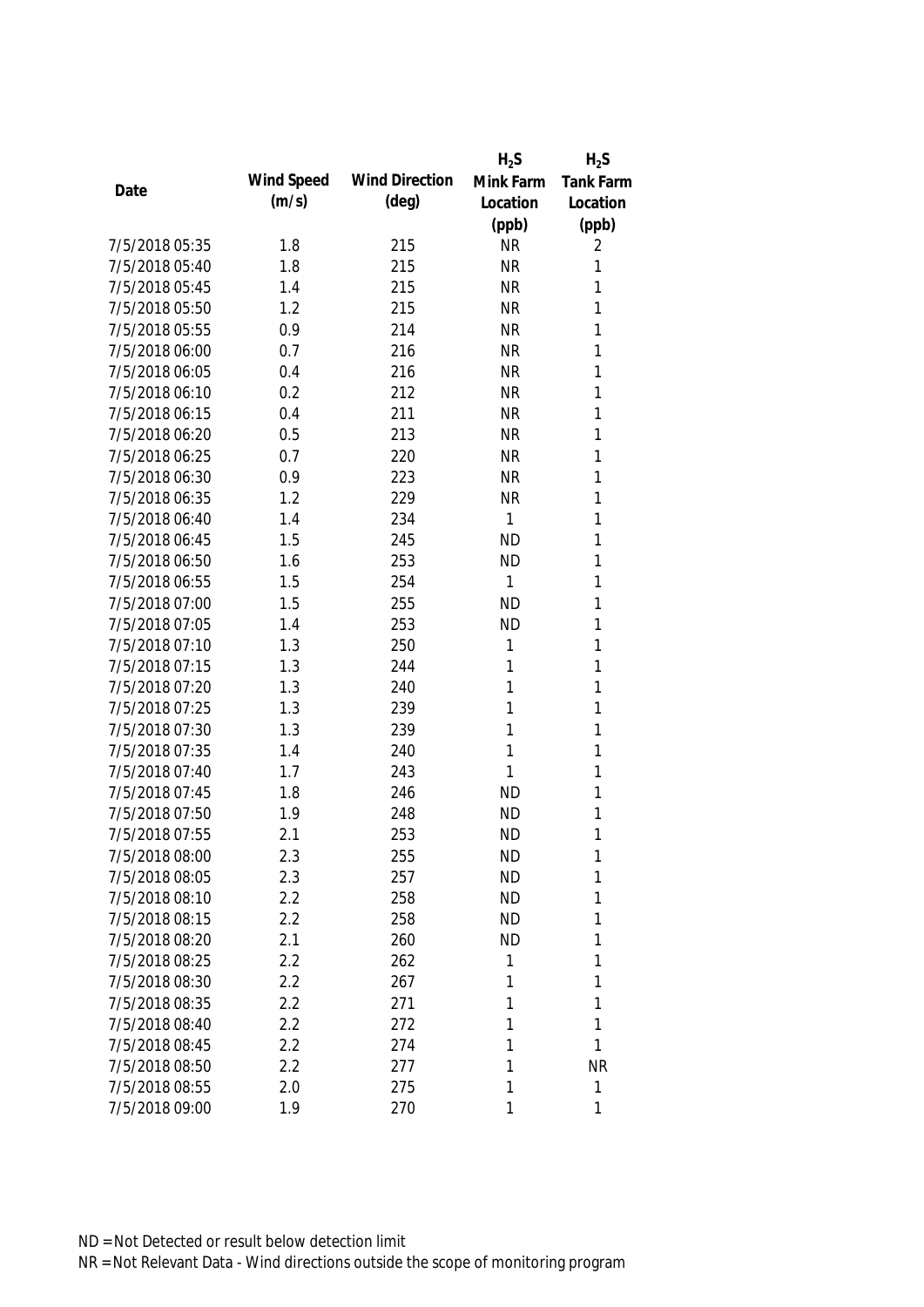|                |            |                       | $H_2S$    | $H_2S$           |
|----------------|------------|-----------------------|-----------|------------------|
|                | Wind Speed | <b>Wind Direction</b> | Mink Farm | <b>Tank Farm</b> |
| Date           | (m/s)      | $(\text{deg})$        | Location  | Location         |
|                |            |                       | (ppb)     | (ppb)            |
| 7/5/2018 09:05 | 1.7        | 268                   | <b>ND</b> | 1                |
| 7/5/2018 09:10 | 1.8        | 261                   | <b>ND</b> | 1                |
| 7/5/2018 09:15 | 1.8        | 262                   | <b>ND</b> | 1                |
| 7/5/2018 09:20 | 1.8        | 262                   | 1         | 1                |
| 7/5/2018 09:25 | 1.9        | 261                   | 1         | 1                |
| 7/5/2018 09:30 | 2.0        | 267                   | 1         | 1                |
| 7/5/2018 09:35 | 2.2        | 270                   | 1         | 1                |
| 7/5/2018 09:40 | 2.3        | 274                   | 1         | 1                |
| 7/5/2018 09:45 | 2.4        | 274                   | 1         | $\mathbf{1}$     |
| 7/5/2018 09:50 | 2.4        | 271                   | 1         | $\mathbf{1}$     |
| 7/5/2018 09:55 | 2.3        | 279                   | 1         | <b>NR</b>        |
| 7/5/2018 10:00 | 2.2        | 276                   | 1         | <b>NR</b>        |
| 7/5/2018 10:05 | 2.1        | 277                   | 1         | <b>NR</b>        |
| 7/5/2018 10:10 | 2.0        | 282                   | 1         | <b>NR</b>        |
| 7/5/2018 10:15 | 1.9        | 291                   | 1         | <b>NR</b>        |
| 7/5/2018 10:20 | 1.9        | 302                   | 1         | <b>NR</b>        |
| 7/5/2018 10:25 | 1.9        | 304                   | <b>ND</b> | <b>NR</b>        |
| 7/5/2018 10:30 | 1.9        | 312                   | <b>ND</b> | <b>NR</b>        |
| 7/5/2018 10:35 | 2.0        | 329                   | <b>ND</b> | <b>NR</b>        |
| 7/5/2018 10:40 | 2.0        | 333                   | 1         | <b>NR</b>        |
| 7/5/2018 10:45 | 2.1        | 333                   | 1         | <b>NR</b>        |
| 7/5/2018 10:50 | 1.9        | 333                   | 1         | <b>NR</b>        |
| 7/5/2018 10:55 | 1.9        | 340                   | 1         | <b>NR</b>        |
| 7/5/2018 11:00 | 1.9        | 346                   | 1         | <b>NR</b>        |
| 7/5/2018 11:05 | 1.9        | 335                   | 1         | <b>NR</b>        |
| 7/5/2018 11:10 | 1.7        | 340                   | 1         | <b>NR</b>        |
| 7/5/2018 11:15 | 1.5        | 344                   | 1         | <b>NR</b>        |
| 7/5/2018 11:20 | 1.5        | 341                   | <b>ND</b> | <b>NR</b>        |
| 7/5/2018 11:25 | 1.5        | 342                   | <b>ND</b> | <b>NR</b>        |
| 7/5/2018 11:30 | 1.4        | 343                   | <b>ND</b> | <b>NR</b>        |
| 7/5/2018 11:35 | 1.2        | 349                   | 1         | <b>NR</b>        |
| 7/5/2018 11:40 | 1.3        | 330                   | <b>NR</b> | <b>NR</b>        |
| 7/5/2018 11:45 | 1.4        | 317                   | <b>NR</b> | <b>NR</b>        |
| 7/5/2018 11:50 | 1.5        | 333                   | <b>NR</b> | <b>NR</b>        |
| 7/5/2018 11:55 | 1.3        | 334                   | <b>NR</b> | <b>NR</b>        |
| 7/5/2018 12:00 | 1.3        | 298                   | <b>NR</b> | <b>NR</b>        |
| 7/5/2018 12:05 | 1.3        | 288                   | <b>NR</b> | <b>NR</b>        |
| 7/5/2018 12:10 | 1.4        | 290                   | <b>NR</b> | <b>NR</b>        |
| 7/5/2018 12:15 | 1.5        | 249                   | <b>NR</b> | <b>NR</b>        |
| 7/5/2018 12:20 | 1.5        | 214                   | <b>NR</b> | <b>NR</b>        |
| 7/5/2018 12:25 | 1.7        | 218                   | <b>NR</b> | <b>NR</b>        |
| 7/5/2018 12:30 | 1.7        | 214                   | <b>NR</b> | <b>NR</b>        |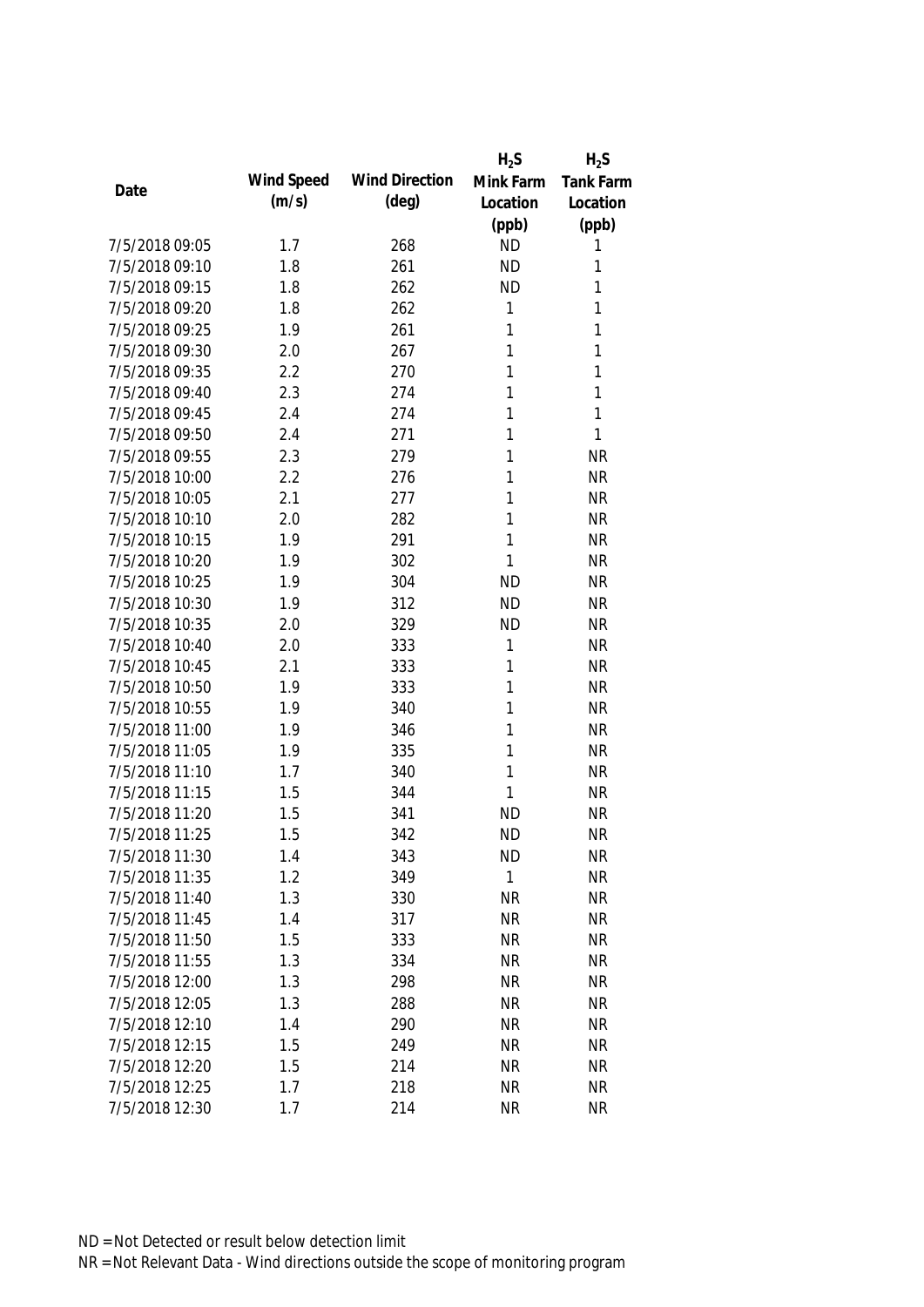|                |            |                       | $H_2S$    | $H_2S$           |
|----------------|------------|-----------------------|-----------|------------------|
|                | Wind Speed | <b>Wind Direction</b> | Mink Farm | <b>Tank Farm</b> |
| Date           | (m/s)      | $(\text{deg})$        | Location  | Location         |
|                |            |                       | (ppb)     | (ppb)            |
| 7/5/2018 12:35 | 1.7        | 210                   | <b>NR</b> | 1                |
| 7/5/2018 12:40 | 1.6        | 205                   | <b>NR</b> | 1                |
| 7/5/2018 12:45 | 1.4        | 205                   | <b>NR</b> | 1                |
| 7/5/2018 12:50 | 1.4        | 211                   | <b>NR</b> | 1                |
| 7/5/2018 12:55 | 1.5        | 203                   | <b>NR</b> | 1                |
| 7/5/2018 13:00 | 1.7        | 191                   | <b>NR</b> | $\mathbf{1}$     |
| 7/5/2018 13:05 | 2.2        | 178                   | <b>NR</b> | $\mathbf{1}$     |
| 7/5/2018 13:10 | 2.7        | 173                   | <b>NR</b> | $\mathbf{1}$     |
| 7/5/2018 13:15 | 3.3        | 166                   | <b>NR</b> | <b>NR</b>        |
| 7/5/2018 13:20 | 3.7        | 155                   | <b>NR</b> | <b>NR</b>        |
| 7/5/2018 13:25 | 3.8        | 144                   | <b>NR</b> | <b>NR</b>        |
| 7/5/2018 13:30 | 3.7        | 138                   | <b>NR</b> | <b>NR</b>        |
| 7/5/2018 13:35 | 3.5        | 136                   | <b>NR</b> | <b>NR</b>        |
| 7/5/2018 13:40 | 3.2        | 135                   | <b>NR</b> | <b>NR</b>        |
| 7/5/2018 13:45 | 3.0        | 133                   | <b>NR</b> | <b>NR</b>        |
| 7/5/2018 13:50 | 2.8        | 130                   | <b>NR</b> | <b>NR</b>        |
| 7/5/2018 13:55 | 3.1        | 129                   | <b>NR</b> | <b>NR</b>        |
| 7/5/2018 14:00 | 4.0        | 117                   | <b>NR</b> | <b>NR</b>        |
| 7/5/2018 14:05 | 4.5        | 118                   | <b>NR</b> | <b>NR</b>        |
| 7/5/2018 14:10 | 4.6        | 77                    | <b>NR</b> | <b>NR</b>        |
| 7/5/2018 14:15 | 4.6        | 78                    | <b>NR</b> | <b>NR</b>        |
| 7/5/2018 14:20 | 4.6        | 75                    | <b>NR</b> | <b>NR</b>        |
| 7/5/2018 14:25 | 4.5        | 109                   | <b>NR</b> | <b>NR</b>        |
| 7/5/2018 14:30 | 3.9        | 114                   | <b>NR</b> | <b>NR</b>        |
| 7/5/2018 14:35 | 3.6        | 108                   | <b>NR</b> | <b>NR</b>        |
| 7/5/2018 14:40 | 3.5        | 107                   | <b>NR</b> | <b>NR</b>        |
| 7/5/2018 14:45 | 3.5        | 106                   | <b>NR</b> | <b>NR</b>        |
| 7/5/2018 14:50 | 3.5        | 107                   | <b>NR</b> | <b>NR</b>        |
| 7/5/2018 14:55 | 3.2        | 112                   | <b>NR</b> | <b>NR</b>        |
| 7/5/2018 15:00 | 2.8        | 117                   | <b>NR</b> | <b>NR</b>        |
| 7/5/2018 15:05 | 2.6        | 118                   | <b>NR</b> | <b>NR</b>        |
| 7/5/2018 15:10 | 2.5        | 117                   | <b>NR</b> | <b>NR</b>        |
| 7/5/2018 15:15 | 2.3        | 121                   | <b>NR</b> | <b>NR</b>        |
| 7/5/2018 15:20 | 2.4        | 126                   | <b>NR</b> | <b>NR</b>        |
| 7/5/2018 15:25 | 2.5        | 131                   | <b>NR</b> | <b>NR</b>        |
| 7/5/2018 15:30 | 2.4        | 132                   | <b>NR</b> | <b>NR</b>        |
| 7/5/2018 15:35 | 2.3        | 131                   | <b>NR</b> | <b>NR</b>        |
| 7/5/2018 15:40 | 2.3        | 133                   | <b>NR</b> | <b>NR</b>        |
| 7/5/2018 15:45 | 2.4        | 131                   | <b>NR</b> | <b>NR</b>        |
| 7/5/2018 15:50 | 2.4        | 132                   | <b>NR</b> | <b>NR</b>        |
| 7/5/2018 15:55 | 2.4        | 134                   | <b>NR</b> | <b>NR</b>        |
| 7/5/2018 16:00 | 2.7        | 137                   | <b>NR</b> | <b>NR</b>        |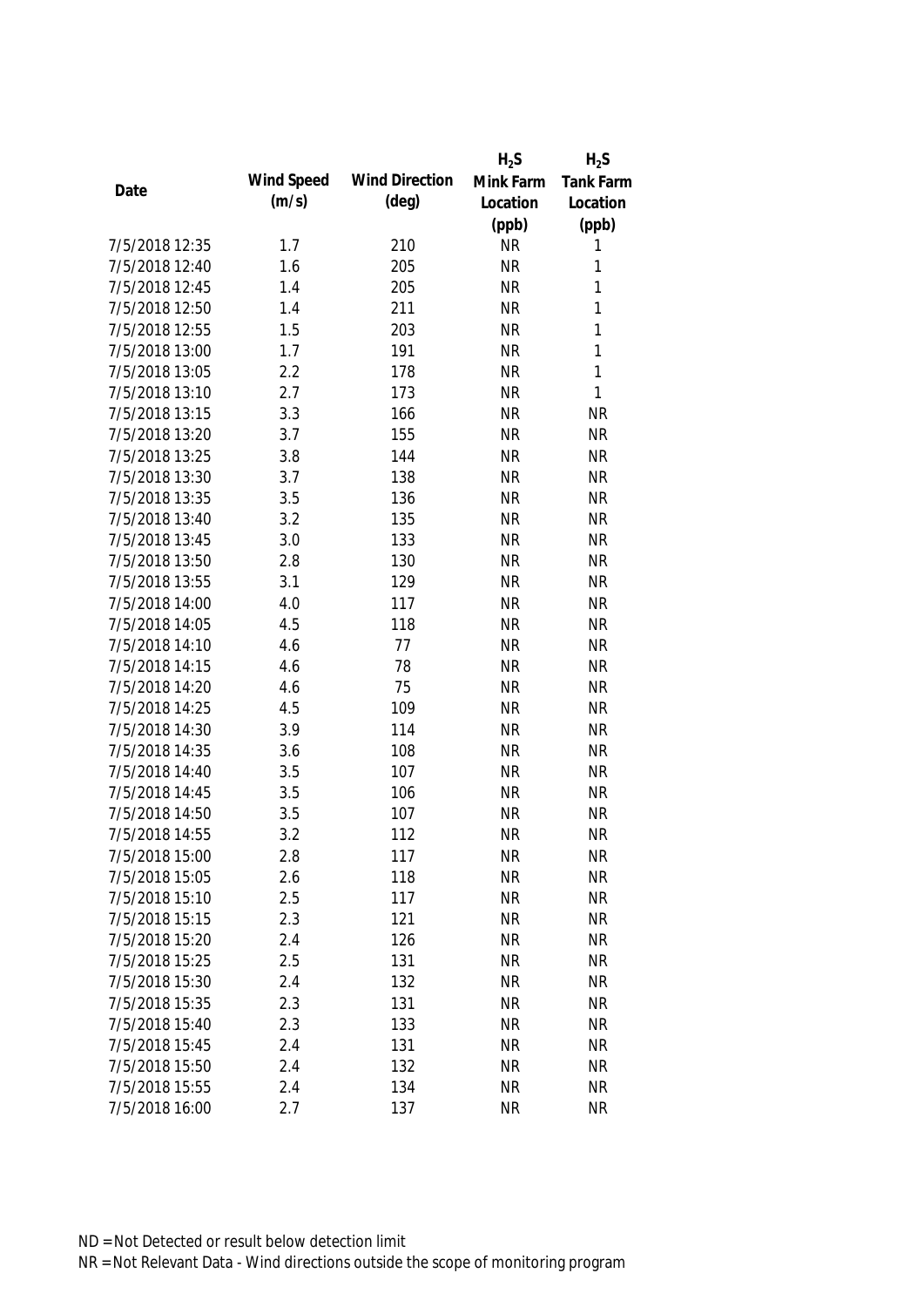|                |            |                       | $H_2S$    | $H_2S$           |
|----------------|------------|-----------------------|-----------|------------------|
| Date           | Wind Speed | <b>Wind Direction</b> | Mink Farm | <b>Tank Farm</b> |
|                | (m/s)      | $(\text{deg})$        | Location  | Location         |
|                |            |                       | (ppb)     | (ppb)            |
| 7/5/2018 16:05 | 2.9        | 141                   | <b>NR</b> | <b>NR</b>        |
| 7/5/2018 16:10 | 3.0        | 146                   | <b>NR</b> | <b>NR</b>        |
| 7/5/2018 16:15 | 3.0        | 153                   | <b>NR</b> | <b>NR</b>        |
| 7/5/2018 16:20 | 2.8        | 157                   | <b>NR</b> | <b>NR</b>        |
| 7/5/2018 16:25 | 2.5        | 164                   | <b>NR</b> | <b>NR</b>        |
| 7/5/2018 16:30 | 2.1        | 173                   | <b>NR</b> | $\mathbf{1}$     |
| 7/5/2018 16:35 | 2.0        | 182                   | <b>NR</b> | 1                |
| 7/5/2018 16:40 | 1.9        | 187                   | <b>NR</b> | 1                |
| 7/5/2018 16:45 | 2.0        | 190                   | <b>NR</b> | $\mathbf{1}$     |
| 7/5/2018 16:50 | 2.0        | 195                   | <b>NR</b> | 1                |
| 7/5/2018 16:55 | 2.3        | 196                   | <b>NR</b> | $\mathbf{1}$     |
| 7/5/2018 17:00 | 2.4        | 197                   | <b>NR</b> | 1                |
| 7/5/2018 17:05 | 2.4        | 203                   | <b>NR</b> | 1                |
| 7/5/2018 17:10 | 2.4        | 204                   | <b>NR</b> | 1                |
| 7/5/2018 17:15 | 2.2        | 202                   | <b>NR</b> | 1                |
| 7/5/2018 17:20 | 2.2        | 204                   | <b>NR</b> | 1                |
| 7/5/2018 17:25 | 2.1        | 208                   | <b>NR</b> | 1                |
| 7/5/2018 17:30 | 2.2        | 210                   | <b>NR</b> | 1                |
| 7/5/2018 17:35 | 2.3        | 209                   | <b>NR</b> | 1                |
| 7/5/2018 17:40 | 2.2        | 211                   | <b>NR</b> | 1                |
| 7/5/2018 17:45 | 2.2        | 216                   | <b>NR</b> | 1                |
| 7/5/2018 17:50 | 2.4        | 216                   | <b>NR</b> | 1                |
| 7/5/2018 17:55 | 2.4        | 215                   | <b>NR</b> | $\mathbf{1}$     |
| 7/5/2018 18:00 | 2.3        | 216                   | <b>NR</b> | 1                |
| 7/5/2018 18:05 | 2.2        | 218                   | <b>NR</b> | $\mathbf{1}$     |
| 7/5/2018 18:10 | 2.2        | 226                   | <b>NR</b> | 1                |
| 7/5/2018 18:15 | 2.0        | 232                   | <b>ND</b> | 1                |
| 7/5/2018 18:20 | 1.6        | 236                   | <b>ND</b> | 1                |
| 7/5/2018 18:25 | 1.3        | 238                   | 1         | 1                |
| 7/5/2018 18:30 | 1.3        | 236                   | 1         | 1                |
| 7/5/2018 18:35 | 1.1        | 241                   | 1         | 1                |
| 7/5/2018 18:40 | 1.2        | 245                   | 1         | 1                |
| 7/5/2018 18:45 | 1.5        | 246                   | 1         | 1                |
| 7/5/2018 18:50 | 2.0        | 247                   | 1         | 1                |
| 7/5/2018 18:55 | 2.3        | 252                   | 1         | 1                |
| 7/5/2018 19:00 | 2.5        | 257                   | 1         | $\overline{2}$   |
| 7/5/2018 19:05 | 2.8        | 258                   | 1         | $\overline{2}$   |
| 7/5/2018 19:10 | 3.0        | 254                   | 1         | $\overline{2}$   |
| 7/5/2018 19:15 | 2.9        | 249                   | 1         | $\overline{2}$   |
| 7/5/2018 19:20 | 2.7        | 245                   | 1         | $\overline{2}$   |
| 7/5/2018 19:25 | 2.5        | 243                   | 1         | $\overline{2}$   |
| 7/5/2018 19:30 | 2.3        | 243                   | 1         | $\overline{2}$   |
|                |            |                       |           |                  |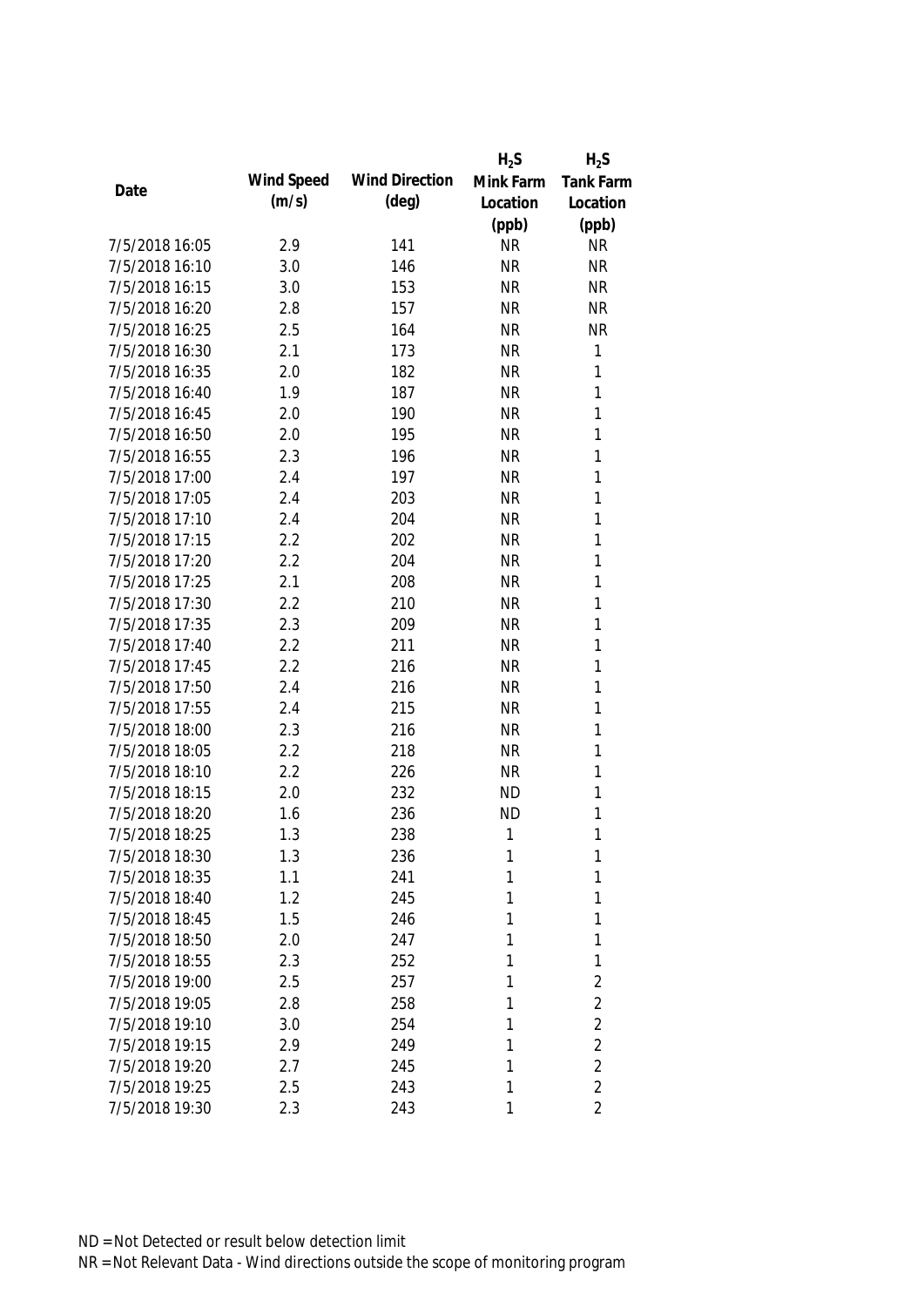|                |            |                       | $H_2S$    | $H_2S$           |
|----------------|------------|-----------------------|-----------|------------------|
| Date           | Wind Speed | <b>Wind Direction</b> | Mink Farm | <b>Tank Farm</b> |
|                | (m/s)      | $(\text{deg})$        | Location  | Location         |
|                |            |                       | (ppb)     | (ppb)            |
| 7/5/2018 19:35 | 2.2        | 245                   | 1         | 2                |
| 7/5/2018 19:40 | 2.1        | 247                   | 1         | $\overline{2}$   |
| 7/5/2018 19:45 | 2.2        | 251                   | 1         | $\overline{2}$   |
| 7/5/2018 19:50 | 2.3        | 257                   | 1         | $\overline{2}$   |
| 7/5/2018 19:55 | 2.4        | 261                   | 1         | $\overline{2}$   |
| 7/5/2018 20:00 | 2.6        | 259                   | 1         | $\overline{2}$   |
| 7/5/2018 20:05 | 2.7        | 258                   | <b>ND</b> | $\overline{2}$   |
| 7/5/2018 20:10 | 2.7        | 260                   | 1         | $\overline{2}$   |
| 7/5/2018 20:15 | 2.6        | 259                   | <b>ND</b> | $\overline{2}$   |
| 7/5/2018 20:20 | 2.6        | 257                   | 1         | $\overline{2}$   |
| 7/5/2018 20:25 | 2.5        | 255                   | 1         | $\overline{2}$   |
| 7/5/2018 20:30 | 2.4        | 258                   | 1         | $\overline{2}$   |
| 7/5/2018 20:35 | 2.3        | 261                   | 1         | $\overline{2}$   |
| 7/5/2018 20:40 | 2.2        | 263                   | 1         | $\overline{2}$   |
| 7/5/2018 20:45 | 2.2        | 264                   | 1         | $\overline{2}$   |
| 7/5/2018 20:50 | 2.1        | 267                   | 1         | $\mathbf{1}$     |
| 7/5/2018 20:55 | 2.2        | 267                   | 1         | 1                |
| 7/5/2018 21:00 | 2.2        | 265                   | 1         | 1                |
| 7/5/2018 21:05 | 2.2        | 261                   | 1         | 1                |
| 7/5/2018 21:10 | 2.1        | 257                   | 1         | 1                |
| 7/5/2018 21:15 | 2.1        | 256                   | 1         | 1                |
| 7/5/2018 21:20 | 2.2        | 253                   | 1         | $\overline{2}$   |
| 7/5/2018 21:25 | 2.1        | 250                   | 1         | $\mathbf{1}$     |
| 7/5/2018 21:30 | 1.9        | 251                   | 1         | $\overline{2}$   |
| 7/5/2018 21:35 | 1.9        | 250                   | 1         | 1                |
| 7/5/2018 21:40 | 1.8        | 249                   | 1         | $\overline{2}$   |
| 7/5/2018 21:45 | 1.8        | 247                   | 1         | $\overline{2}$   |
| 7/5/2018 21:50 | 1.6        | 247                   | 1         | $\overline{2}$   |
| 7/5/2018 21:55 | 1.4        | 246                   | 1         | $\overline{2}$   |
| 7/5/2018 22:00 | 1.4        | 246                   | 1         | $\overline{2}$   |
| 7/5/2018 22:05 | 1.3        | 249                   | 1         | $\overline{2}$   |
| 7/5/2018 22:10 | 1.2        | 253                   | 1         | $\overline{2}$   |
| 7/5/2018 22:15 | 1.1        | 257                   | 1         | 1                |
| 7/5/2018 22:20 | 1.2        | 262                   | 1         | 1                |
| 7/5/2018 22:25 | 1.2        | 272                   | 1         | $\mathbf{1}$     |
| 7/5/2018 22:30 | 1.3        | 276                   | 1         | <b>NR</b>        |
| 7/5/2018 22:35 | 1.2        | 279                   | 1         | <b>NR</b>        |
| 7/5/2018 22:40 | 1.4        | 281                   | 1         | <b>NR</b>        |
| 7/5/2018 22:45 | 1.6        | 288                   | 1         | <b>NR</b>        |
| 7/5/2018 22:50 | 1.7        | 293                   | 1         | <b>NR</b>        |
| 7/5/2018 22:55 | 1.8        | 297                   | 1         | <b>NR</b>        |
| 7/5/2018 23:00 | 1.8        | 301                   | 1         | <b>NR</b>        |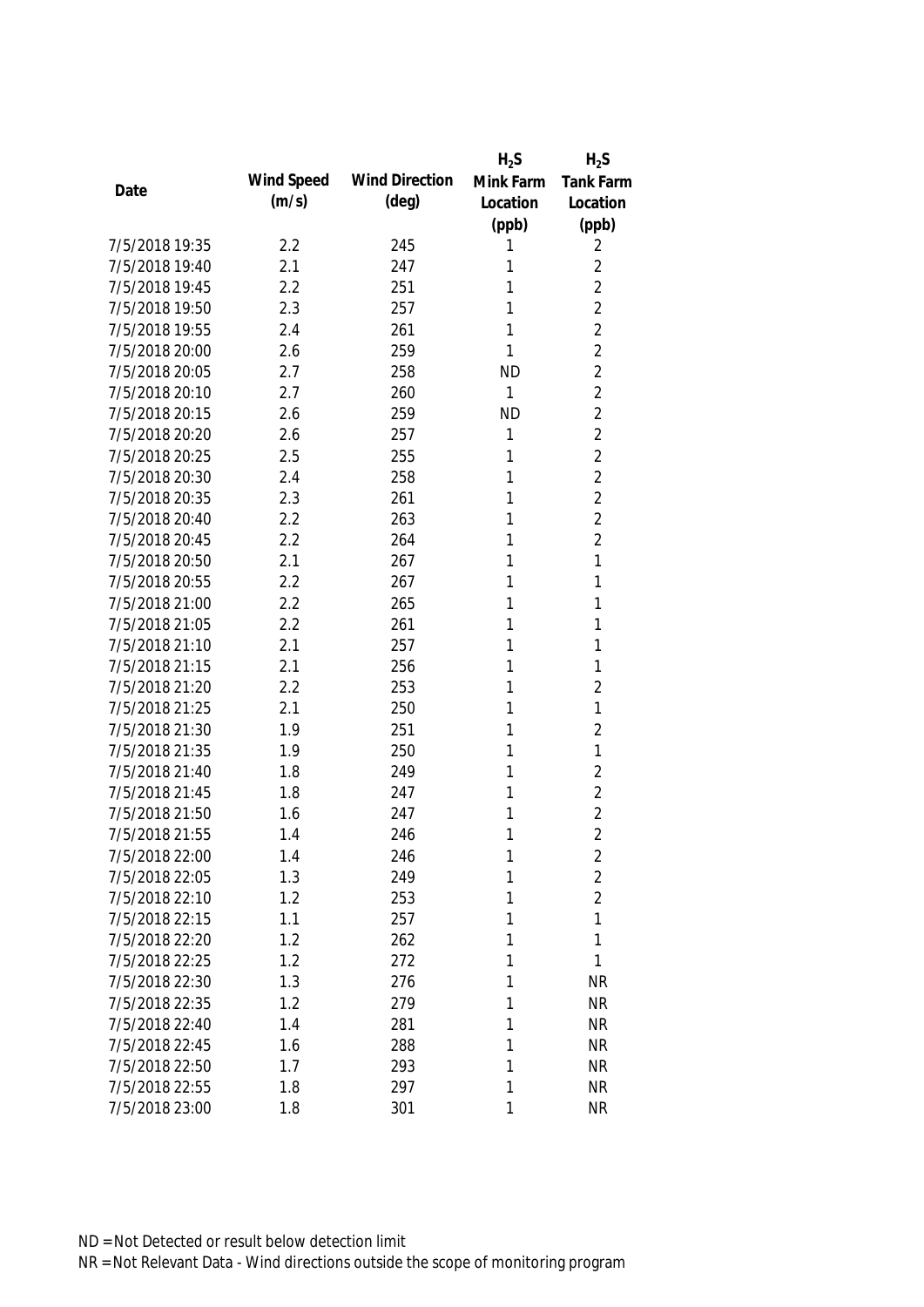|                |            |                       | $H_2S$       | $H_2S$           |
|----------------|------------|-----------------------|--------------|------------------|
| Date           | Wind Speed | <b>Wind Direction</b> | Mink Farm    | <b>Tank Farm</b> |
|                | (m/s)      | $(\text{deg})$        | Location     | Location         |
|                |            |                       | (ppb)        | (ppb)            |
| 7/5/2018 23:05 | 2.1        | 304                   | 1            | <b>NR</b>        |
| 7/5/2018 23:10 | 2.1        | 309                   | 1            | <b>NR</b>        |
| 7/5/2018 23:15 | 2.0        | 312                   | 1            | <b>NR</b>        |
| 7/5/2018 23:20 | 1.9        | 317                   | 1            | <b>NR</b>        |
| 7/5/2018 23:25 | 1.9        | 320                   | 1            | <b>NR</b>        |
| 7/5/2018 23:30 | 2.0        | 325                   | 1            | <b>NR</b>        |
| 7/5/2018 23:35 | 2.0        | 328                   | 1            | <b>NR</b>        |
| 7/5/2018 23:40 | 2.1        | 331                   | 1            | <b>NR</b>        |
| 7/5/2018 23:45 | 2.1        | 332                   | <b>ND</b>    | <b>NR</b>        |
| 7/5/2018 23:50 | 2.0        | 333                   | 1            | <b>NR</b>        |
| 7/5/2018 23:55 | 1.9        | 334                   | <b>ND</b>    | <b>NR</b>        |
| 7/5/2018 24:00 | 1.9        | 337                   | <b>ND</b>    | <b>NR</b>        |
| 7/6/2018 00:05 | 1.7        | 340                   | 1            | <b>NR</b>        |
| 7/6/2018 00:10 | 1.5        | 343                   | 1            | <b>NR</b>        |
| 7/6/2018 00:15 | 1.4        | 345                   | 1            | <b>NR</b>        |
| 7/6/2018 00:20 | 1.6        | 348                   | $\mathbf{1}$ | <b>NR</b>        |
| 7/6/2018 00:25 | 1.6        | 352                   | 1            | <b>NR</b>        |
| 7/6/2018 00:30 | 1.7        | 354                   | 1            | <b>NR</b>        |
| 7/6/2018 00:35 | 1.8        | 357                   | 1            | <b>NR</b>        |
| 7/6/2018 00:40 | 2.0        | $\boldsymbol{0}$      | 1            | <b>NR</b>        |
| 7/6/2018 00:45 | 2.2        | 5                     | 1            | <b>NR</b>        |
| 7/6/2018 00:50 | 2.5        | 8                     | 1            | <b>NR</b>        |
| 7/6/2018 00:55 | 2.7        | 12                    | 1            | <b>NR</b>        |
| 7/6/2018 01:00 | 2.9        | 15                    | 1            | <b>NR</b>        |
| 7/6/2018 01:05 | 3.1        | 17                    | <b>ND</b>    | <b>NR</b>        |
| 7/6/2018 01:10 | 3.2        | 18                    | 1            | <b>NR</b>        |
| 7/6/2018 01:15 | 3.3        | 19                    | <b>ND</b>    | <b>NR</b>        |
| 7/6/2018 01:20 | 3.2        | 19                    | <b>ND</b>    | <b>NR</b>        |
| 7/6/2018 01:25 | 3.2        | 19                    | 1            | <b>NR</b>        |
| 7/6/2018 01:30 | 3.2        | 19                    | 1            | <b>NR</b>        |
| 7/6/2018 01:35 | 3.3        | 18                    | 1            | <b>NR</b>        |
| 7/6/2018 01:40 | 3.3        | 19                    | 1            | <b>NR</b>        |
| 7/6/2018 01:45 | 3.3        | 19                    | 1            | <b>NR</b>        |
| 7/6/2018 01:50 | 3.3        | 19                    | 1            | <b>NR</b>        |
| 7/6/2018 01:55 | 3.2        | 19                    | 1            | <b>NR</b>        |
| 7/6/2018 02:00 | 3.1        | 18                    | 1            | <b>NR</b>        |
| 7/6/2018 02:05 | 2.9        | 20                    | 1            | <b>NR</b>        |
| 7/6/2018 02:10 | 2.7        | 21                    | 1            | <b>NR</b>        |
| 7/6/2018 02:15 | 2.5        | 23                    | 1            | <b>NR</b>        |
| 7/6/2018 02:20 | 2.2        | 25                    | 1            | <b>NR</b>        |
| 7/6/2018 02:25 | 1.9        | 27                    | 1            | <b>NR</b>        |
| 7/6/2018 02:30 | 1.7        | 30                    | 1            | <b>NR</b>        |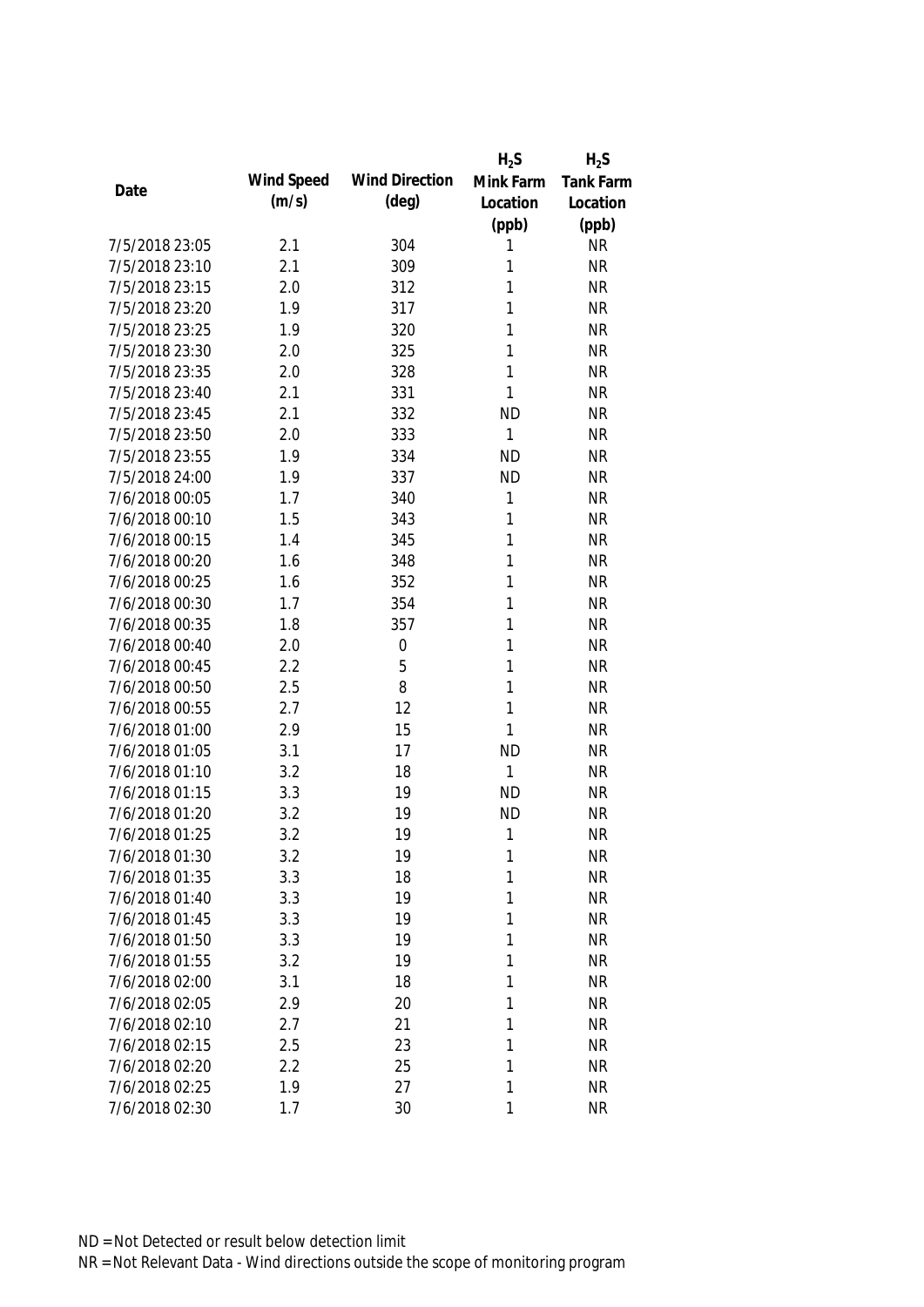|                |            |                       | $H_2S$       | $H_2S$           |
|----------------|------------|-----------------------|--------------|------------------|
| Date           | Wind Speed | <b>Wind Direction</b> | Mink Farm    | <b>Tank Farm</b> |
|                | (m/s)      | $(\text{deg})$        | Location     | Location         |
|                |            |                       | (ppb)        | (ppb)            |
| 7/6/2018 02:35 | 1.4        | 32                    | 1            | <b>NR</b>        |
| 7/6/2018 02:40 | 1.2        | 37                    | $\mathbf{1}$ | <b>NR</b>        |
| 7/6/2018 02:45 | 1.0        | 42                    | <b>NR</b>    | <b>NR</b>        |
| 7/6/2018 02:50 | 1.0        | 43                    | <b>NR</b>    | <b>NR</b>        |
| 7/6/2018 02:55 | 1.0        | 43                    | <b>NR</b>    | <b>NR</b>        |
| 7/6/2018 03:00 | 1.1        | 44                    | <b>NR</b>    | <b>NR</b>        |
| 7/6/2018 03:05 | 1.2        | 44                    | <b>NR</b>    | <b>NR</b>        |
| 7/6/2018 03:10 | 1.3        | 42                    | <b>NR</b>    | <b>NR</b>        |
| 7/6/2018 03:15 | 1.3        | 43                    | <b>NR</b>    | <b>NR</b>        |
| 7/6/2018 03:20 | 1.3        | 44                    | <b>NR</b>    | <b>NR</b>        |
| 7/6/2018 03:25 | 1.5        | 42                    | <b>NR</b>    | <b>NR</b>        |
| 7/6/2018 03:30 | 1.6        | 41                    | <b>NR</b>    | <b>NR</b>        |
| 7/6/2018 03:35 | 1.5        | 43                    | <b>NR</b>    | <b>NR</b>        |
| 7/6/2018 03:40 | 1.6        | 42                    | <b>NR</b>    | <b>NR</b>        |
| 7/6/2018 03:45 | 1.6        | 40                    | $\mathbf{1}$ | <b>NR</b>        |
| 7/6/2018 03:50 | 1.6        | 39                    | <b>ND</b>    | <b>NR</b>        |
| 7/6/2018 03:55 | 1.4        | 42                    | <b>NR</b>    | <b>NR</b>        |
| 7/6/2018 04:00 | 1.5        | 45                    | <b>NR</b>    | <b>NR</b>        |
| 7/6/2018 04:05 | 1.5        | 44                    | <b>NR</b>    | <b>NR</b>        |
| 7/6/2018 04:10 | 1.8        | 42                    | <b>NR</b>    | <b>NR</b>        |
| 7/6/2018 04:15 | 2.3        | 39                    | 1            | <b>NR</b>        |
| 7/6/2018 04:20 | 2.8        | 38                    | 1            | <b>NR</b>        |
| 7/6/2018 04:25 | 3.2        | 36                    | 1            | <b>NR</b>        |
| 7/6/2018 04:30 | 3.5        | 33                    | $\mathbf{1}$ | <b>NR</b>        |
| 7/6/2018 04:35 | 3.8        | 33                    | 1            | <b>NR</b>        |
| 7/6/2018 04:40 | 4.0        | 33                    | 1            | <b>NR</b>        |
| 7/6/2018 04:45 | 3.9        | 34                    | 1            | <b>NR</b>        |
| 7/6/2018 04:50 | 3.8        | 36                    | 1            | <b>NR</b>        |
| 7/6/2018 04:55 | 3.7        | 36                    | 1            | <b>NR</b>        |
| 7/6/2018 05:00 | 3.5        | 39                    | 1            | <b>NR</b>        |
| 7/6/2018 05:05 | 3.4        | 40                    | $\mathbf{1}$ | <b>NR</b>        |
| 7/6/2018 05:10 | 3.2        | 42                    | <b>NR</b>    | <b>NR</b>        |
| 7/6/2018 05:15 | 3.2        | 43                    | <b>NR</b>    | <b>NR</b>        |
| 7/6/2018 05:20 | 3.2        | 44                    | <b>NR</b>    | <b>NR</b>        |
| 7/6/2018 05:25 | 3.2        | 45                    | <b>NR</b>    | <b>NR</b>        |
| 7/6/2018 05:30 | 3.2        | 44                    | <b>NR</b>    | <b>NR</b>        |
| 7/6/2018 05:35 | 3.2        | 43                    | <b>NR</b>    | <b>NR</b>        |
| 7/6/2018 05:40 | 3.3        | 43                    | <b>NR</b>    | <b>NR</b>        |
| 7/6/2018 05:45 | 3.2        | 41                    | <b>NR</b>    | <b>NR</b>        |
| 7/6/2018 05:50 | 3.2        | 41                    | <b>NR</b>    | <b>NR</b>        |
| 7/6/2018 05:55 | 3.1        | 40                    | <b>ND</b>    | <b>NR</b>        |
| 7/6/2018 06:00 | 3.1        | 42                    | <b>NR</b>    | <b>NR</b>        |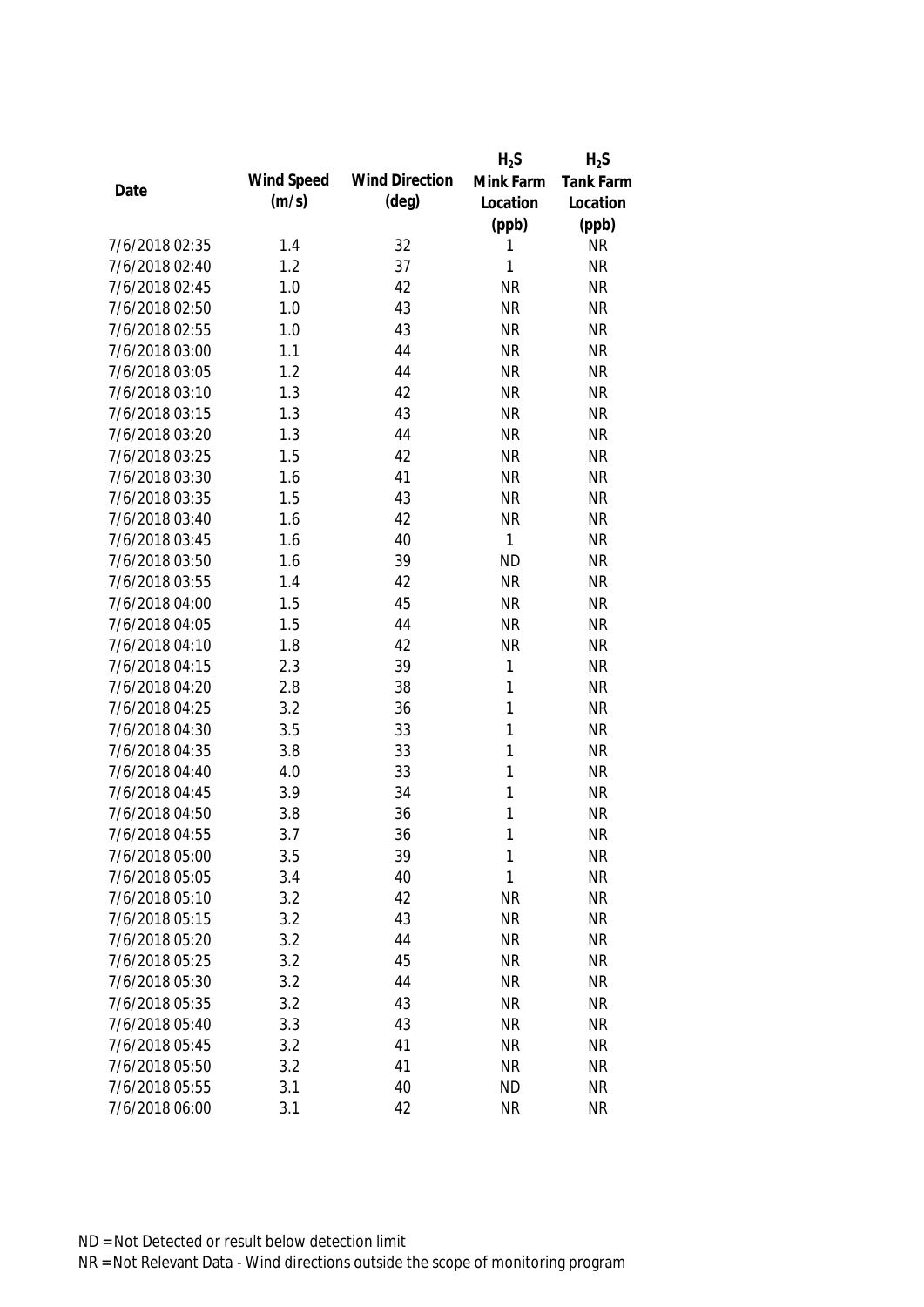|                |            |                       | $H_2S$       | $H_2S$    |
|----------------|------------|-----------------------|--------------|-----------|
|                | Wind Speed | <b>Wind Direction</b> | Mink Farm    | Tank Farm |
| Date           | (m/s)      | $(\text{deg})$        | Location     | Location  |
|                |            |                       | (ppb)        | (ppb)     |
| 7/6/2018 06:05 | 3.0        | 43                    | <b>NR</b>    | <b>NR</b> |
| 7/6/2018 06:10 | 2.9        | 43                    | <b>NR</b>    | <b>NR</b> |
| 7/6/2018 06:15 | 2.8        | 45                    | <b>NR</b>    | <b>NR</b> |
| 7/6/2018 06:20 | 2.8        | 45                    | <b>NR</b>    | <b>NR</b> |
| 7/6/2018 06:25 | 2.6        | 48                    | <b>NR</b>    | <b>NR</b> |
| 7/6/2018 06:30 | 2.6        | 46                    | <b>NR</b>    | <b>NR</b> |
| 7/6/2018 06:35 | 2.5        | 46                    | <b>NR</b>    | <b>NR</b> |
| 7/6/2018 06:40 | 2.4        | 47                    | <b>NR</b>    | <b>NR</b> |
| 7/6/2018 06:45 | 2.5        | 47                    | <b>NR</b>    | <b>NR</b> |
| 7/6/2018 06:50 | 2.5        | 46                    | <b>NR</b>    | <b>NR</b> |
| 7/6/2018 06:55 | 2.6        | 45                    | <b>NR</b>    | <b>NR</b> |
| 7/6/2018 07:00 | 2.7        | 45                    | <b>NR</b>    | <b>NR</b> |
| 7/6/2018 07:05 | 2.8        | 44                    | <b>NR</b>    | <b>NR</b> |
| 7/6/2018 07:10 | 2.9        | 43                    | <b>NR</b>    | <b>NR</b> |
| 7/6/2018 07:15 | 3.0        | 42                    | <b>NR</b>    | <b>NR</b> |
| 7/6/2018 07:20 | 3.1        | 41                    | <b>NR</b>    | <b>NR</b> |
| 7/6/2018 07:25 | 3.2        | 41                    | <b>NR</b>    | <b>NR</b> |
| 7/6/2018 07:30 | 3.2        | 42                    | <b>NR</b>    | <b>NR</b> |
| 7/6/2018 07:35 | 3.3        | 43                    | <b>NR</b>    | <b>NR</b> |
| 7/6/2018 07:40 | 3.4        | 43                    | <b>NR</b>    | <b>NR</b> |
| 7/6/2018 07:45 | 3.6        | 43                    | <b>NR</b>    | <b>NR</b> |
| 7/6/2018 07:50 | 3.7        | 43                    | <b>NR</b>    | <b>NR</b> |
| 7/6/2018 07:55 | 3.7        | 43                    | <b>NR</b>    | <b>NR</b> |
| 7/6/2018 08:00 | 3.9        | 42                    | <b>NR</b>    | <b>NR</b> |
| 7/6/2018 08:05 | 4.1        | 42                    | <b>NR</b>    | <b>NR</b> |
| 7/6/2018 08:10 | 4.2        | 42                    | <b>NR</b>    | <b>NR</b> |
| 7/6/2018 08:15 | 4.3        | 42                    | <b>NR</b>    | <b>NR</b> |
| 7/6/2018 08:20 | 4.5        | 42                    | <b>NR</b>    | <b>NR</b> |
| 7/6/2018 08:25 | 4.7        | 42                    | <b>NR</b>    | <b>NR</b> |
| 7/6/2018 08:30 | 4.8        | 41                    | <b>NR</b>    | <b>NR</b> |
| 7/6/2018 08:35 | 4.9        | 40                    | $\mathbf{1}$ | <b>NR</b> |
| 7/6/2018 08:40 | 4.7        | 40                    | 1            | <b>NR</b> |
| 7/6/2018 08:45 | 4.7        | 41                    | <b>NR</b>    | <b>NR</b> |
| 7/6/2018 08:50 | 4.4        | 42                    | <b>NR</b>    | <b>NR</b> |
| 7/6/2018 08:55 | 4.1        | 43                    | <b>NR</b>    | <b>NR</b> |
| 7/6/2018 09:00 | 4.0        | 45                    | <b>NR</b>    | <b>NR</b> |
| 7/6/2018 09:05 | 3.9        | 47                    | <b>NR</b>    | <b>NR</b> |
| 7/6/2018 09:10 | 4.0        | 47                    | <b>NR</b>    | <b>NR</b> |
| 7/6/2018 09:15 | 4.0        | 46                    | <b>NR</b>    | <b>NR</b> |
| 7/6/2018 09:20 | 4.2        | 45                    | <b>NR</b>    | <b>NR</b> |
| 7/6/2018 09:25 | 4.3        | 43                    | <b>NR</b>    | <b>NR</b> |
| 7/6/2018 09:30 | 4.3        | 42                    | <b>NR</b>    | <b>NR</b> |
|                |            |                       |              |           |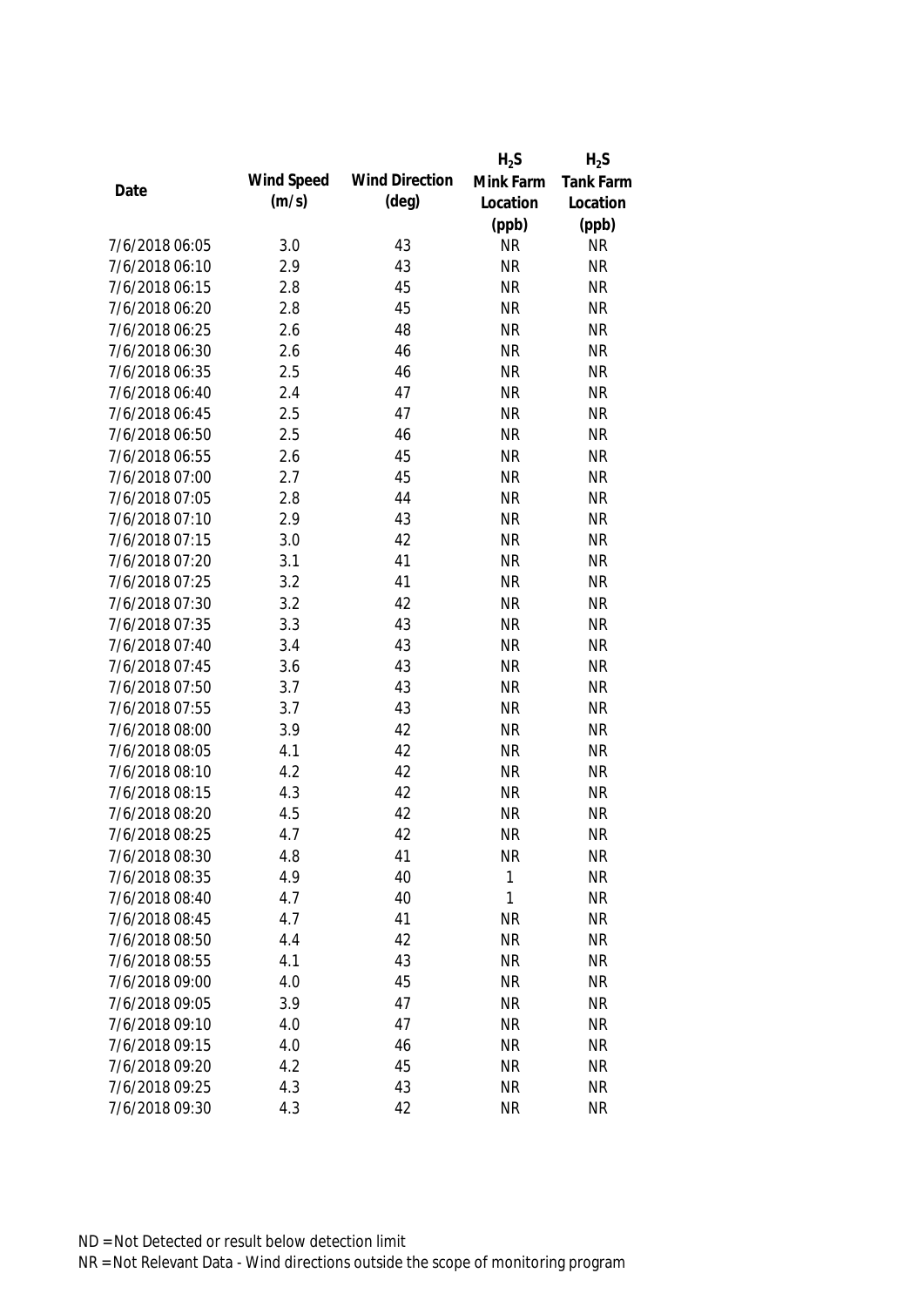|                |            |                       | $H_2S$       | $H_2S$           |
|----------------|------------|-----------------------|--------------|------------------|
|                | Wind Speed | <b>Wind Direction</b> | Mink Farm    | <b>Tank Farm</b> |
| Date           | (m/s)      | $(\text{deg})$        | Location     | Location         |
|                |            |                       | (ppb)        | (ppb)            |
| 7/6/2018 09:35 | 4.2        | 44                    | <b>NR</b>    | <b>NR</b>        |
| 7/6/2018 09:40 | 4.1        | 44                    | <b>NR</b>    | <b>NR</b>        |
| 7/6/2018 09:45 | 4.2        | 45                    | <b>NR</b>    | <b>NR</b>        |
| 7/6/2018 09:50 | 4.2        | 43                    | <b>NR</b>    | <b>NR</b>        |
| 7/6/2018 09:55 | 4.3        | 43                    | <b>NR</b>    | <b>NR</b>        |
| 7/6/2018 10:00 | 4.5        | 42                    | <b>NR</b>    | <b>NR</b>        |
| 7/6/2018 10:05 | 4.8        | 38                    | <b>ND</b>    | <b>NR</b>        |
| 7/6/2018 10:10 | 4.9        | 38                    | <b>ND</b>    | <b>NR</b>        |
| 7/6/2018 10:15 | 4.6        | 39                    | <b>ND</b>    | <b>NR</b>        |
| 7/6/2018 10:20 | 4.4        | 42                    | <b>NR</b>    | <b>NR</b>        |
| 7/6/2018 10:25 | 4.4        | 43                    | <b>NR</b>    | <b>NR</b>        |
| 7/6/2018 10:30 | 4.2        | 43                    | <b>NR</b>    | <b>NR</b>        |
| 7/6/2018 10:35 | 4.0        | 44                    | <b>NR</b>    | <b>NR</b>        |
| 7/6/2018 10:40 | 3.8        | 43                    | <b>NR</b>    | <b>NR</b>        |
| 7/6/2018 10:45 | 3.8        | 44                    | <b>NR</b>    | <b>NR</b>        |
| 7/6/2018 10:50 | 3.8        | 41                    | <b>NR</b>    | <b>NR</b>        |
| 7/6/2018 10:55 | 3.9        | 42                    | <b>NR</b>    | <b>NR</b>        |
| 7/6/2018 11:00 | 4.0        | 41                    | <b>NR</b>    | <b>NR</b>        |
| 7/6/2018 11:05 | 3.9        | 44                    | <b>NR</b>    | <b>NR</b>        |
| 7/6/2018 11:10 | 4.0        | 41                    | <b>NR</b>    | <b>NR</b>        |
| 7/6/2018 11:15 | 3.9        | 40                    | 1            | <b>NR</b>        |
| 7/6/2018 11:20 | 3.9        | 41                    | <b>NR</b>    | <b>NR</b>        |
| 7/6/2018 11:25 | 3.8        | 38                    | $\mathbf{1}$ | <b>NR</b>        |
| 7/6/2018 11:30 | 3.8        | 36                    | 1            | <b>NR</b>        |
| 7/6/2018 11:35 | 4.0        | 32                    | 1            | <b>NR</b>        |
| 7/6/2018 11:40 | 4.2        | 32                    | 1            | <b>NR</b>        |
| 7/6/2018 11:45 | 4.4        | 30                    | 1            | <b>NR</b>        |
| 7/6/2018 11:50 | 4.6        | 27                    | 1            | <b>NR</b>        |
| 7/6/2018 11:55 | 4.6        | 27                    | 1            | <b>NR</b>        |
| 7/6/2018 12:00 | 4.5        | 26                    | <b>ND</b>    | <b>NR</b>        |
| 7/6/2018 12:05 | 4.3        | 26                    | $\mathbf{1}$ | <b>NR</b>        |
| 7/6/2018 12:10 | 4.2        | 23                    | 1            | <b>NR</b>        |
| 7/6/2018 12:15 | 4.0        | 25                    | <b>ND</b>    | <b>NR</b>        |
| 7/6/2018 12:20 | 3.8        | 29                    | 1            | <b>NR</b>        |
| 7/6/2018 12:25 | 3.8        | 31                    | 1            | <b>NR</b>        |
| 7/6/2018 12:30 | 3.7        | 36                    | 1            | <b>NR</b>        |
| 7/6/2018 12:35 | 3.5        | 39                    | 1            | <b>NR</b>        |
| 7/6/2018 12:40 | 3.4        | 43                    | <b>NR</b>    | <b>NR</b>        |
| 7/6/2018 12:45 | 3.5        | 42                    | <b>NR</b>    | <b>NR</b>        |
| 7/6/2018 12:50 | 3.5        | 40                    | 1            | <b>NR</b>        |
| 7/6/2018 12:55 | 3.5        | 39                    | 1            | <b>NR</b>        |
| 7/6/2018 13:00 | 3.6        | 35                    | 1            | <b>NR</b>        |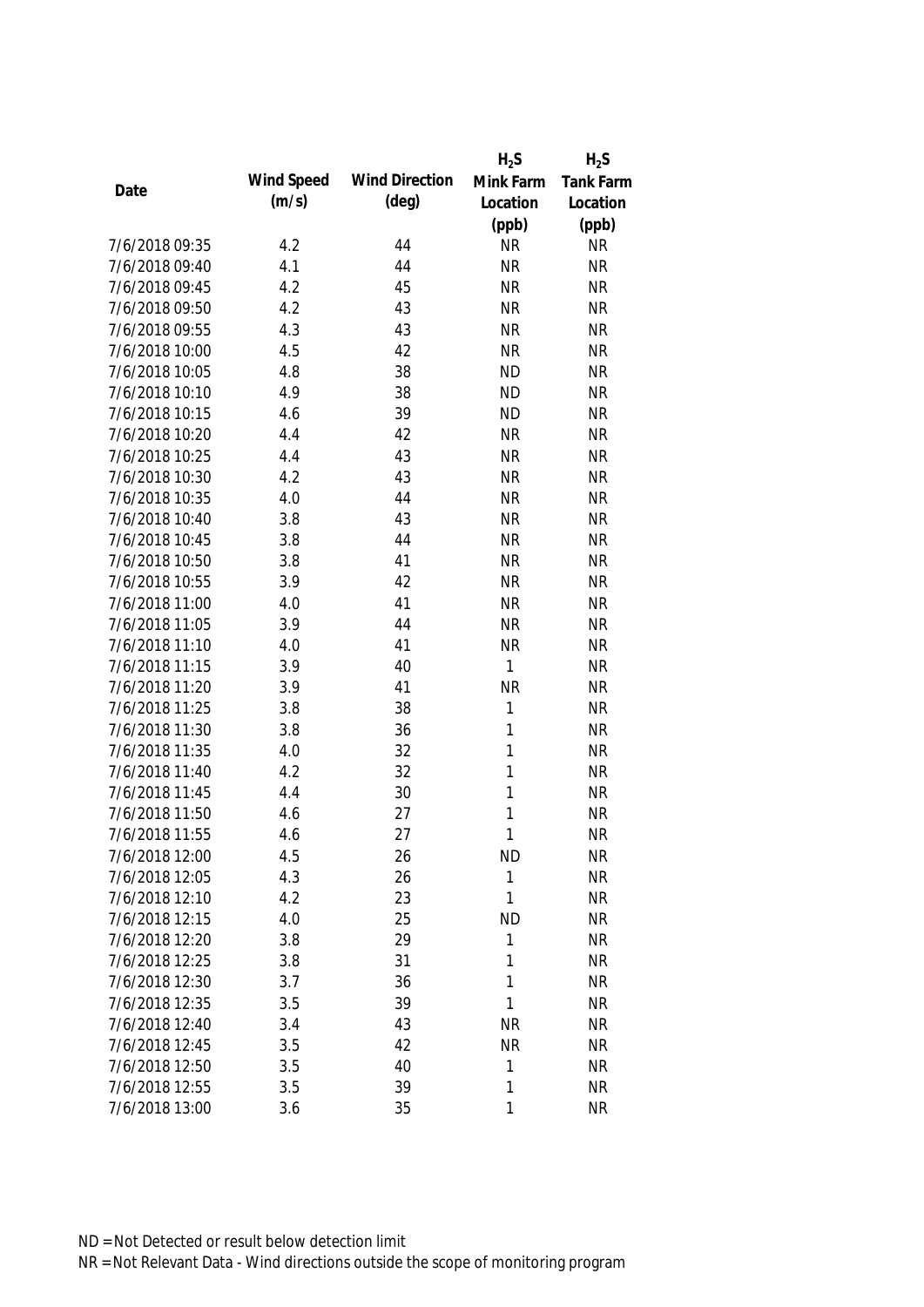|                |            |                       | $H_2S$       | $H_2S$           |
|----------------|------------|-----------------------|--------------|------------------|
|                | Wind Speed | <b>Wind Direction</b> | Mink Farm    | <b>Tank Farm</b> |
| Date           | (m/s)      | $(\text{deg})$        | Location     | Location         |
|                |            |                       | (ppb)        | (ppb)            |
| 7/6/2018 13:05 | 3.7        | 35                    | 1            | <b>NR</b>        |
| 7/6/2018 13:10 | 3.7        | 35                    | 1            | <b>NR</b>        |
| 7/6/2018 13:15 | 3.6        | 36                    | 1            | <b>NR</b>        |
| 7/6/2018 13:20 | 3.6        | 37                    | 1            | <b>NR</b>        |
| 7/6/2018 13:25 | 3.6        | 37                    | 1            | <b>NR</b>        |
| 7/6/2018 13:30 | 3.5        | 37                    | 1            | <b>NR</b>        |
| 7/6/2018 13:35 | 3.5        | 36                    | $\mathbf{1}$ | <b>NR</b>        |
| 7/6/2018 13:40 | 3.4        | 38                    | $\mathbf{1}$ | <b>NR</b>        |
| 7/6/2018 13:45 | 3.5        | 37                    | <b>ND</b>    | <b>NR</b>        |
| 7/6/2018 13:50 | 3.4        | 34                    | $\mathbf{1}$ | <b>NR</b>        |
| 7/6/2018 13:55 | 3.1        | 36                    | 1            | <b>NR</b>        |
| 7/6/2018 14:00 | 3.1        | 37                    | 1            | <b>NR</b>        |
| 7/6/2018 14:05 | 3.1        | 34                    | <b>ND</b>    | <b>NR</b>        |
| 7/6/2018 14:10 | 3.2        | 31                    | <b>ND</b>    | <b>NR</b>        |
| 7/6/2018 14:15 | 3.1        | 34                    | <b>ND</b>    | <b>NR</b>        |
| 7/6/2018 14:20 | 3.2        | 38                    | <b>ND</b>    | <b>NR</b>        |
| 7/6/2018 14:25 | 3.5        | 36                    | <b>ND</b>    | <b>NR</b>        |
| 7/6/2018 14:30 | 3.7        | 35                    | <b>ND</b>    | <b>NR</b>        |
| 7/6/2018 14:35 | 3.7        | 37                    | <b>ND</b>    | <b>NR</b>        |
| 7/6/2018 14:40 | 3.7        | 40                    | 1            | <b>NR</b>        |
| 7/6/2018 14:45 | 3.8        | 40                    | $\mathbf{1}$ | <b>NR</b>        |
| 7/6/2018 14:50 | 3.7        | 39                    | 1            | <b>NR</b>        |
| 7/6/2018 14:55 | 3.6        | 38                    | 1            | <b>NR</b>        |
| 7/6/2018 15:00 | 3.7        | 36                    | 1            | <b>NR</b>        |
| 7/6/2018 15:05 | 3.6        | 35                    | 1            | <b>NR</b>        |
| 7/6/2018 15:10 | 3.6        | 32                    | 1            | <b>NR</b>        |
| 7/6/2018 15:15 | 3.5        | 28                    | 1            | <b>NR</b>        |
| 7/6/2018 15:20 | 3.4        | 29                    | 1            | <b>NR</b>        |
| 7/6/2018 15:25 | 3.4        | 32                    | 1            | <b>NR</b>        |
| 7/6/2018 15:30 | 3.1        | 36                    | 1            | <b>NR</b>        |
| 7/6/2018 15:35 | 3.0        | 43                    | <b>NR</b>    | <b>NR</b>        |
| 7/6/2018 15:40 | 3.0        | 40                    | <b>ND</b>    | <b>NR</b>        |
| 7/6/2018 15:45 | 3.0        | 42                    | <b>NR</b>    | <b>NR</b>        |
| 7/6/2018 15:50 | 3.2        | 42                    | <b>NR</b>    | <b>NR</b>        |
| 7/6/2018 15:55 | 3.2        | 41                    | <b>NR</b>    | <b>NR</b>        |
| 7/6/2018 16:00 | 3.3        | 40                    | <b>ND</b>    | <b>NR</b>        |
| 7/6/2018 16:05 | 3.5        | 35                    | <b>ND</b>    | <b>NR</b>        |
| 7/6/2018 16:10 | 3.6        | 37                    | <b>ND</b>    | <b>NR</b>        |
| 7/6/2018 16:15 | 3.7        | 36                    | <b>ND</b>    | <b>NR</b>        |
| 7/6/2018 16:20 | 3.7        | 33                    | <b>ND</b>    | <b>NR</b>        |
| 7/6/2018 16:25 | 3.7        | 31                    | <b>ND</b>    | <b>NR</b>        |
| 7/6/2018 16:30 | 3.7        | 30                    | <b>ND</b>    | <b>NR</b>        |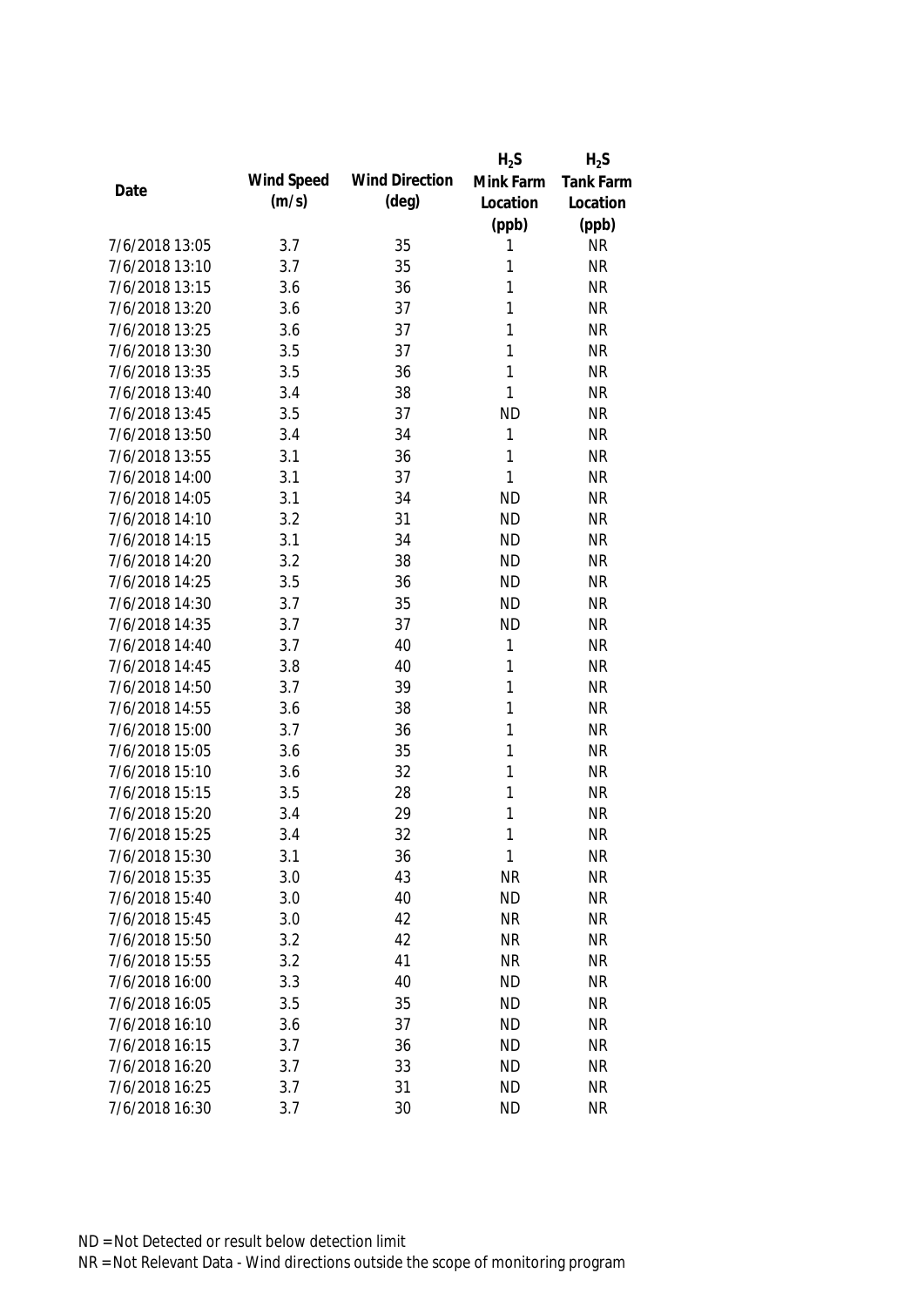|                |            |                       | $H_2S$       | $H_2S$           |
|----------------|------------|-----------------------|--------------|------------------|
|                | Wind Speed | <b>Wind Direction</b> | Mink Farm    | <b>Tank Farm</b> |
| Date           | (m/s)      | $(\text{deg})$        | Location     | Location         |
|                |            |                       | (ppb)        | (ppb)            |
| 7/6/2018 16:35 | 3.6        | 30                    | <b>ND</b>    | <b>NR</b>        |
| 7/6/2018 16:40 | 3.6        | 31                    | <b>ND</b>    | <b>NR</b>        |
| 7/6/2018 16:45 | 3.5        | 30                    | <b>ND</b>    | <b>NR</b>        |
| 7/6/2018 16:50 | 3.5        | 30                    | <b>ND</b>    | <b>NR</b>        |
| 7/6/2018 16:55 | 3.5        | 30                    | <b>ND</b>    | <b>NR</b>        |
| 7/6/2018 17:00 | 3.5        | 31                    | <b>ND</b>    | <b>NR</b>        |
| 7/6/2018 17:05 | 3.5        | 30                    | <b>ND</b>    | <b>NR</b>        |
| 7/6/2018 17:10 | 3.5        | 29                    | <b>ND</b>    | <b>NR</b>        |
| 7/6/2018 17:15 | 3.4        | 28                    | <b>ND</b>    | <b>NR</b>        |
| 7/6/2018 17:20 | 3.3        | 28                    | <b>ND</b>    | <b>NR</b>        |
| 7/6/2018 17:25 | 3.2        | 28                    | <b>ND</b>    | <b>NR</b>        |
| 7/6/2018 17:30 | 3.1        | 28                    | <b>ND</b>    | <b>NR</b>        |
| 7/6/2018 17:35 | 3.1        | 28                    | 1            | <b>NR</b>        |
| 7/6/2018 17:40 | 2.9        | 29                    | 1            | <b>NR</b>        |
| 7/6/2018 17:45 | 2.9        | 32                    | 1            | <b>NR</b>        |
| 7/6/2018 17:50 | 3.0        | 33                    | $\mathbf{1}$ | <b>NR</b>        |
| 7/6/2018 17:55 | 3.0        | 30                    | 1            | <b>NR</b>        |
| 7/6/2018 18:00 | 2.9        | 32                    | 1            | <b>NR</b>        |
| 7/6/2018 18:05 | 2.8        | 34                    | 1            | <b>NR</b>        |
| 7/6/2018 18:10 | 2.9        | 35                    | 1            | <b>NR</b>        |
| 7/6/2018 18:15 | 2.8        | 35                    | 1            | <b>NR</b>        |
| 7/6/2018 18:20 | 2.8        | 38                    | 1            | <b>NR</b>        |
| 7/6/2018 18:25 | 2.9        | 38                    | 1            | <b>NR</b>        |
| 7/6/2018 18:30 | 3.1        | 36                    | <b>ND</b>    | <b>NR</b>        |
| 7/6/2018 18:35 | 2.9        | 34                    | $\mathbf{1}$ | <b>NR</b>        |
| 7/6/2018 18:40 | 3.0        | 34                    | 1            | <b>NR</b>        |
| 7/6/2018 18:45 | 3.1        | 34                    | <b>ND</b>    | <b>NR</b>        |
| 7/6/2018 18:50 | 3.1        | 32                    | <b>ND</b>    | <b>NR</b>        |
| 7/6/2018 18:55 | 3.1        | 33                    | 1            | <b>NR</b>        |
| 7/6/2018 19:00 | 3.3        | 33                    | 1            | <b>NR</b>        |
| 7/6/2018 19:05 | 3.6        | 34                    | 1            | <b>NR</b>        |
| 7/6/2018 19:10 | 3.5        | 35                    | 1            | <b>NR</b>        |
| 7/6/2018 19:15 | 3.6        | 34                    | 1            | <b>NR</b>        |
| 7/6/2018 19:20 | 3.7        | 33                    | 1            | <b>NR</b>        |
| 7/6/2018 19:25 | 3.7        | 33                    | <b>ND</b>    | <b>NR</b>        |
| 7/6/2018 19:30 | 3.6        | 32                    | <b>ND</b>    | <b>NR</b>        |
| 7/6/2018 19:35 | 3.5        | 32                    | <b>ND</b>    | <b>NR</b>        |
| 7/6/2018 19:40 | 3.5        | 29                    | <b>ND</b>    | <b>NR</b>        |
| 7/6/2018 19:45 | 3.4        | 29                    | <b>ND</b>    | <b>NR</b>        |
| 7/6/2018 19:50 | 3.2        | 29                    | <b>ND</b>    | <b>NR</b>        |
| 7/6/2018 19:55 | 3.1        | 31                    | 1            | <b>NR</b>        |
| 7/6/2018 20:00 | 3.0        | 32                    | 1            | <b>NR</b>        |
|                |            |                       |              |                  |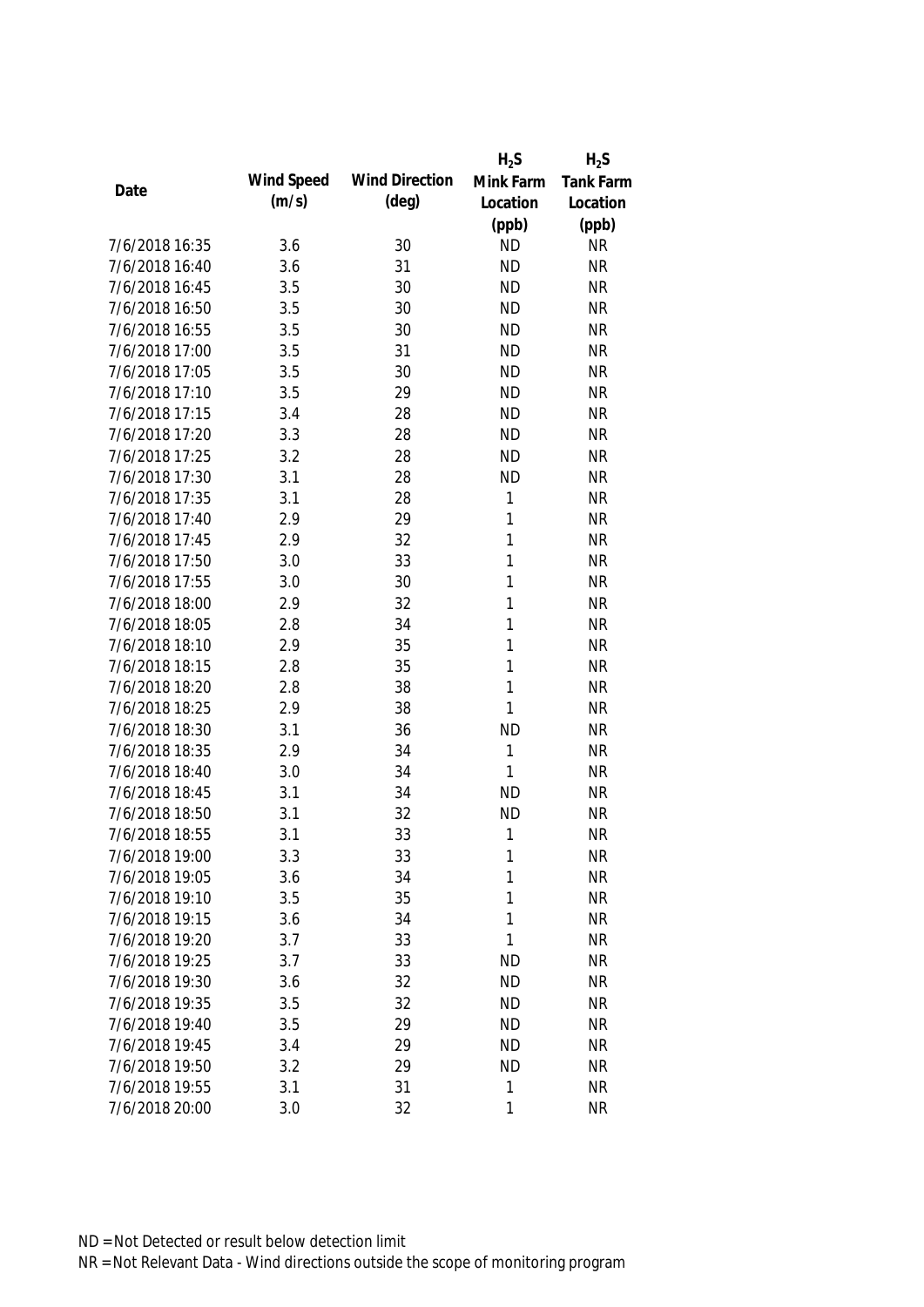|                |            |                       | $H_2S$       | $H_2S$           |
|----------------|------------|-----------------------|--------------|------------------|
|                | Wind Speed | <b>Wind Direction</b> | Mink Farm    | <b>Tank Farm</b> |
| Date           | (m/s)      | $(\text{deg})$        | Location     | Location         |
|                |            |                       | (ppb)        | (ppb)            |
| 7/6/2018 20:05 | 2.9        | 33                    | 1            | <b>NR</b>        |
| 7/6/2018 20:10 | 2.7        | 34                    | 1            | <b>NR</b>        |
| 7/6/2018 20:15 | 2.8        | 35                    | 1            | <b>NR</b>        |
| 7/6/2018 20:20 | 2.6        | 37                    | 1            | <b>NR</b>        |
| 7/6/2018 20:25 | 2.6        | 38                    | 1            | <b>NR</b>        |
| 7/6/2018 20:30 | 2.6        | 38                    | 1            | <b>NR</b>        |
| 7/6/2018 20:35 | 2.6        | 38                    | $\mathbf{1}$ | <b>NR</b>        |
| 7/6/2018 20:40 | 2.6        | 38                    | 1            | <b>NR</b>        |
| 7/6/2018 20:45 | 2.4        | 37                    | $\mathbf{1}$ | <b>NR</b>        |
| 7/6/2018 20:50 | 2.3        | 37                    | $\mathbf{1}$ | <b>NR</b>        |
| 7/6/2018 20:55 | 2.2        | 36                    | <b>ND</b>    | <b>NR</b>        |
| 7/6/2018 21:00 | 2.2        | 36                    | <b>ND</b>    | <b>NR</b>        |
| 7/6/2018 21:05 | 2.1        | 35                    | <b>ND</b>    | <b>NR</b>        |
| 7/6/2018 21:10 | 2.1        | 37                    | <b>ND</b>    | <b>NR</b>        |
| 7/6/2018 21:15 | 2.1        | 39                    | <b>ND</b>    | <b>NR</b>        |
| 7/6/2018 21:20 | 2.1        | 40                    | <b>ND</b>    | <b>NR</b>        |
| 7/6/2018 21:25 | 2.1        | 41                    | <b>NR</b>    | <b>NR</b>        |
| 7/6/2018 21:30 | 2.0        | 44                    | <b>NR</b>    | <b>NR</b>        |
| 7/6/2018 21:35 | 2.0        | 44                    | <b>NR</b>    | <b>NR</b>        |
| 7/6/2018 21:40 | 2.0        | 43                    | <b>NR</b>    | <b>NR</b>        |
| 7/6/2018 21:45 | 2.1        | 41                    | <b>NR</b>    | <b>NR</b>        |
| 7/6/2018 21:50 | 2.1        | 41                    | <b>NR</b>    | <b>NR</b>        |
| 7/6/2018 21:55 | 2.0        | 41                    | <b>NR</b>    | <b>NR</b>        |
| 7/6/2018 22:00 | 2.0        | 39                    | $\mathbf{1}$ | <b>NR</b>        |
| 7/6/2018 22:05 | 1.8        | 42                    | <b>NR</b>    | <b>NR</b>        |
| 7/6/2018 22:10 | 1.8        | 42                    | <b>NR</b>    | <b>NR</b>        |
| 7/6/2018 22:15 | 1.7        | 41                    | <b>NR</b>    | <b>NR</b>        |
| 7/6/2018 22:20 | 1.7        | 40                    | 1            | <b>NR</b>        |
| 7/6/2018 22:25 | 1.8        | 37                    | 1            | <b>NR</b>        |
| 7/6/2018 22:30 | 1.8        | 35                    | 1            | <b>NR</b>        |
| 7/6/2018 22:35 | 1.9        | 33                    | 1            | <b>NR</b>        |
| 7/6/2018 22:40 | 1.7        | 31                    | 1            | <b>NR</b>        |
| 7/6/2018 22:45 | 1.6        | 31                    | <b>ND</b>    | <b>NR</b>        |
| 7/6/2018 22:50 | 1.2        | 31                    | <b>ND</b>    | <b>NR</b>        |
| 7/6/2018 22:55 | 0.9        | 32                    | <b>ND</b>    | <b>NR</b>        |
| 7/6/2018 23:00 | 0.7        | 34                    | <b>ND</b>    | <b>NR</b>        |
| 7/6/2018 23:05 | 0.5        | 35                    | <b>ND</b>    | <b>NR</b>        |
| 7/6/2018 23:10 | 0.4        | 36                    | <b>ND</b>    | <b>NR</b>        |
| 7/6/2018 23:15 | 0.2        | 40                    | <b>ND</b>    | <b>NR</b>        |
| 7/6/2018 23:20 | 0.5        | 33                    | 1            | <b>NR</b>        |
| 7/6/2018 23:25 | 0.6        | 29                    | 1            | <b>NR</b>        |
| 7/6/2018 23:30 | 0.6        | 27                    | 1            | <b>NR</b>        |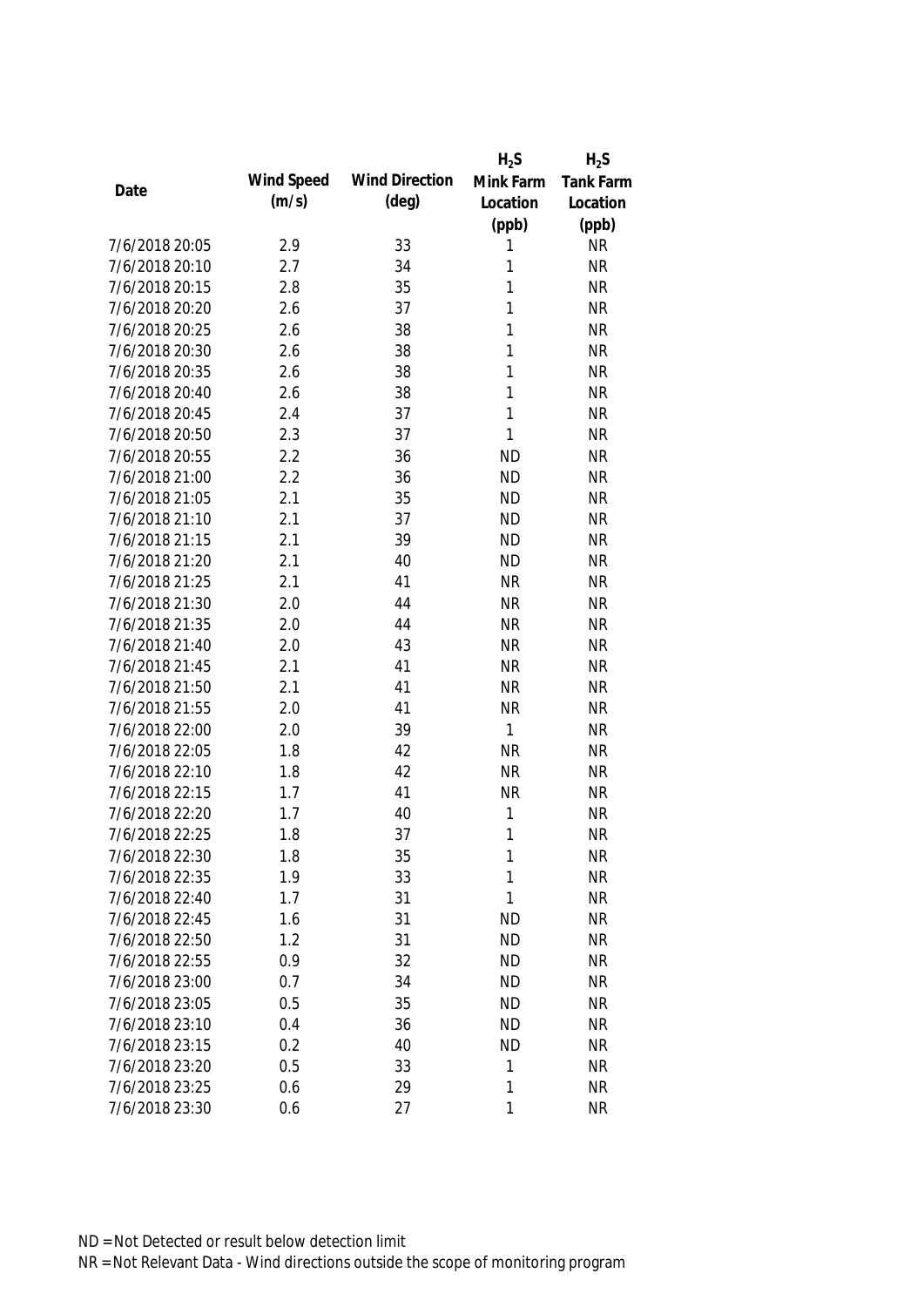|                |            |                       | $H_2S$    | $H_2S$           |
|----------------|------------|-----------------------|-----------|------------------|
|                | Wind Speed | <b>Wind Direction</b> | Mink Farm | <b>Tank Farm</b> |
| Date           | (m/s)      | $(\text{deg})$        | Location  | Location         |
|                |            |                       | (ppb)     | (ppb)            |
| 7/6/2018 23:35 | 0.5        | 27                    | 1         | <b>NR</b>        |
| 7/6/2018 23:40 | 0.5        | 27                    | 1         | <b>NR</b>        |
| 7/6/2018 23:45 | 0.7        | 26                    | 1         | <b>NR</b>        |
| 7/6/2018 23:50 | 0.6        | 23                    | 1         | <b>NR</b>        |
| 7/6/2018 23:55 | 0.6        | 22                    | 1         | <b>NR</b>        |
| 7/6/2018 24:00 | 0.8        | 21                    | 1         | <b>NR</b>        |
| 7/7/2018 00:05 | 1.1        | 20                    | 1         | <b>NR</b>        |
| 7/7/2018 00:10 | 1.4        | 18                    | 1         | <b>NR</b>        |
| 7/7/2018 00:15 | 1.5        | 16                    | 1         | <b>NR</b>        |
| 7/7/2018 00:20 | 1.6        | 14                    | 1         | <b>NR</b>        |
| 7/7/2018 00:25 | 1.7        | 13                    | 1         | <b>NR</b>        |
| 7/7/2018 00:30 | 1.8        | 13                    | 1         | <b>NR</b>        |
| 7/7/2018 00:35 | 1.8        | 13                    | 1         | <b>NR</b>        |
| 7/7/2018 00:40 | 1.9        | 14                    | 1         | <b>NR</b>        |
| 7/7/2018 00:45 | 1.9        | 15                    | 1         | <b>NR</b>        |
| 7/7/2018 00:50 | 2.1        | 16                    | 1         | <b>NR</b>        |
| 7/7/2018 00:55 | 2.1        | 19                    | 1         | <b>NR</b>        |
| 7/7/2018 01:00 | 1.9        | 21                    | 1         | <b>NR</b>        |
| 7/7/2018 01:05 | 1.8        | 22                    | 1         | <b>NR</b>        |
| 7/7/2018 01:10 | 1.7        | 23                    | <b>ND</b> | <b>NR</b>        |
| 7/7/2018 01:15 | 1.6        | 26                    | <b>ND</b> | <b>NR</b>        |
| 7/7/2018 01:20 | 1.3        | 27                    | <b>ND</b> | <b>NR</b>        |
| 7/7/2018 01:25 | 1.0        | 28                    | <b>ND</b> | <b>NR</b>        |
| 7/7/2018 01:30 | 0.9        | 27                    | <b>ND</b> | <b>NR</b>        |
| 7/7/2018 01:35 | 0.8        | 29                    | <b>ND</b> | <b>NR</b>        |
| 7/7/2018 01:40 | 0.6        | 30                    | <b>ND</b> | <b>NR</b>        |
| 7/7/2018 01:45 | 0.5        | 31                    | <b>ND</b> | <b>NR</b>        |
| 7/7/2018 01:50 | 0.7        | 33                    | 1         | <b>NR</b>        |
| 7/7/2018 01:55 | 0.7        | 33                    | 1         | <b>NR</b>        |
| 7/7/2018 02:00 | 0.8        | 36                    | 1         | <b>NR</b>        |
| 7/7/2018 02:05 | 0.8        | 34                    | 1         | <b>NR</b>        |
| 7/7/2018 02:10 | 1.0        | 35                    | 1         | <b>NR</b>        |
| 7/7/2018 02:15 | 1.0        | 37                    | <b>ND</b> | <b>NR</b>        |
| 7/7/2018 02:20 | 1.0        | 38                    | <b>ND</b> | <b>NR</b>        |
| 7/7/2018 02:25 | 1.0        | 41                    | <b>NR</b> | <b>NR</b>        |
| 7/7/2018 02:30 | 0.9        | 44                    | <b>NR</b> | <b>NR</b>        |
| 7/7/2018 02:35 | 0.9        | 47                    | <b>NR</b> | <b>NR</b>        |
| 7/7/2018 02:40 | 0.8        | 48                    | <b>NR</b> | <b>NR</b>        |
| 7/7/2018 02:45 | 0.8        | 48                    | <b>NR</b> | <b>NR</b>        |
| 7/7/2018 02:50 | 0.8        | 44                    | <b>NR</b> | <b>NR</b>        |
| 7/7/2018 02:55 | 1.0        | 39                    | 1         | <b>NR</b>        |
| 7/7/2018 03:00 | 1.1        | 35                    | 1         | <b>NR</b>        |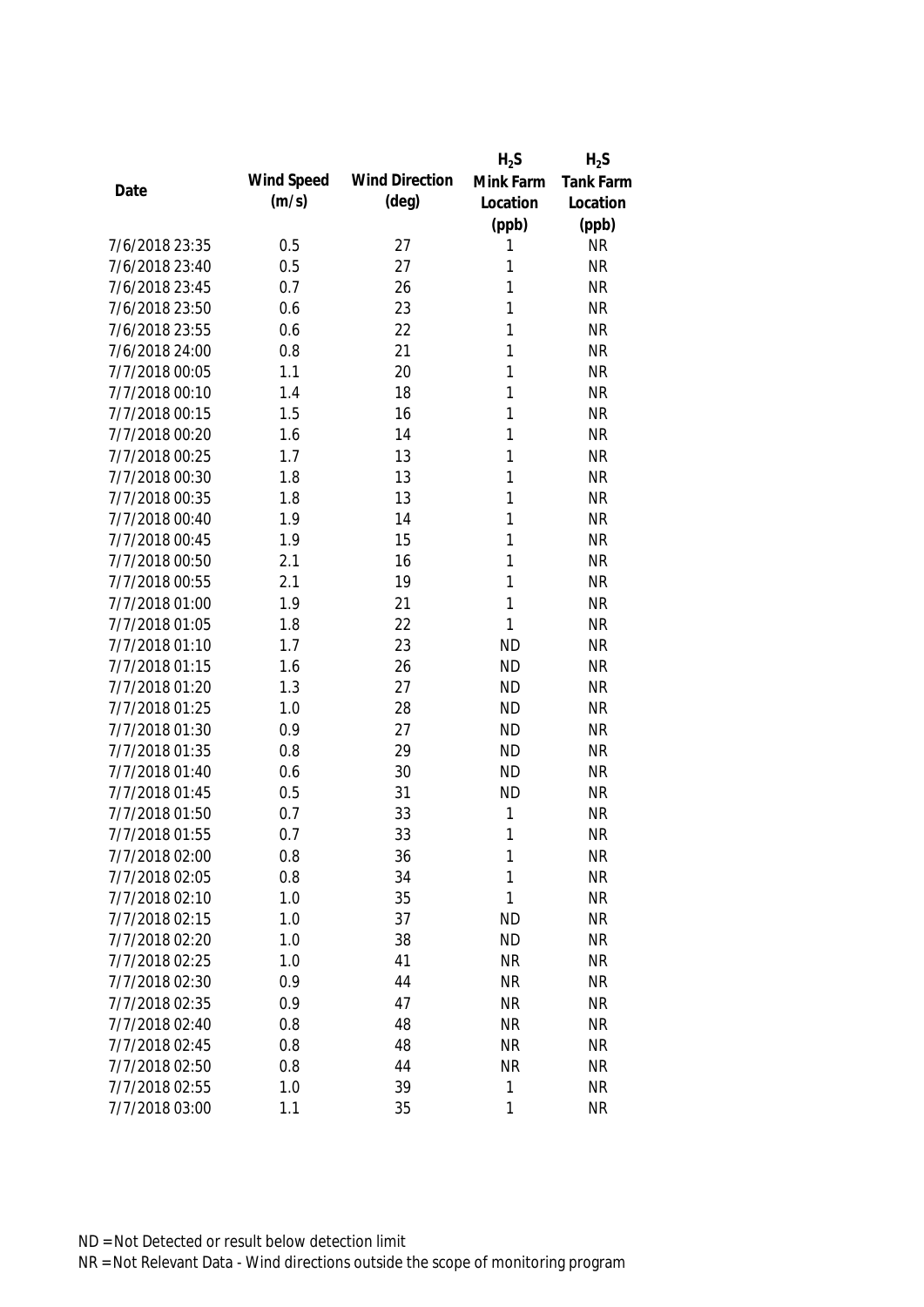|                |            |                       | $H_2S$       | $H_2S$           |
|----------------|------------|-----------------------|--------------|------------------|
| Date           | Wind Speed | <b>Wind Direction</b> | Mink Farm    | <b>Tank Farm</b> |
|                | (m/s)      | $(\text{deg})$        | Location     | Location         |
|                |            |                       | (ppb)        | (ppb)            |
| 7/7/2018 03:05 | 1.2        | 34                    | <b>ND</b>    | <b>NR</b>        |
| 7/7/2018 03:10 | 1.4        | 33                    | <b>ND</b>    | <b>NR</b>        |
| 7/7/2018 03:15 | 1.5        | 32                    | <b>ND</b>    | <b>NR</b>        |
| 7/7/2018 03:20 | 1.6        | 33                    | 1            | <b>NR</b>        |
| 7/7/2018 03:25 | 1.6        | 35                    | <b>ND</b>    | <b>NR</b>        |
| 7/7/2018 03:30 | 1.7        | 36                    | 1            | <b>NR</b>        |
| 7/7/2018 03:35 | 1.6        | 37                    | 1            | <b>NR</b>        |
| 7/7/2018 03:40 | 1.6        | 38                    | 1            | <b>NR</b>        |
| 7/7/2018 03:45 | 1.5        | 38                    | <b>ND</b>    | <b>NR</b>        |
| 7/7/2018 03:50 | 1.6        | 37                    | <b>ND</b>    | <b>NR</b>        |
| 7/7/2018 03:55 | 1.7        | 36                    | <b>ND</b>    | <b>NR</b>        |
| 7/7/2018 04:00 | 1.7        | 35                    | <b>ND</b>    | <b>NR</b>        |
| 7/7/2018 04:05 | 1.9        | 34                    | 1            | <b>NR</b>        |
| 7/7/2018 04:10 | 2.0        | 33                    | 1            | <b>NR</b>        |
| 7/7/2018 04:15 | 2.0        | 33                    | 1            | <b>NR</b>        |
| 7/7/2018 04:20 | 2.0        | 32                    | $\mathbf{1}$ | <b>NR</b>        |
| 7/7/2018 04:25 | 2.0        | 31                    | 1            | <b>NR</b>        |
| 7/7/2018 04:30 | 2.0        | 29                    | 1            | <b>NR</b>        |
| 7/7/2018 04:35 | 2.1        | 27                    | 1            | <b>NR</b>        |
| 7/7/2018 04:40 | 2.1        | 26                    | 1            | <b>NR</b>        |
| 7/7/2018 04:45 | 2.2        | 25                    | 1            | <b>NR</b>        |
| 7/7/2018 04:50 | 2.2        | 25                    | 1            | <b>NR</b>        |
| 7/7/2018 04:55 | 2.2        | 24                    | 1            | <b>NR</b>        |
| 7/7/2018 05:00 | 2.2        | 23                    | 1            | <b>NR</b>        |
| 7/7/2018 05:05 | 2.2        | 22                    | 1            | <b>NR</b>        |
| 7/7/2018 05:10 | 2.0        | 23                    | 1            | <b>NR</b>        |
| 7/7/2018 05:15 | 2.0        | 25                    | 1            | <b>NR</b>        |
| 7/7/2018 05:20 | 1.9        | 26                    | 1            | <b>NR</b>        |
| 7/7/2018 05:25 | 1.9        | 30                    | 1            | <b>NR</b>        |
| 7/7/2018 05:30 | 1.8        | 34                    | 1            | <b>NR</b>        |
| 7/7/2018 05:35 | 1.6        | 40                    | 1            | <b>NR</b>        |
| 7/7/2018 05:40 | 1.5        | 43                    | <b>NR</b>    | <b>NR</b>        |
| 7/7/2018 05:45 | 1.4        | 48                    | <b>NR</b>    | <b>NR</b>        |
| 7/7/2018 05:50 | 1.3        | 52                    | <b>NR</b>    | <b>NR</b>        |
| 7/7/2018 05:55 | 1.2        | 56                    | <b>NR</b>    | <b>NR</b>        |
| 7/7/2018 06:00 | 1.3        | 54                    | <b>NR</b>    | <b>NR</b>        |
| 7/7/2018 06:05 | 1.4        | 50                    | <b>NR</b>    | <b>NR</b>        |
| 7/7/2018 06:10 | 1.5        | 48                    | <b>NR</b>    | <b>NR</b>        |
| 7/7/2018 06:15 | 1.6        | 44                    | <b>NR</b>    | <b>NR</b>        |
| 7/7/2018 06:20 | 1.7        | 42                    | <b>NR</b>    | <b>NR</b>        |
| 7/7/2018 06:25 | 1.8        | 40                    | $\mathbf{1}$ | <b>NR</b>        |
| 7/7/2018 06:30 | 1.8        | 39                    | 1            | <b>NR</b>        |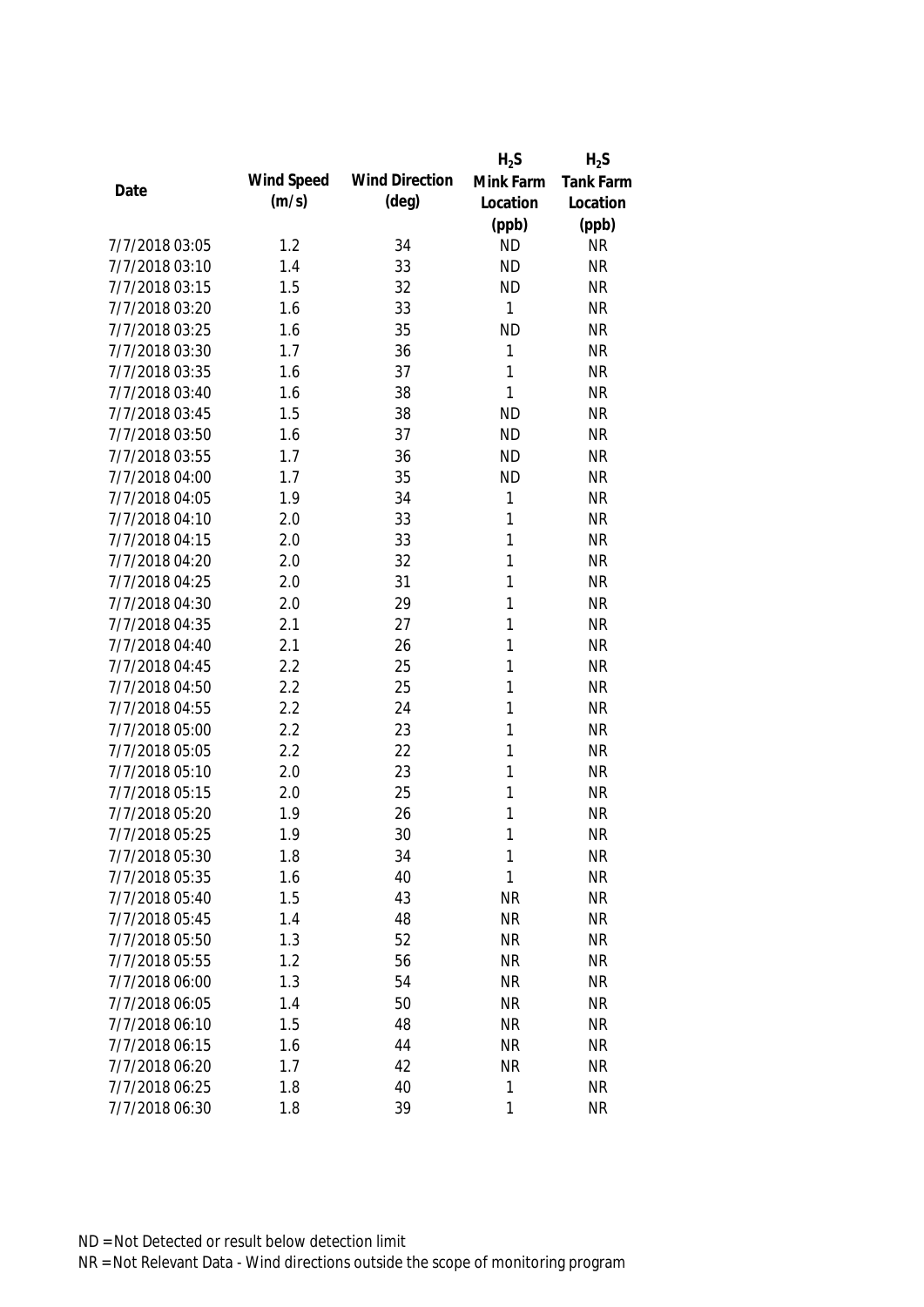|                |            |                       | $H_2S$    | $H_2S$           |
|----------------|------------|-----------------------|-----------|------------------|
|                | Wind Speed | <b>Wind Direction</b> | Mink Farm | <b>Tank Farm</b> |
| Date           | (m/s)      | $(\text{deg})$        | Location  | Location         |
|                |            |                       | (ppb)     | (ppb)            |
| 7/7/2018 06:35 | 1.8        | 38                    | 1         | <b>NR</b>        |
| 7/7/2018 06:40 | 1.8        | 37                    | 1         | <b>NR</b>        |
| 7/7/2018 06:45 | 1.8        | 38                    | 1         | <b>NR</b>        |
| 7/7/2018 06:50 | 1.6        | 40                    | <b>ND</b> | <b>NR</b>        |
| 7/7/2018 06:55 | 1.5        | 41                    | <b>NR</b> | <b>NR</b>        |
| 7/7/2018 07:00 | 1.3        | 46                    | <b>NR</b> | <b>NR</b>        |
| 7/7/2018 07:05 | 1.1        | 51                    | <b>NR</b> | <b>NR</b>        |
| 7/7/2018 07:10 | 0.9        | 56                    | <b>NR</b> | <b>NR</b>        |
| 7/7/2018 07:15 | 0.9        | 62                    | <b>NR</b> | <b>NR</b>        |
| 7/7/2018 07:20 | 0.9        | 65                    | <b>NR</b> | <b>NR</b>        |
| 7/7/2018 07:25 | 1.0        | 73                    | <b>NR</b> | <b>NR</b>        |
| 7/7/2018 07:30 | 1.0        | 74                    | <b>NR</b> | <b>NR</b>        |
| 7/7/2018 07:35 | 1.2        | 78                    | <b>NR</b> | <b>NR</b>        |
| 7/7/2018 07:40 | 1.3        | 82                    | <b>NR</b> | <b>NR</b>        |
| 7/7/2018 07:45 | 1.4        | 82                    | <b>NR</b> | <b>NR</b>        |
| 7/7/2018 07:50 | 1.5        | 82                    | <b>NR</b> | <b>NR</b>        |
| 7/7/2018 07:55 | 1.5        | 82                    | <b>NR</b> | <b>NR</b>        |
| 7/7/2018 08:00 | 1.8        | 85                    | <b>NR</b> | <b>NR</b>        |
| 7/7/2018 08:05 | 1.9        | 87                    | <b>NR</b> | <b>NR</b>        |
| 7/7/2018 08:10 | 2.0        | 91                    | <b>NR</b> | <b>NR</b>        |
| 7/7/2018 08:15 | 2.2        | 95                    | <b>NR</b> | <b>NR</b>        |
| 7/7/2018 08:20 | 2.2        | 96                    | <b>NR</b> | <b>NR</b>        |
| 7/7/2018 08:25 | 2.3        | 98                    | <b>NR</b> | <b>NR</b>        |
| 7/7/2018 08:30 | 2.2        | 100                   | <b>NR</b> | <b>NR</b>        |
| 7/7/2018 08:35 | 2.2        | 104                   | <b>NR</b> | <b>NR</b>        |
| 7/7/2018 08:40 | 2.1        | 104                   | <b>NR</b> | <b>NR</b>        |
| 7/7/2018 08:45 | 2.1        | 106                   | <b>NR</b> | <b>NR</b>        |
| 7/7/2018 08:50 | 2.0        | 107                   | <b>NR</b> | <b>NR</b>        |
| 7/7/2018 08:55 | 1.9        | 109                   | <b>NR</b> | <b>NR</b>        |
| 7/7/2018 09:00 | 1.8        | 112                   | <b>NR</b> | <b>NR</b>        |
| 7/7/2018 09:05 | 1.8        | 110                   | <b>NR</b> | <b>NR</b>        |
| 7/7/2018 09:10 | 1.8        | 107                   | <b>NR</b> | <b>NR</b>        |
| 7/7/2018 09:15 | 1.7        | 103                   | <b>NR</b> | <b>NR</b>        |
| 7/7/2018 09:20 | 1.8        | 106                   | <b>NR</b> | <b>NR</b>        |
| 7/7/2018 09:25 | 1.9        | 107                   | <b>NR</b> | <b>NR</b>        |
| 7/7/2018 09:30 | 1.9        | 108                   | <b>NR</b> | <b>NR</b>        |
| 7/7/2018 09:35 | 1.9        | 108                   | <b>NR</b> | <b>NR</b>        |
| 7/7/2018 09:40 | 1.9        | 110                   | <b>NR</b> | <b>NR</b>        |
| 7/7/2018 09:45 | 1.9        | 111                   | <b>NR</b> | <b>NR</b>        |
| 7/7/2018 09:50 | 2.0        | 110                   | <b>NR</b> | <b>NR</b>        |
| 7/7/2018 09:55 | 2.1        | 112                   | <b>NR</b> | <b>NR</b>        |
| 7/7/2018 10:00 | 2.1        | 112                   | <b>NR</b> | <b>NR</b>        |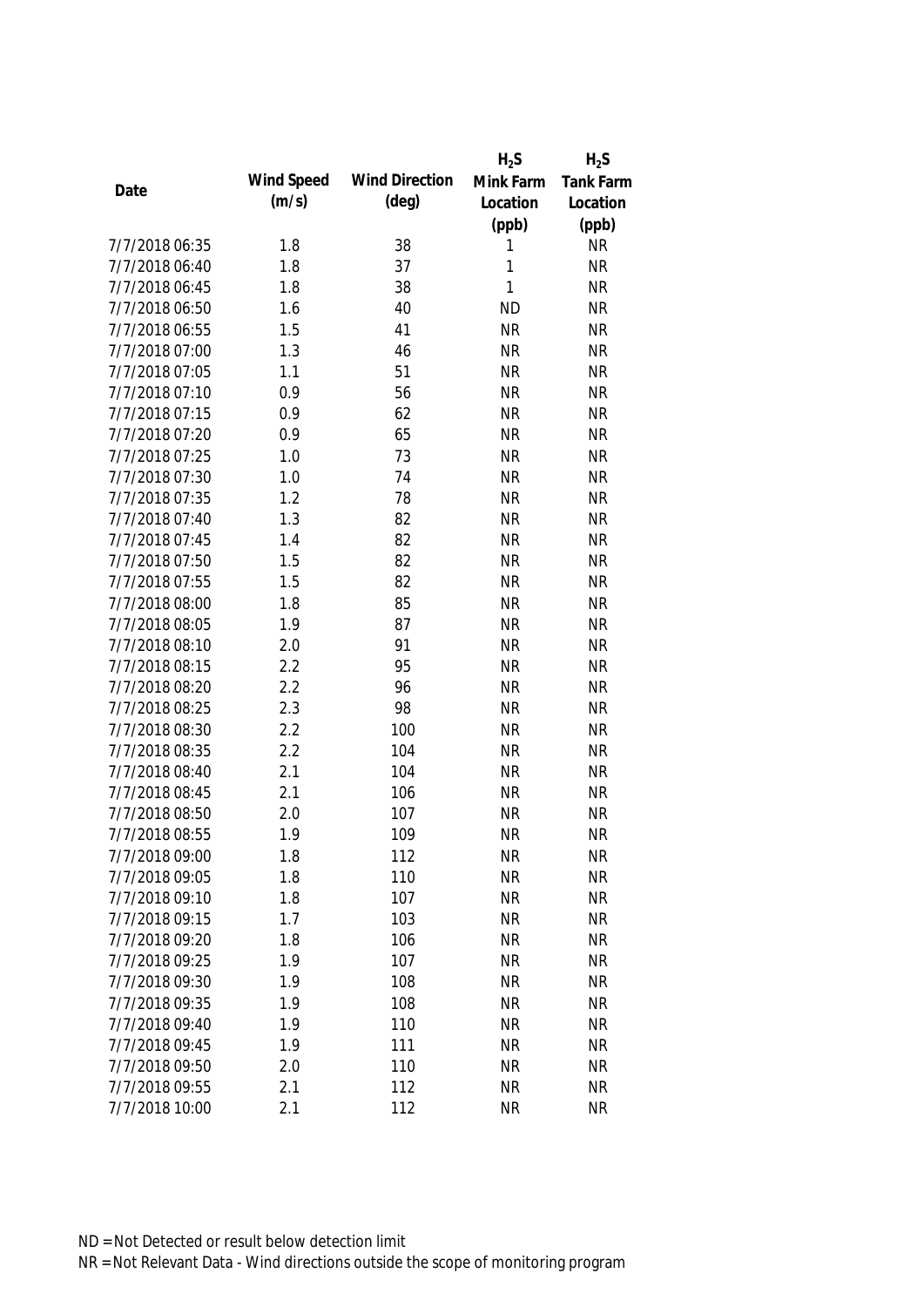|                |            |                       | $H_2S$    | $H_2S$           |
|----------------|------------|-----------------------|-----------|------------------|
|                | Wind Speed | <b>Wind Direction</b> | Mink Farm | <b>Tank Farm</b> |
| Date           | (m/s)      | $(\text{deg})$        | Location  | Location         |
|                |            |                       | (ppb)     | (ppb)            |
| 7/7/2018 10:05 | 2.2        | 111                   | <b>NR</b> | <b>NR</b>        |
| 7/7/2018 10:10 | 2.2        | 110                   | <b>NR</b> | <b>NR</b>        |
| 7/7/2018 10:15 | 2.2        | 110                   | <b>NR</b> | <b>NR</b>        |
| 7/7/2018 10:20 | 2.1        | 106                   | <b>NR</b> | <b>NR</b>        |
| 7/7/2018 10:25 | 2.0        | 102                   | <b>NR</b> | <b>NR</b>        |
| 7/7/2018 10:30 | 2.0        | 99                    | <b>NR</b> | <b>NR</b>        |
| 7/7/2018 10:35 | 2.0        | 96                    | <b>NR</b> | <b>NR</b>        |
| 7/7/2018 10:40 | 2.1        | 98                    | <b>NR</b> | <b>NR</b>        |
| 7/7/2018 10:45 | 2.1        | 101                   | <b>NR</b> | <b>NR</b>        |
| 7/7/2018 10:50 | 2.2        | 107                   | <b>NR</b> | <b>NR</b>        |
| 7/7/2018 10:55 | 2.3        | 112                   | <b>NR</b> | <b>NR</b>        |
| 7/7/2018 11:00 | 2.2        | 108                   | <b>NR</b> | <b>NR</b>        |
| 7/7/2018 11:05 | 2.1        | 108                   | <b>NR</b> | <b>NR</b>        |
| 7/7/2018 11:10 | 2.0        | 110                   | <b>NR</b> | <b>NR</b>        |
| 7/7/2018 11:15 | 1.9        | 107                   | <b>NR</b> | <b>NR</b>        |
| 7/7/2018 11:20 | 1.8        | 99                    | <b>NR</b> | <b>NR</b>        |
| 7/7/2018 11:25 | 1.8        | 91                    | <b>NR</b> | <b>NR</b>        |
| 7/7/2018 11:30 | 1.9        | 99                    | <b>NR</b> | <b>NR</b>        |
| 7/7/2018 11:35 | 1.9        | 101                   | <b>NR</b> | <b>NR</b>        |
| 7/7/2018 11:40 | 2.0        | 97                    | <b>NR</b> | <b>NR</b>        |
| 7/7/2018 11:45 | 2.0        | 97                    | <b>NR</b> | <b>NR</b>        |
| 7/7/2018 11:50 | 2.0        | 105                   | <b>NR</b> | <b>NR</b>        |
| 7/7/2018 11:55 | 2.1        | 104                   | <b>NR</b> | <b>NR</b>        |
| 7/7/2018 12:00 | 2.1        | 93                    | <b>NR</b> | <b>NR</b>        |
| 7/7/2018 12:05 | 2.1        | 93                    | <b>NR</b> | <b>NR</b>        |
| 7/7/2018 12:10 | 2.1        | 96                    | <b>NR</b> | <b>NR</b>        |
| 7/7/2018 12:15 | 2.3        | 86                    | <b>NR</b> | <b>NR</b>        |
| 7/7/2018 12:20 | 2.3        | 81                    | <b>NR</b> | <b>NR</b>        |
| 7/7/2018 12:25 | 2.4        | 89                    | <b>NR</b> | <b>NR</b>        |
| 7/7/2018 12:30 | 2.4        | 98                    | <b>NR</b> | <b>NR</b>        |
| 7/7/2018 12:35 | 2.4        | 95                    | <b>NR</b> | <b>NR</b>        |
| 7/7/2018 12:40 | 2.4        | 88                    | <b>NR</b> | <b>NR</b>        |
| 7/7/2018 12:45 | 2.5        | 90                    | <b>NR</b> | <b>NR</b>        |
| 7/7/2018 12:50 | 2.4        | 90                    | <b>NR</b> | <b>NR</b>        |
| 7/7/2018 12:55 | 2.2        | 81                    | <b>NR</b> | <b>NR</b>        |
| 7/7/2018 13:00 | 2.2        | 85                    | <b>NR</b> | <b>NR</b>        |
| 7/7/2018 13:05 | 2.1        | 87                    | <b>NR</b> | <b>NR</b>        |
| 7/7/2018 13:10 | 2.1        | 86                    | <b>NR</b> | <b>NR</b>        |
| 7/7/2018 13:15 | 2.0        | 89                    | <b>NR</b> | <b>NR</b>        |
| 7/7/2018 13:20 | 2.1        | 85                    | <b>NR</b> | <b>NR</b>        |
| 7/7/2018 13:25 | 2.2        | 97                    | <b>NR</b> | <b>NR</b>        |
| 7/7/2018 13:30 | 2.1        | 100                   | <b>NR</b> | <b>NR</b>        |
|                |            |                       |           |                  |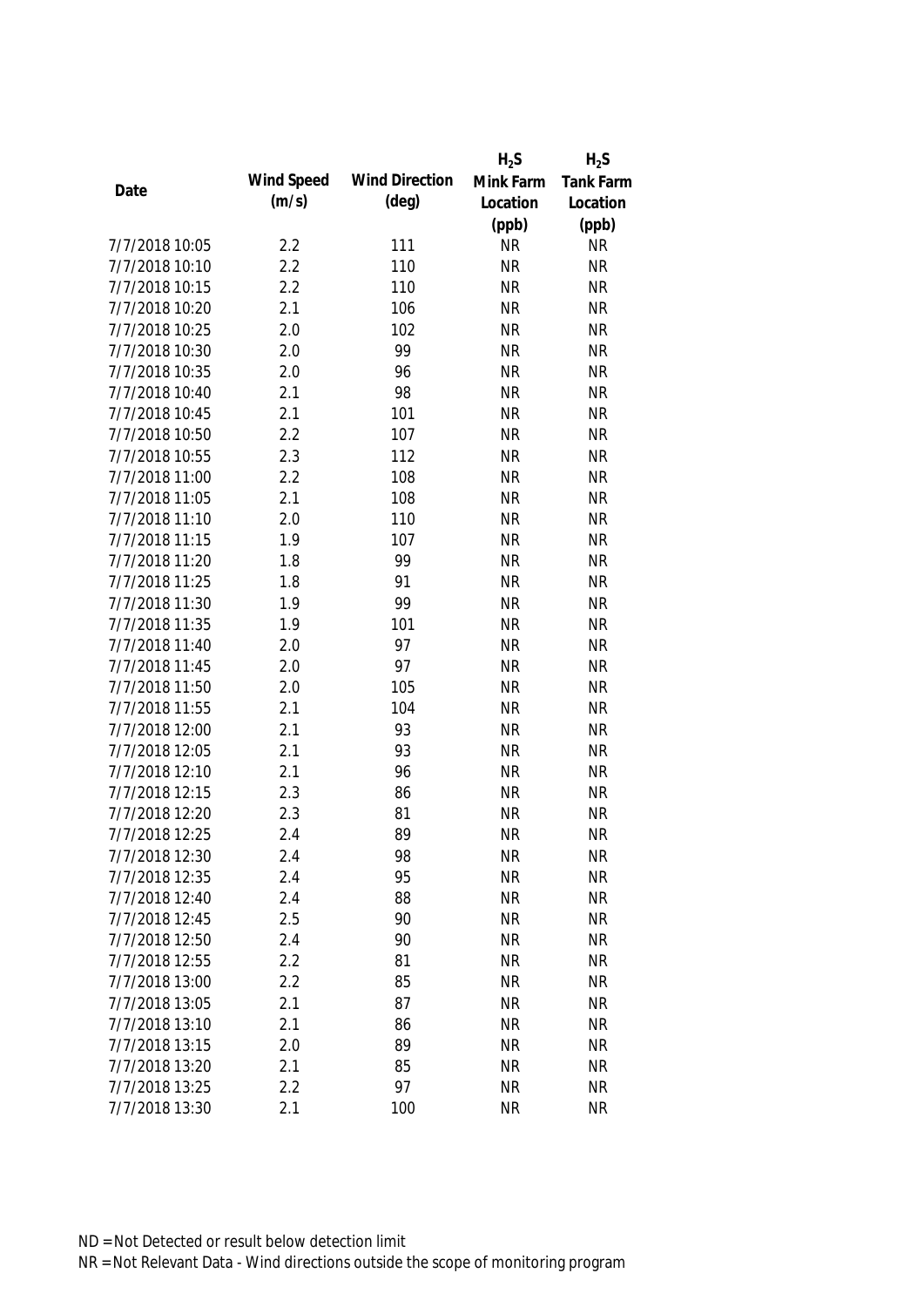|                |            |                       | $H_2S$    | $H_2S$           |
|----------------|------------|-----------------------|-----------|------------------|
|                | Wind Speed | <b>Wind Direction</b> | Mink Farm | <b>Tank Farm</b> |
| Date           | (m/s)      | $(\text{deg})$        | Location  | Location         |
|                |            |                       | (ppb)     | (ppb)            |
| 7/7/2018 13:35 | 2.4        | 112                   | <b>NR</b> | <b>NR</b>        |
| 7/7/2018 13:40 | 2.2        | 131                   | <b>NR</b> | <b>NR</b>        |
| 7/7/2018 13:45 | 2.2        | 148                   | <b>NR</b> | <b>NR</b>        |
| 7/7/2018 13:50 | 2.0        | 150                   | <b>NR</b> | <b>NR</b>        |
| 7/7/2018 13:55 | 1.9        | 152                   | <b>NR</b> | <b>NR</b>        |
| 7/7/2018 14:00 | 1.7        | 147                   | <b>NR</b> | <b>NR</b>        |
| 7/7/2018 14:05 | 1.8        | 150                   | <b>NR</b> | <b>NR</b>        |
| 7/7/2018 14:10 | 2.0        | 147                   | <b>NR</b> | <b>NR</b>        |
| 7/7/2018 14:15 | 2.1        | 135                   | <b>NR</b> | <b>NR</b>        |
| 7/7/2018 14:20 | 2.3        | 134                   | <b>NR</b> | <b>NR</b>        |
| 7/7/2018 14:25 | 2.3        | 127                   | <b>NR</b> | <b>NR</b>        |
| 7/7/2018 14:30 | 2.4        | 129                   | <b>NR</b> | <b>NR</b>        |
| 7/7/2018 14:35 | 2.3        | 123                   | <b>NR</b> | <b>NR</b>        |
| 7/7/2018 14:40 | 2.0        | 101                   | <b>NR</b> | <b>NR</b>        |
| 7/7/2018 14:45 | 1.8        | 96                    | <b>NR</b> | <b>NR</b>        |
| 7/7/2018 14:50 | 2.0        | 107                   | <b>NR</b> | <b>NR</b>        |
| 7/7/2018 14:55 | 2.1        | 129                   | <b>NR</b> | <b>NR</b>        |
| 7/7/2018 15:00 | 2.5        | 142                   | <b>NR</b> | <b>NR</b>        |
| 7/7/2018 15:05 | 2.5        | 147                   | <b>NR</b> | <b>NR</b>        |
| 7/7/2018 15:10 | 2.8        | 154                   | <b>NR</b> | <b>NR</b>        |
| 7/7/2018 15:15 | 2.9        | 163                   | <b>NR</b> | <b>NR</b>        |
| 7/7/2018 15:20 | 2.9        | 170                   | <b>NR</b> | $\mathbf{1}$     |
| 7/7/2018 15:25 | 3.0        | 165                   | <b>NR</b> | <b>NR</b>        |
| 7/7/2018 15:30 | 2.9        | 163                   | <b>NR</b> | <b>NR</b>        |
| 7/7/2018 15:35 | 2.7        | 164                   | <b>NR</b> | <b>NR</b>        |
| 7/7/2018 15:40 | 2.7        | 160                   | <b>NR</b> | <b>NR</b>        |
| 7/7/2018 15:45 | 2.4        | 145                   | <b>NR</b> | <b>NR</b>        |
| 7/7/2018 15:50 | 2.3        | 139                   | <b>NR</b> | <b>NR</b>        |
| 7/7/2018 15:55 | 2.1        | 145                   | <b>NR</b> | <b>NR</b>        |
| 7/7/2018 16:00 | 2.0        | 147                   | <b>NR</b> | <b>NR</b>        |
| 7/7/2018 16:05 | 2.0        | 140                   | <b>NR</b> | <b>NR</b>        |
| 7/7/2018 16:10 | 1.8        | 140                   | <b>NR</b> | <b>NR</b>        |
| 7/7/2018 16:15 | 1.8        | 138                   | <b>NR</b> | <b>NR</b>        |
| 7/7/2018 16:20 | 1.6        | 136                   | <b>NR</b> | <b>NR</b>        |
| 7/7/2018 16:25 | 1.6        | 126                   | <b>NR</b> | <b>NR</b>        |
| 7/7/2018 16:30 | 1.6        | 128                   | <b>NR</b> | <b>NR</b>        |
| 7/7/2018 16:35 | 1.5        | 129                   | <b>NR</b> | <b>NR</b>        |
| 7/7/2018 16:40 | 1.6        | 122                   | <b>NR</b> | <b>NR</b>        |
| 7/7/2018 16:45 | 1.7        | 116                   | <b>NR</b> | <b>NR</b>        |
| 7/7/2018 16:50 | 1.9        | 107                   | <b>NR</b> | <b>NR</b>        |
| 7/7/2018 16:55 | 1.8        | 94                    | <b>NR</b> | <b>NR</b>        |
| 7/7/2018 17:00 | 1.7        | 73                    | <b>NR</b> | <b>NR</b>        |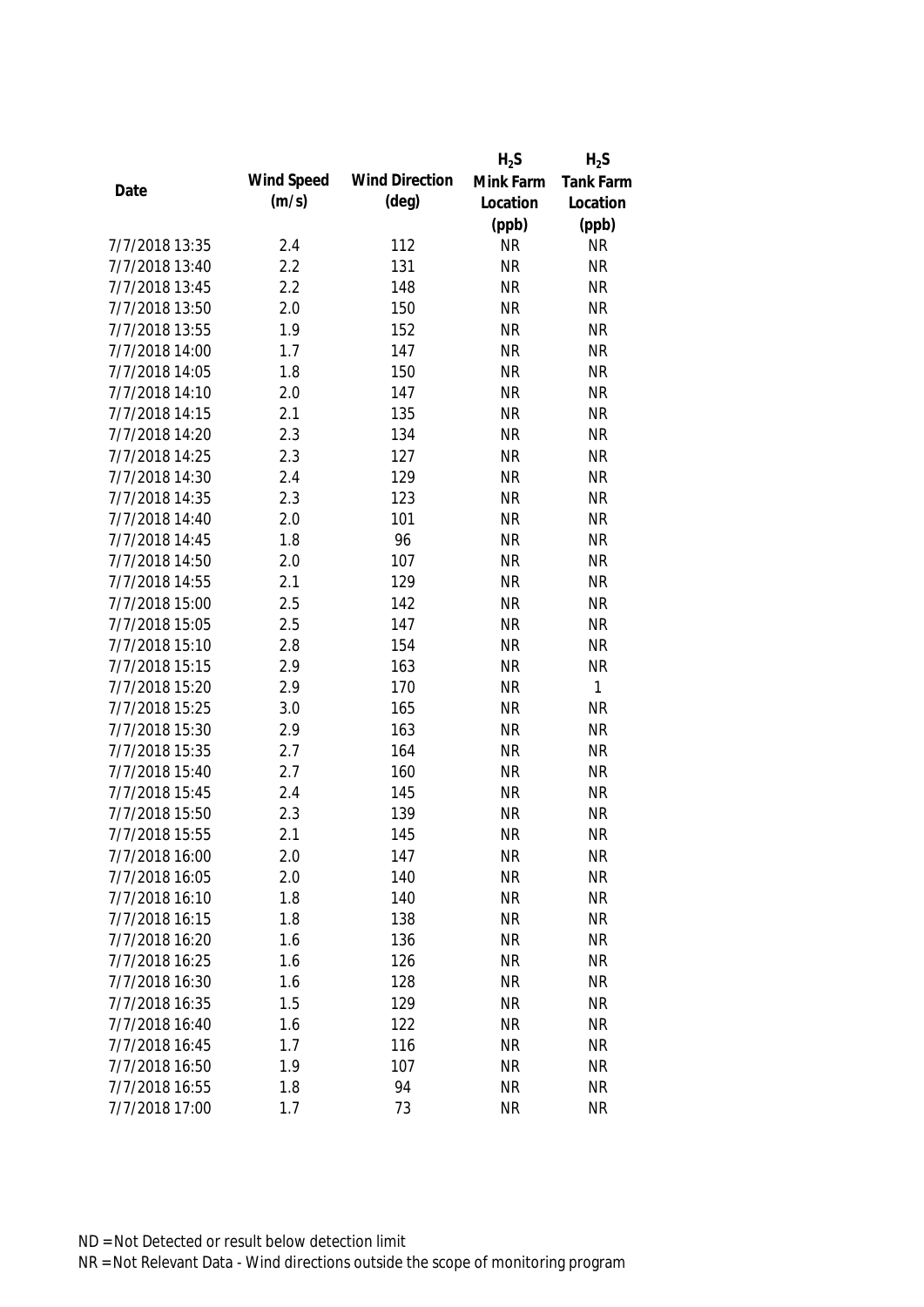|                |            |                       | $H_2S$    | $H_2S$           |
|----------------|------------|-----------------------|-----------|------------------|
|                | Wind Speed | <b>Wind Direction</b> | Mink Farm | <b>Tank Farm</b> |
| Date           | (m/s)      | $(\text{deg})$        | Location  | Location         |
|                |            |                       | (ppb)     | (ppb)            |
| 7/7/2018 17:05 | 1.7        | 64                    | <b>NR</b> | <b>NR</b>        |
| 7/7/2018 17:10 | 1.7        | 66                    | <b>NR</b> | <b>NR</b>        |
| 7/7/2018 17:15 | 1.6        | 65                    | <b>NR</b> | <b>NR</b>        |
| 7/7/2018 17:20 | 1.5        | 64                    | <b>NR</b> | <b>NR</b>        |
| 7/7/2018 17:25 | 1.4        | 68                    | <b>NR</b> | <b>NR</b>        |
| 7/7/2018 17:30 | 1.3        | 80                    | <b>NR</b> | <b>NR</b>        |
| 7/7/2018 17:35 | 1.3        | 76                    | <b>NR</b> | <b>NR</b>        |
| 7/7/2018 17:40 | 1.4        | 75                    | <b>NR</b> | <b>NR</b>        |
| 7/7/2018 17:45 | 1.4        | 72                    | <b>NR</b> | <b>NR</b>        |
| 7/7/2018 17:50 | 1.6        | 64                    | <b>NR</b> | <b>NR</b>        |
| 7/7/2018 17:55 | 1.6        | 61                    | <b>NR</b> | <b>NR</b>        |
| 7/7/2018 18:00 | 1.6        | 60                    | <b>NR</b> | <b>NR</b>        |
| 7/7/2018 18:05 | 1.7        | 64                    | <b>NR</b> | <b>NR</b>        |
| 7/7/2018 18:10 | 1.6        | 64                    | <b>NR</b> | <b>NR</b>        |
| 7/7/2018 18:15 | 1.7        | 68                    | <b>NR</b> | <b>NR</b>        |
| 7/7/2018 18:20 | 1.6        | 77                    | <b>NR</b> | <b>NR</b>        |
| 7/7/2018 18:25 | 1.6        | 77                    | <b>NR</b> | <b>NR</b>        |
| 7/7/2018 18:30 | 1.8        | 76                    | <b>NR</b> | <b>NR</b>        |
| 7/7/2018 18:35 | 1.8        | 75                    | <b>NR</b> | <b>NR</b>        |
| 7/7/2018 18:40 | 1.7        | 76                    | <b>NR</b> | <b>NR</b>        |
| 7/7/2018 18:45 | 1.8        | 82                    | <b>NR</b> | <b>NR</b>        |
| 7/7/2018 18:50 | 1.9        | 84                    | <b>NR</b> | <b>NR</b>        |
| 7/7/2018 18:55 | 1.9        | 84                    | <b>NR</b> | <b>NR</b>        |
| 7/7/2018 19:00 | 1.8        | 84                    | <b>NR</b> | <b>NR</b>        |
| 7/7/2018 19:05 | 1.8        | 86                    | <b>NR</b> | <b>NR</b>        |
| 7/7/2018 19:10 | 2.0        | 87                    | <b>NR</b> | <b>NR</b>        |
| 7/7/2018 19:15 | 2.0        | 89                    | <b>NR</b> | <b>NR</b>        |
| 7/7/2018 19:20 | 2.0        | 90                    | <b>NR</b> | <b>NR</b>        |
| 7/7/2018 19:25 | 1.9        | 93                    | <b>NR</b> | <b>NR</b>        |
| 7/7/2018 19:30 | 2.0        | 94                    | <b>NR</b> | <b>NR</b>        |
| 7/7/2018 19:35 | 2.1        | 96                    | <b>NR</b> | <b>NR</b>        |
| 7/7/2018 19:40 | 2.2        | 97                    | <b>NR</b> | <b>NR</b>        |
| 7/7/2018 19:45 | 2.3        | 99                    | <b>NR</b> | <b>NR</b>        |
| 7/7/2018 19:50 | 2.4        | 101                   | <b>NR</b> | <b>NR</b>        |
| 7/7/2018 19:55 | 2.5        | 104                   | <b>NR</b> | <b>NR</b>        |
| 7/7/2018 20:00 | 2.6        | 106                   | <b>NR</b> | <b>NR</b>        |
| 7/7/2018 20:05 | 2.5        | 109                   | <b>NR</b> | <b>NR</b>        |
| 7/7/2018 20:10 | 2.5        | 111                   | <b>NR</b> | <b>NR</b>        |
| 7/7/2018 20:15 | 2.6        | 111                   | <b>NR</b> | <b>NR</b>        |
| 7/7/2018 20:20 | 2.5        | 112                   | <b>NR</b> | <b>NR</b>        |
| 7/7/2018 20:25 | 2.6        | 113                   | <b>NR</b> | <b>NR</b>        |
| 7/7/2018 20:30 | 2.6        | 113                   | <b>NR</b> | <b>NR</b>        |